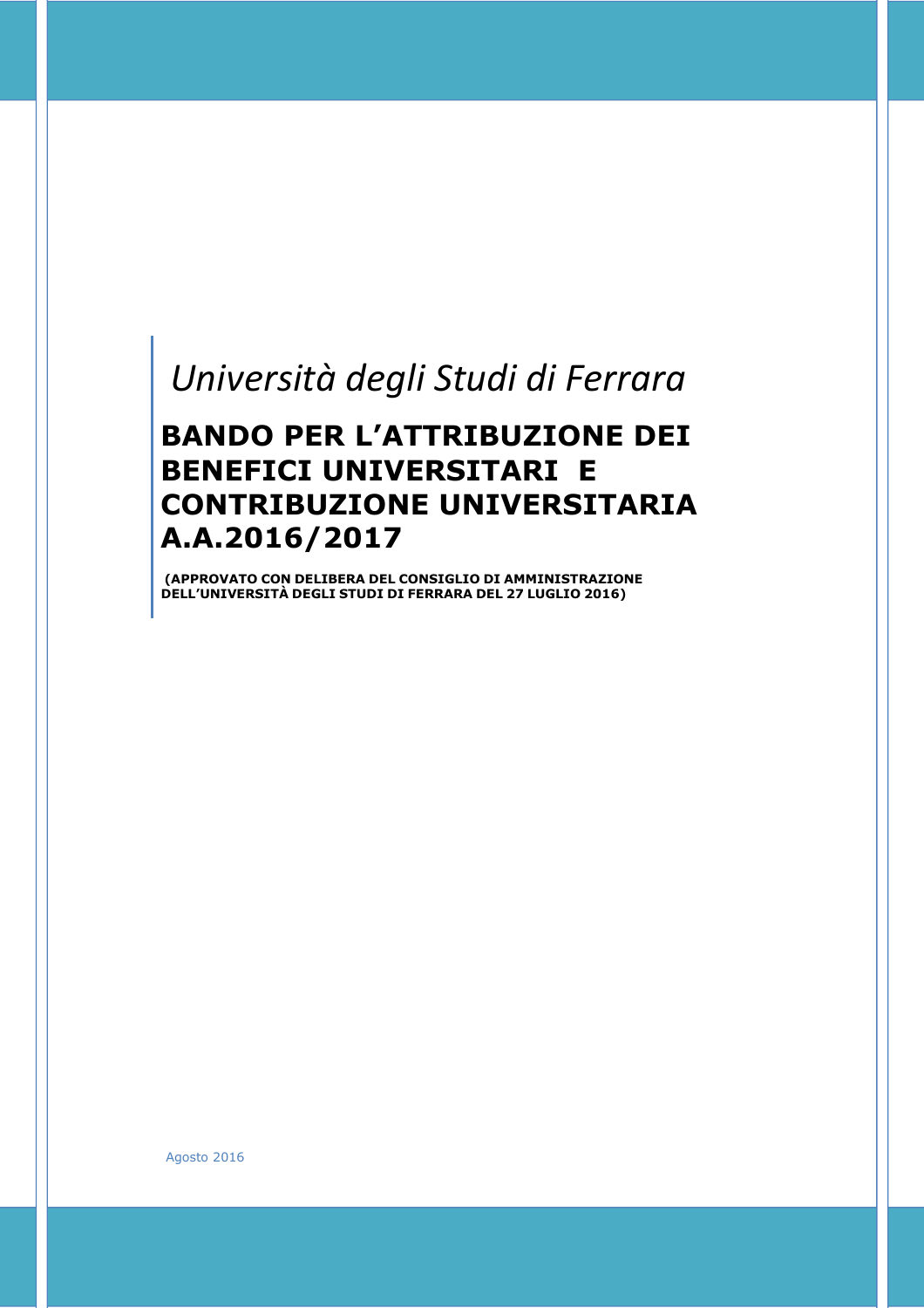

| Sommario |  |  |
|----------|--|--|
|          |  |  |

| SEZIONE 2 - TERMINI DI IMMATRICOLAZIONE/ISCRIZIONE AI CORSI DI STUDIO  6                     |  |
|----------------------------------------------------------------------------------------------|--|
|                                                                                              |  |
|                                                                                              |  |
|                                                                                              |  |
|                                                                                              |  |
|                                                                                              |  |
|                                                                                              |  |
| DETERMINAZIONE DELL'INDICATORE DELLA SITUAZIONE PATRIMONIALE EQUIVALENTE 12                  |  |
|                                                                                              |  |
| CONTRIBUZIONE PER GLI STUDENTI ISCRITTI OLTRE LA DURATA NORMALE  12                          |  |
| SEZIONE 5 - ESONERO TOTALE O PARZIALE CONCESSO DALL'UNIVERSITA'  14                          |  |
| ESONERO PER COLORO CHE SI ISCRIVONO AL PRIMO ANNO DI UN CORSO LAUREA TRIENNALE,              |  |
|                                                                                              |  |
|                                                                                              |  |
|                                                                                              |  |
|                                                                                              |  |
|                                                                                              |  |
|                                                                                              |  |
|                                                                                              |  |
|                                                                                              |  |
| SEZIONE 6 - ESONERO TOTALE O PARZIALE PER GLI STUDENTI CHE ACCEDONO AI BENEFICI              |  |
|                                                                                              |  |
|                                                                                              |  |
|                                                                                              |  |
| SEZIONE 7 - ALTRE TIPOLOGIE DI ESONERO (AI SENSI DELL'ART.9 COMMA 4 E 5 DEL                  |  |
| 1) RICONGIUNZIONI DOPO UN PERIODO DI INTERRUZIONE DEGLI STUDI DI ALMENO 2 ANNI               |  |
|                                                                                              |  |
|                                                                                              |  |
|                                                                                              |  |
|                                                                                              |  |
|                                                                                              |  |
|                                                                                              |  |
|                                                                                              |  |
| MODALITÀ DI ESONERO PER STUDENTI ISCRITTI AD ANNI SUCCESSIVI AL PRIMO  19                    |  |
|                                                                                              |  |
|                                                                                              |  |
|                                                                                              |  |
| MODALITÀ DI ESONERO PER STUDENTI ISCRITTI AD ANNI SUCCESSIVI AL PRIMO  20                    |  |
|                                                                                              |  |
| ESONERO TOTALE O PARZIALE PER STUDENTI CON DISABILITÀ ISCRITTI AL DOTTORATO DI RICERCA 21    |  |
| RICHIESTA DI ESONERO PER LA PRIMA VOLTA PER STUDENTI ISCRITTI AD ANNO SUCCESSIVO AL PRIMO 21 |  |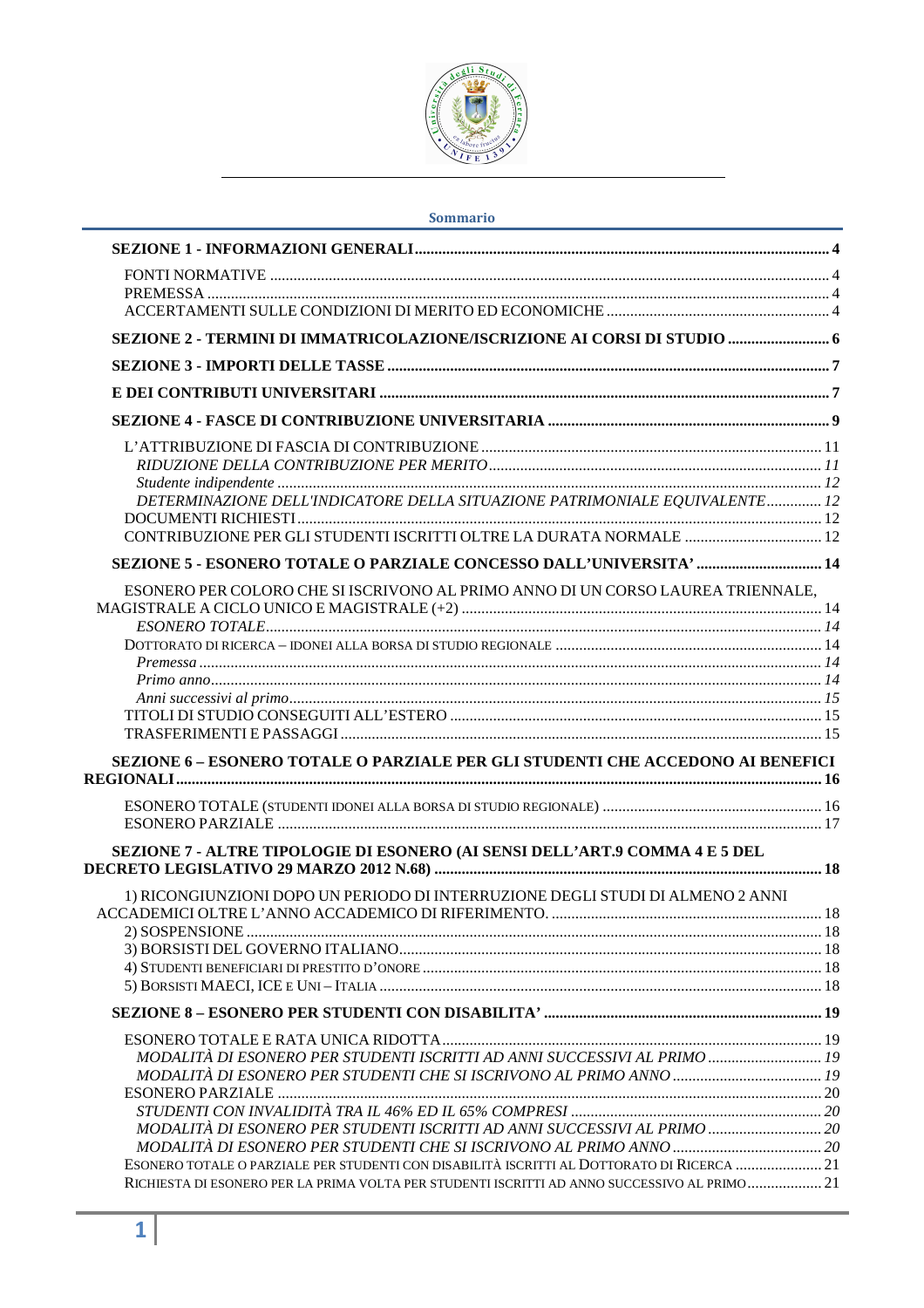

| RICHIESTA DI ESONERO PER STUDENTI NON ANCORA IN POSSESSO DELLA CERTIFICAZIONE DI INVALIDITÀ O                    |  |
|------------------------------------------------------------------------------------------------------------------|--|
|                                                                                                                  |  |
| PER IL SOSTENIMENTO DEL TEST DI AMMISSIONE AI CORSI DI STUDIO AD ACCESSO LIMITATO SECONDO                        |  |
| PER IL SOSTENIMENTO DEL TEST DI AMMISSIONE AI CORSI DI STUDIO AD ACCESSO LIMITATO SECONDO                        |  |
| PER IL SOSTENIMENTO DELLE PROVE DI VALUTAZIONE PER I CORSI DI STUDIO AD ACCESSO                                  |  |
| PER IL SOSTENIMENTO DEL CONCORSO DI AMMISSIONE AL DOTTORATO DI RICERCA  24                                       |  |
|                                                                                                                  |  |
|                                                                                                                  |  |
|                                                                                                                  |  |
| SEZIONE 10 - RICHIESTA AUSILI PER CANDIDATI CON DISTURBO SPECIFICO DI                                            |  |
| PER IL SOSTENIMENTO DEL TEST DI AMMISSIONE AI CORSI DI STUDIO AD ACCESSO LIMITATO SECONDO                        |  |
| PER IL SOSTENIMENTO DEL TEST DI AMMISSIONE AI CORSI DI STUDIO AD ACCESSO LIMITATO SECONDO                        |  |
| PER IL SOSTENIMENTO DELLE PROVE DI VALUTAZIONE PER I CORSI DI STUDIO AD ACCESSO                                  |  |
| PER IL SOSTENIMENTO DEL CONCORSO DI AMMISSIONE AL DOTTORATO DI RICERCA  27                                       |  |
|                                                                                                                  |  |
|                                                                                                                  |  |
|                                                                                                                  |  |
| SEZIONE 12 - ESONERO A FIGLI DI GENITORI INVALIDI (AI SENSI DELL'ART. 30 DELLA LEGGE                             |  |
|                                                                                                                  |  |
| SEZIONE 13 - COLLABORAZIONI CONNESSE A SERVIZI RESI DAGLI STUDENTI                                               |  |
|                                                                                                                  |  |
|                                                                                                                  |  |
|                                                                                                                  |  |
|                                                                                                                  |  |
|                                                                                                                  |  |
|                                                                                                                  |  |
|                                                                                                                  |  |
| SEZIONE 14 - INFORMAZIONI E PROCEDURE PER POTER COMPILARE LE DOMANDE 36                                          |  |
|                                                                                                                  |  |
|                                                                                                                  |  |
| Elenco dei Paesi in via di sviluppo ai fini delle disposizioni di cui all'articolo 13, comma 5 del DPCM 9 aprile |  |
|                                                                                                                  |  |
|                                                                                                                  |  |
|                                                                                                                  |  |
|                                                                                                                  |  |
|                                                                                                                  |  |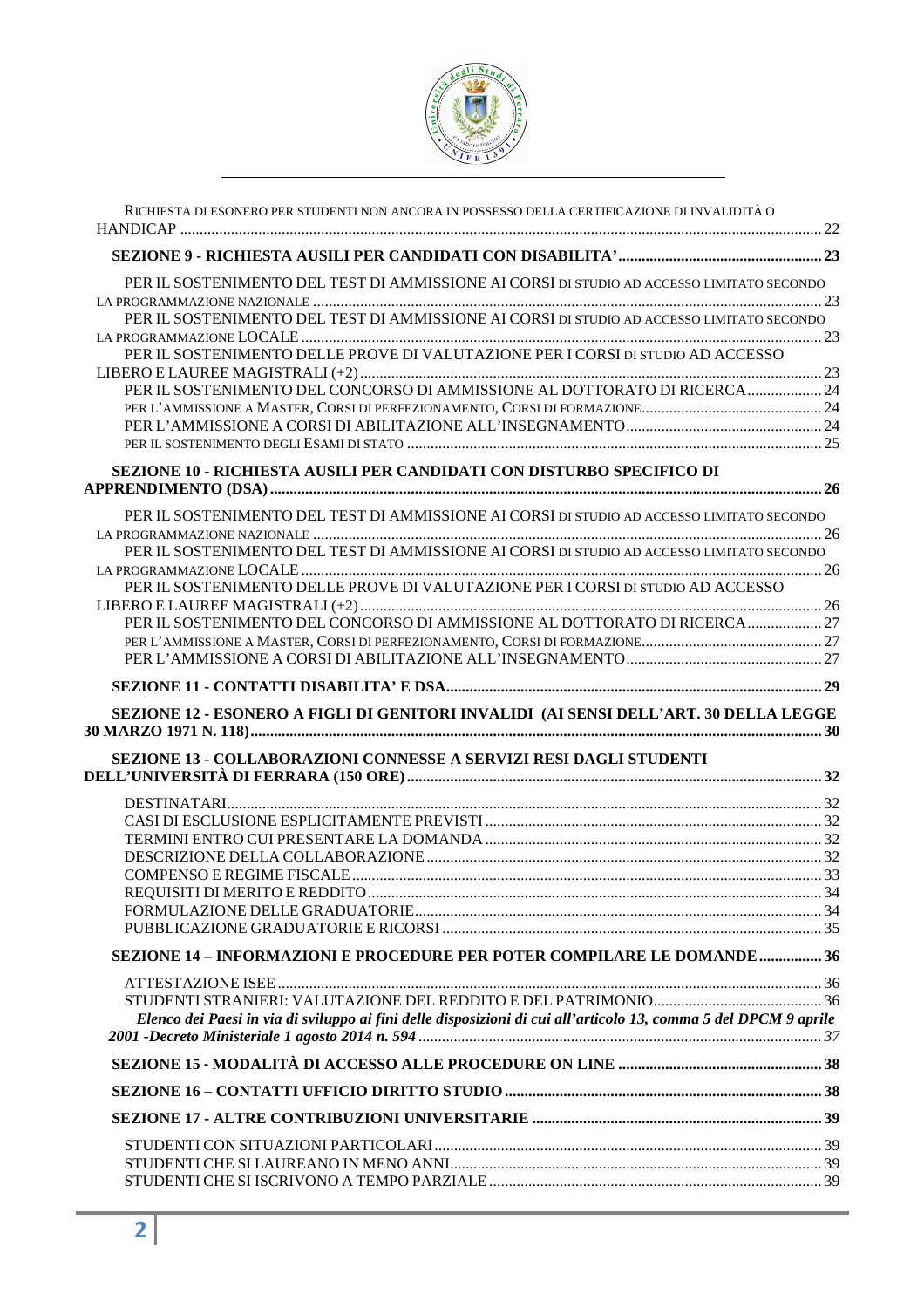

| STUDENTI CHE NON SI LAUREANO ENTRO L'ANNO ACCADEMICO (SESSIONE STRAORDINARIA) 41 |  |
|----------------------------------------------------------------------------------|--|
|                                                                                  |  |
|                                                                                  |  |
|                                                                                  |  |
|                                                                                  |  |
|                                                                                  |  |
|                                                                                  |  |
|                                                                                  |  |
|                                                                                  |  |
|                                                                                  |  |
|                                                                                  |  |
|                                                                                  |  |
| RIMBORSO PRIMA RATA A STUDENTI RINUNCIATARI DEL PRIMO ANNO DI CORSO 43           |  |
|                                                                                  |  |
|                                                                                  |  |
|                                                                                  |  |
|                                                                                  |  |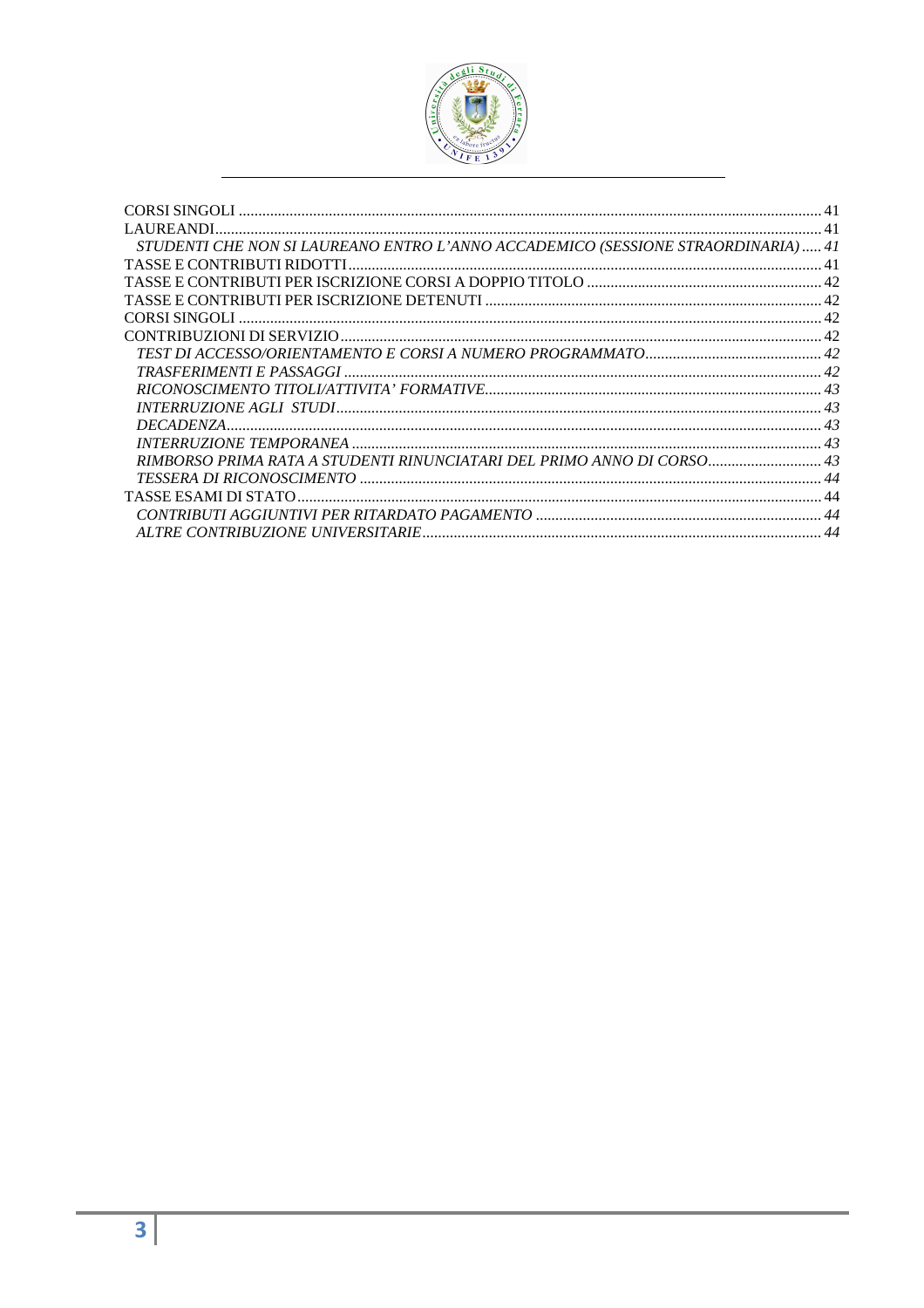

# **Sezione 1 - INFORMAZIONI GENERALI**

# FONTI NORMATIVE

- Legge 24 dicembre 1993, n. 537 "Interventi correttivi di finanza pubblica"/articolo 5 "Università"
- DPR 25 Luglio 1997, n. 306 "Regolamento recante disciplina in materia di Contributi Universitari";
- Dlgs 31 Marzo 1998, n.109 "Definizioni di criteri unificati di valutazione della situazione economica dei soggetti che richiedono prestazioni sociali agevolate, a norma dell'articolo 59, comma 51, della L. 27 dicembre 1997, n. 449";
- DPCM 7 maggio 1999 n. 221 "Regolamento concernente le modalità attuative e gli ambiti di applicazione dei criteri unificati di valutazione della situazione economica dei soggetti che richiedono prestazioni agevolate";
- D.P.R n. 445 del 28 dicembre 2000;
- Decreto Legislativo 3 maggio 2000, n. 130 "Disposizioni correttive ed integrative del decreto legislativo 31 marzo 1998, n. 109, in materia di criteri unificati di valutazione della situazione economica dei soggetti che richiedono prestazioni sociali agevolate";
- DPCM 4 aprile 2001 n. 242 "Regolamento concernente modifiche al decreto del Presidente del Consiglio dei Ministri 7 maggio 1999, n. 221, in materia di criteri unificati di valutazione economica dei soggetti che richiedono prestazioni sociali agevolate e di individuazione del nucleo familiare per casi particolari, a norma degli articoli 1, comma 3, e 2, comma 3, del decreto legislativo 31 marzo 1998, n. 109, come modificato dal decreto legislativo 3 maggio 2000, n. 130.";
- DPCM 9 aprile 2001"Uniformità di trattamento sul diritto agli studi universitari, ai sensi dell'art. 4 della legge 2 dicembre 1991, n. 390;
- Decreto legislativo n.196 del 30 giugno 2003;
- Decreto Ministeriale n. 270 del 22 ottobre 2004;
- Regione Emilia- Romagna, Legge regionale 27 luglio 2007 n. 15;
- Decreto legislativo 29 marzo 2012 n. 68 "Revisione della normativa di principio in materia di diritto allo studio e valorizzazione dei collegi universitari legalmente riconosciuti, in attuazione della delega prevista dall'articolo 5, comma 1, lettere a), secondo periodo, e d), della legge 30 dicembre 2010, n. 240, e secondo i principi e i criteri direttivi stabiliti al comma 3, lettera f), e al comma 6";
- D.L95/2012 conv. legge 135/2012 G.U 14.08.2012 n.186 art.7 comma 42;
- Decreto del Presidente del Consiglio dei Ministri 5 dicembre 2013, n.159
- Ministero del Lavoro e delle Politiche Sociali FAQ MB2\_5 del 12/03/2015 e MB2\_3 del 11/03/2015
- Decreto Ministeriale 29 marzo 2016, n.201 "Tassa minima di iscrizione per l'anno accademico 2016/2017".
- Decreto Ministeriale 23 marzo 2016n. 174 "aggiornamento soglie ISEE e ISPE anno accademico 2016/2017"

# PREMESSA

I benefici economici dell'Università di Ferrara vengono attribuiti in allineamento ai criteri utilizzati dall'Azienda per il Diritto allo Studio Universitario della Regione Emilia Romagna (Er.Go) nell'assegnazione dei benefici economici per il Diritto allo Studio secondo quanto stabilito all'art 3 comma 4 del sopra menzionato DPCM 9 aprile 2001 che resta in vigore ai sensi dell'art. 8 comma 5 del decreto legislativo 29 marzo 2012 n. 68.

Tutti i benefici economici universitari indicati nel presente documento vengono concessi previo il possesso dei seguenti requisiti:

non essere iscritti per la seconda volta o successive ad un corso di studi di medesimo livello (vedi nota) ad eccezione degli studenti con handicap o invalidità riconosciuti;

nel caso di trasferimenti o passaggi di corso di laurea il computo degli anni per cui si può richiedere il beneficio decorre dal primo anno di iscrizione nel sistema universitario nazionale.

iscrizione ad un corso di laurea specialistica/magistrale a ciclo unico con il possesso di un titolo triennale. In questo caso il beneficio è concesso per gli ultimi 2 o 3 anni a seconda del corso di studi di iscrizione.

N.B.

- laurea triennale: primo livello
- laurea specialistica/magistrale: secondo livello
- laurea specialistica/magistrale a ciclo unico: comprende il primo ed il secondo livello
- laurea ante riforma: comprende il primo e il secondo livello

- iscrizione ad un corso di studio che rilascia un titolo di valore identico o inferiore a quello già posseduto

# ACCERTAMENTI SULLE CONDIZIONI DI MERITO ED ECONOMICHE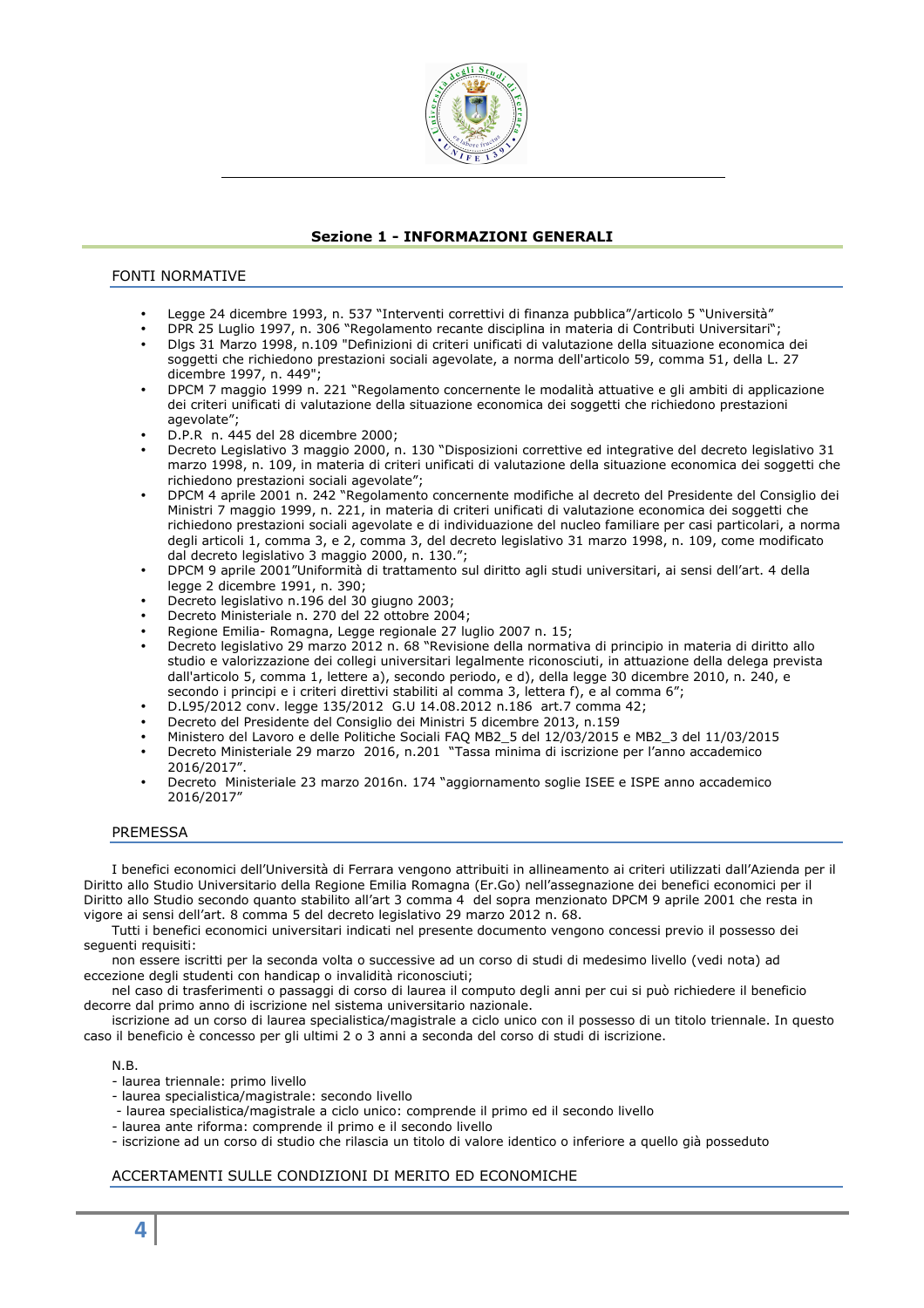

L'Università provvederà al controllo della veridicità delle dichiarazioni prodotte dagli studenti svolgendo le verifiche necessarie, avvalendosi della normativa vigente ed in particolare dell'art. 10 del decreto legislativo 29 marzo 2012 n. 68.

Chiunque, senza trovarsi nelle condizioni stabilite dalle disposizioni statali e regionali, presenti dichiarazioni non veritiere, proprie o dei membri del nucleo familiare, al fine di fruire dei relativi interventi, è soggetto ad una sanzione amministrativa consistente nel pagamento di una somma di importo triplo rispetto a quella percepita, o al valore dei servizi indebitamente fruiti, e perde il diritto ad ottenere altre erogazioni per la durata del corso degli studi, fatta salva in ogni caso l'applicazione delle sanzioni di cui all'articolo 38, comma 3, del decreto-legge 31 maggio 2010, n. 78, convertito, con modificazioni, dalla legge 30 luglio 2010, n. 122, nonchè delle norme penali per i fatti costituenti reato.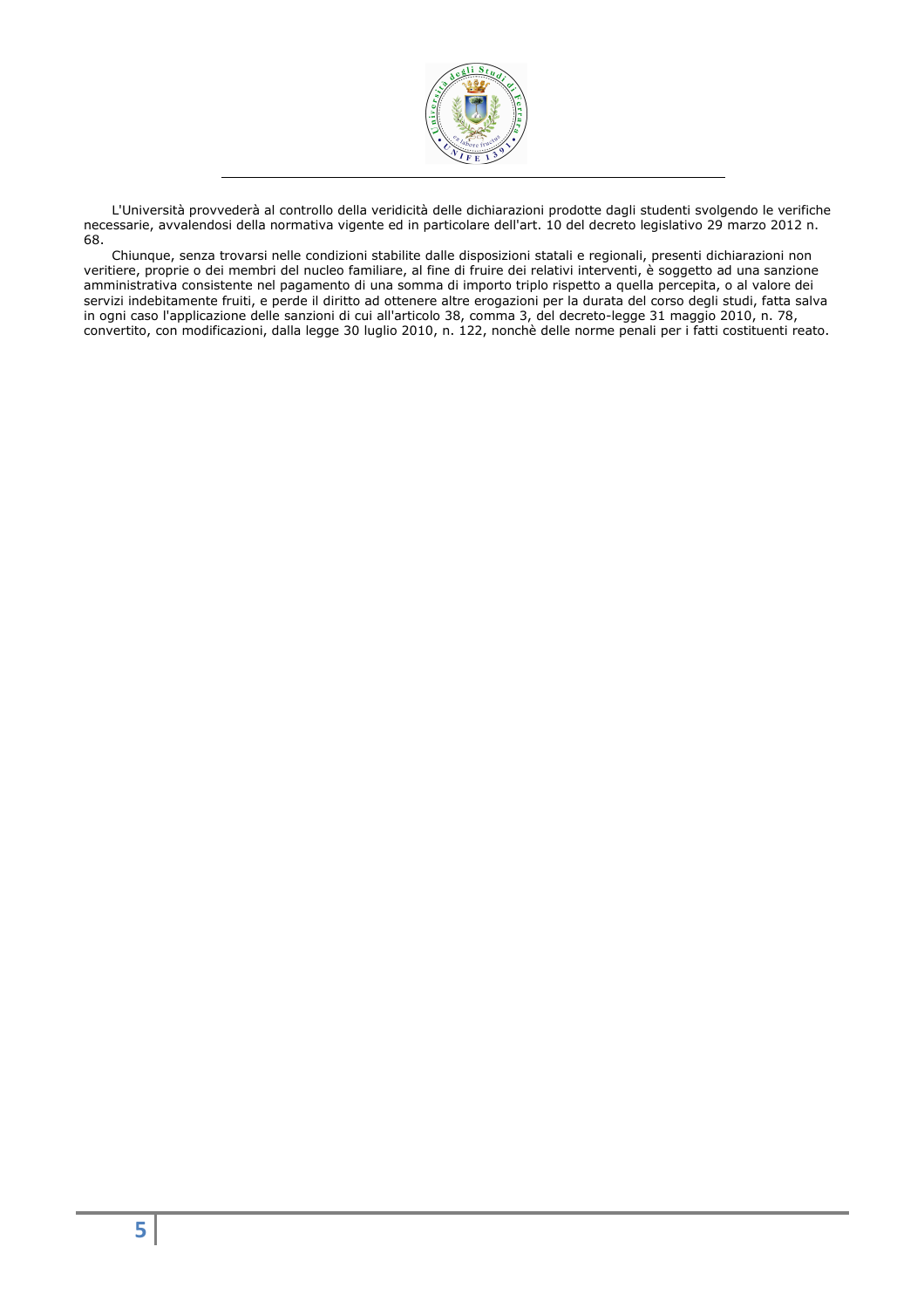

# **Sezione 2 - TERMINI DI IMMATRICOLAZIONE/ISCRIZIONE AI CORSI DI STUDIO**

### **CORSI A NUMERO PROGRAMMATO:**

- valgono le regole contenute nel relativo bando di ammissione;
- la prova di ammissione, deve essere espletata dal candidato anche se i preiscritti sono inferiori al numero dei posti disponibili;

### **CORSI AD ACCESSO LIBERO**

Le iscrizioni/immatricolazioni

#### **avranno inizio a partire dal 27 luglio 2016 e termineranno il 30 settembre 2016**

Oltre tale scadenza le iscrizioni/immatricolazioni potranno essere presentate entro il

**31 dicembre 2016** 

**previo pagamento di un contributo per ritardato pagamento** 

**STUDENTI CHE SI ISCRIVONO AL PRIMO ANNO DELLE LAUREE MAGISTRALI (+2) con esclusione delle lauree magistrali a numero programmato** 

**Gli studenti dovranno effettuare la preiscrizione senza la quale non sarà possibile l'immatricolazione.** 

La preiscrizione deve essere effettuata secondo una procedura on line **dal 27 luglio 2016 al 31 dicembre 2016** 

### **La preiscrizione deve essere presentata anche da coloro che non sono ancora in possesso della laurea triennale e che la conseguiranno entro il 31 dicembre 2016**

Le immatricolazioni alle lauree magistrali (+2) **termineranno il 23 gennaio 2017.** 

Oltre tale termine non sarà più possibile l'immatricolazione alle lauree magistrali (+2)

# **NOTA BENE**:

Si ricorda che l'immatricolazione alla laurea magistrale  $(+2)$ , secondo la procedura on line, con il conseguente pagamento della prima rata, deve essere perfezionata consegnando in segreteria studenti il modulo di immatricolazione e la ricevuta di pagamento. In questo modo la propria immatricolazione da condizionata diventa definitiva rendendo possibili i successivi adempimenti amministrativi:

- registrazione in carriera degli esami di profitto
- ottenere certificazioni del proprio stato di studente
- presentare un piano degli studi o la scelta di insegnamenti
- usufruire dei benefici regionali ed universitari
- **Per motivi di sicurezza ed organizzativi si invitano gli studenti a perfezionare l'immatricolazione prima di frequentare le lezioni e/o i laboratori**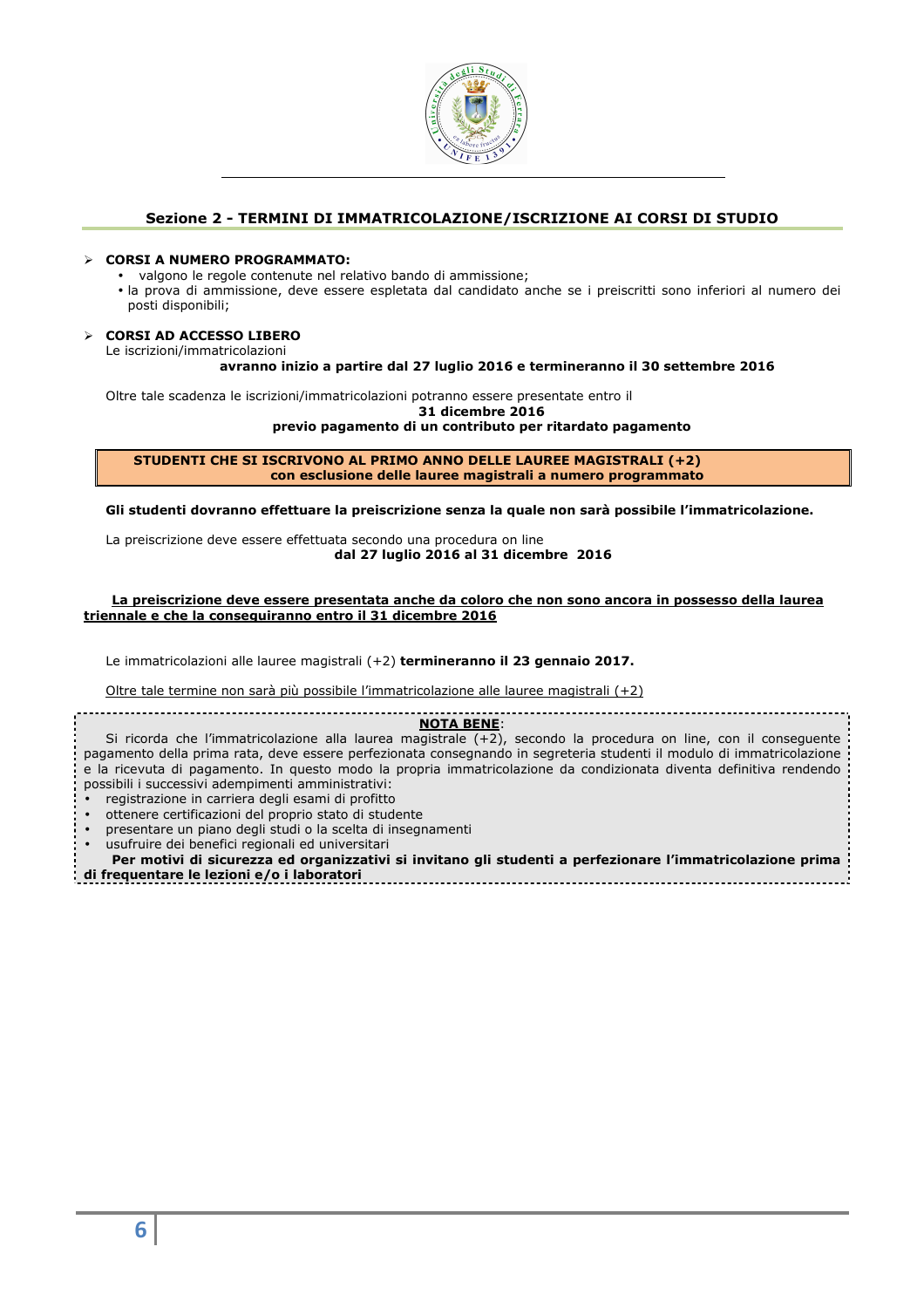

# **Sezione 3 - IMPORTI DELLE TASSE**

# **E DEI CONTRIBUTI UNIVERSITARI**

Ogni studente contribuisce al costo necessario alla copertura del costo dei servizi offerti dall'Università, in base all'art. 2 ed all'art. 3 del DPR 25 luglio 1997 n. 306 pagando, ogni anno, un importo comprensivo delle seguenti voci: **tassa di iscrizione** (tassa definita per legge);

**assicurazione studenti** (tutti gli studenti dell'Università degli studi di Ferrara sono assicurati contro gli infortuni); **bollo**;

**tassa regionale** per il diritto allo studio (contributo richiesto dalla Regione Emilia Romagna per incrementare gli aiuti forniti allo studio, fissato in **Euro 140,00** dal decreto legislativo 29 marzo 2012 n.68 art.18 comma 8 e recepito dalla Regione Emilia Romagna con nota del 05/07/2012 n. 0166112);

**contributo** (ciò che si deve pagare per poter usufruire dei servizi universitari).

Le tasse e contributi universitari sono suddivisi in **quattro rate** con le scadenze e gli importi di seguito indicati

| <b>PRIMA RATA</b> | scadenza 30 settembre 2016 |
|-------------------|----------------------------|
|                   |                            |

| Descrizioni causali      | <b>I RATA</b><br>uguale per tutti |
|--------------------------|-----------------------------------|
| Tassa                    | € 201,58                          |
| Assicurazione            | 12,00<br>€                        |
| Imposta di bollo         | 16,00<br>€                        |
| <b>Totale Università</b> | € 229,58                          |
| Tassa regionale          | € 140,00                          |
| <b>Totale</b>            | € 369,58                          |
|                          |                                   |

**SECONDA RATA scadenza 5 dicembre 2016** 

| Descrizioni causali | <b>II RATA</b><br>uguale per tutti |
|---------------------|------------------------------------|
| Contributo          | € 360,72                           |

**La prima rata e la seconda rata sono uguali per tutti gli studenti iscritti** ai vari corsi di laurea, laurea specialistica/magistrale.

Coloro che presentano domanda per ottenere la Borsa di studio regionale hanno diritto al pagamento di una **RATA UNICA RIDOTTA** che comprende il solo versamento dei costi obbligatori quali il bollo, l'assicurazione e la tassa regionale per un importo pari ad **€ 168,00**, salvo il dover corrispondere la differenza qualora non dovesse più sussistere la condizione di idoneità alla borsa. Nel Bando annuale per i benefici universitari e regionali verranno fornite tutte le indicazioni necessarie.

Oltre alle prime due rate, uguali per tutti gli studenti e composte da voci fisse, gli studenti devono corrispondere i contributi universitari, **differenziati** sulla base delle condizioni economiche familiari degli studenti.

Le ulteriori due rate (3° e 4° rata) dell'importo relativo alla attribuzione della fascia di contribuzione universitaria avranno le seguenti scadenze:

| TERZA RATA         | 15 marzo 2017 (50% dell'intero importo della fascia assegnata)  |
|--------------------|-----------------------------------------------------------------|
| <b>QUARTA RATA</b> | 15 maggio 2017 (50% dell'intero importo della fascia assegnata) |

Il bollettino MAV delle prima rata sarà disponibile on line a decorrere dal **27 luglio 2016**.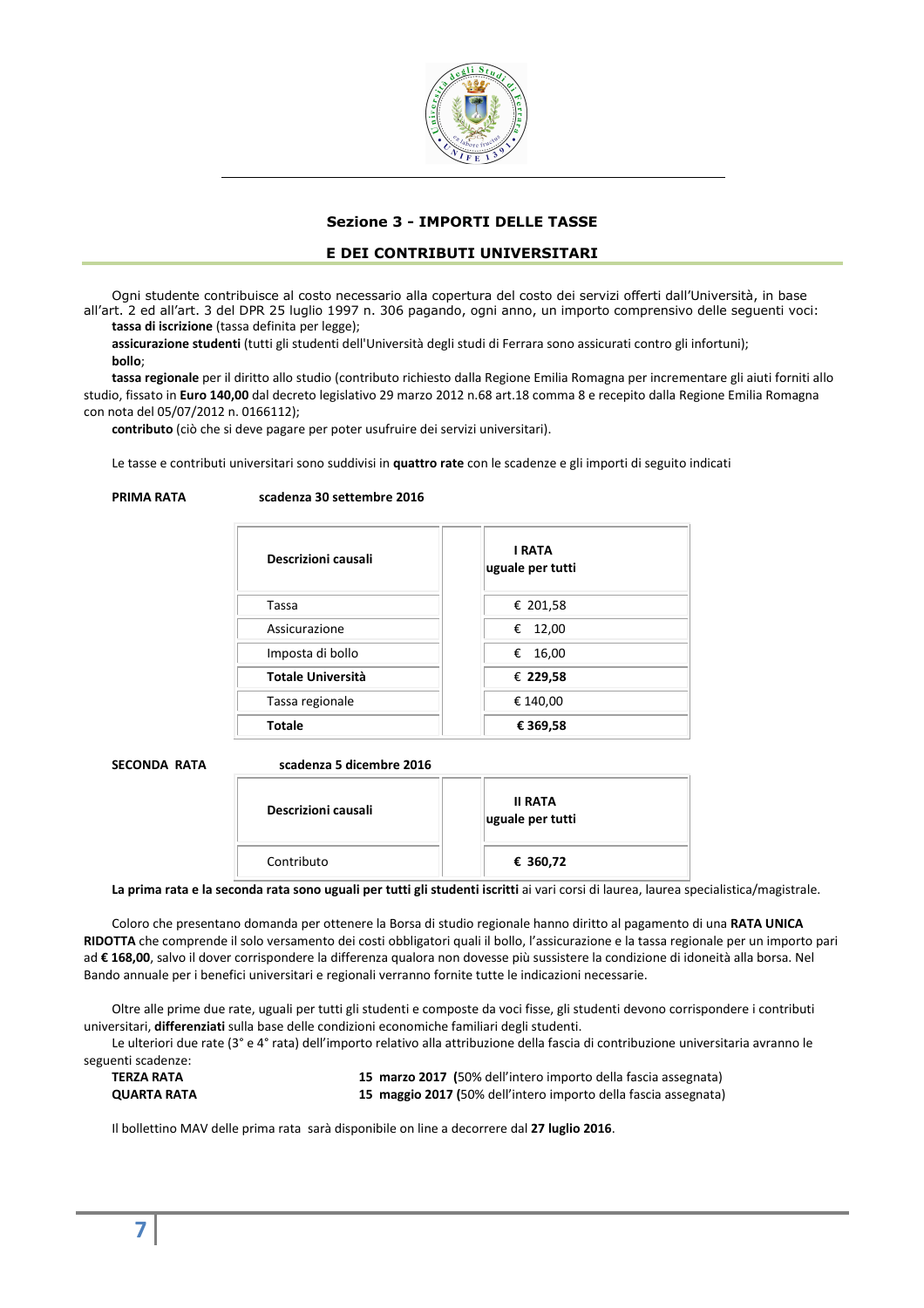

Lo studente può decidere di effettuare il pagamento di queste prime DUE rate (prima e seconda insieme) entro la data del **30 settembre 2016. In tal caso dovrà richiedere la fatturazione di entrambe le rate utilizzando il servizio di supporto online studenti (sos) https://php.unife.it/sos/** 

I MAV della seconda, terza e quarta rata saranno disponibili on line almeno **30 giorni prima la scadenza della rata.**  Lo studente può decidere di effettuare il pagamento della terza e quarta insieme entro la data del **15 marzo 2017. In tal caso dovrà richiedere la fatturazione di entrambe le rate utilizzando il servizio di supporto online studenti (sos) https://php.unife.it/sos/**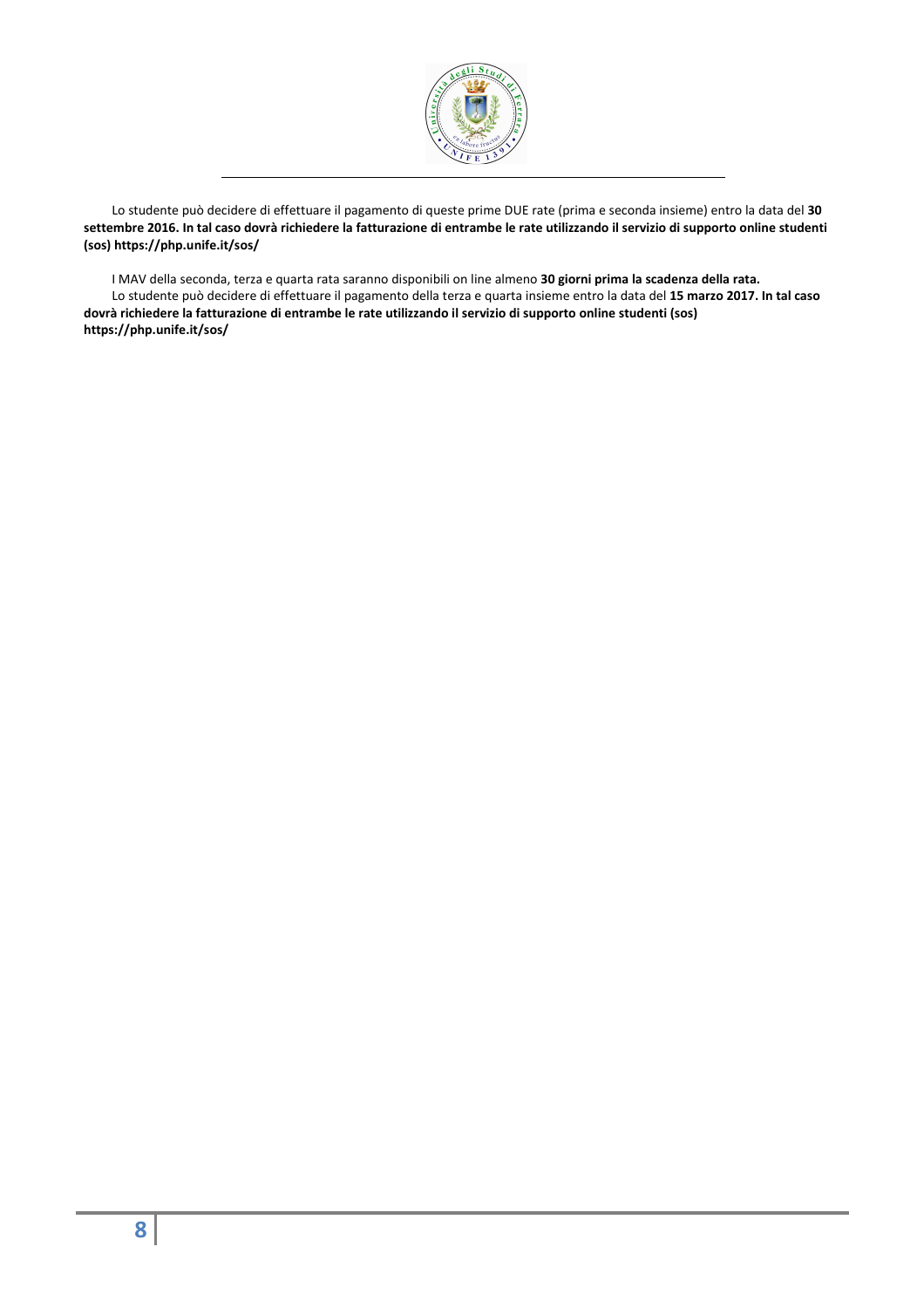

# **Sezione 4 - FASCE DI CONTRIBUZIONE UNIVERSITARIA**

L'importo dei contributi universitari è graduato in 5 fasce di contribuzione, determinate sulla base di scaglioni ISEE (Indicatore della situazione economica equivalente) e ISPE (Indicatore della situazione patrimoniale equivalente) inferiori o uguali alle soglie sotto indicate.

Nei casi in cui ISEE rientri in una fascia , ed ISPE nell'altra (ISEE>ISPE, oppure ISPE>ISEE) sarà assegnata la fascia corrispondente al valore maggiore

E' prevista la possibilità, nell'ambito della stessa fascia, di avere un importo ridotto nel caso lo studente sia in possesso del merito relativamente ad un numero di crediti pari a quelli richiesti per l'ottenimento dell'idoneità alla borsa di studio regionale, relativi ad esami superati con una media aritmetica di 27/30, entro la data del 31 dicembre 2016, secondo la tabella seguente:

**Tabella 1 - FASCE DI CONTRIBUZIONE UNIVERSITARIA - Importi corrispondenti alla somma della terza e quarta rata** 

| <b>Fasce</b>                                                                                                                                    | $\mathbf 1$          | $\overline{\mathbf{2}}$      | 3                            | 4                               | 5                                                                                                                                        | Merito<br>utile<br>Per una<br>ulteriore<br>riduzione                                                                   | <b>Immatrico</b><br>lati e<br>Lauree<br>specialistiche/<br>magistrali +2 |
|-------------------------------------------------------------------------------------------------------------------------------------------------|----------------------|------------------------------|------------------------------|---------------------------------|------------------------------------------------------------------------------------------------------------------------------------------|------------------------------------------------------------------------------------------------------------------------|--------------------------------------------------------------------------|
| <b>ISEE</b><br>(indicatore situazione<br>economica<br>equivalente)                                                                              | $0 -$<br>23000,00    | 2300<br>$0,01 -$<br>25000,00 | 2500<br>0,01<br>2800<br>0,00 | 28000<br>,01<br>40000<br>$,00-$ | >4<br>0000                                                                                                                               | <b>Crediti</b><br>maturati al<br>31/12/2016                                                                            |                                                                          |
| <b>ISPE</b><br>(indicatore situazione<br>patrimoniale<br>equivalente)                                                                           | $\epsilon$ =50000,00 |                              | >50000,00                    |                                 | 2 anno<br>$= 25$<br>2 anno<br>LS.<br>$= 30$<br>3 anno<br>80<br>$=$ $-$<br>4 anno<br>$= 135$<br>5 anno<br>$= 190$<br>6<br>anno<br>$= 245$ | $\mathbf{1}$<br>$anno = 100$<br>LS/LM<br>1<br>$anno = 110$                                                             |                                                                          |
| Area<br><b>Umanistico-sociale</b><br><b>Economia</b><br>Giurisprudenza<br><b>Studi</b><br><b>Umanistici</b><br>Corsi in<br><b>Teledidattica</b> | 63                   | 252                          | 441                          | 567                             | 63<br>$\mathbf 0$                                                                                                                        |                                                                                                                        |                                                                          |
| In caso di<br>merito                                                                                                                            | $\mathbf 0$          | 126                          | 308                          | 425                             | 50<br>$\overline{\mathbf{4}}$                                                                                                            | 2 anno<br>25<br>$=$ $-$<br>2 anno<br><b>LS</b><br>$= 30$<br>3 anno<br>$= 80$<br>4 anno<br>$= 135$<br>5 anno<br>$= 190$ | 1<br>anno=100<br>LS/LM<br>1<br>$anno = 110$                              |
| Area<br>scientifico<br>tecnologica:<br>Scuola di<br><b>Farmacia</b>                                                                             | 73                   | 292                          | 511                          | 657                             | 73<br>$\mathbf 0$                                                                                                                        |                                                                                                                        |                                                                          |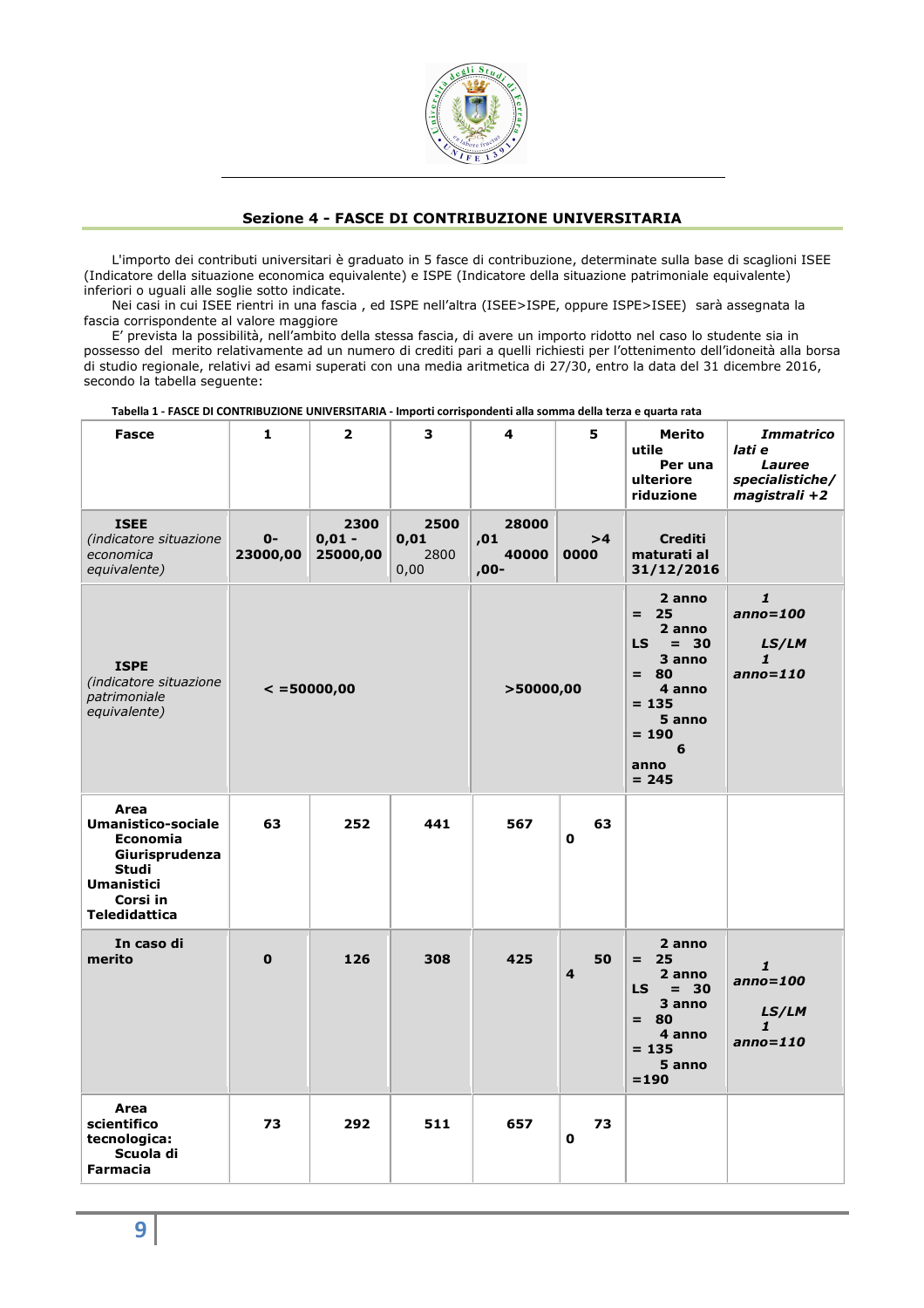

| <b>Scienze</b>                                                                   |             |     |     |      |                               |                                                                                                                            |                                                            |
|----------------------------------------------------------------------------------|-------------|-----|-----|------|-------------------------------|----------------------------------------------------------------------------------------------------------------------------|------------------------------------------------------------|
| MM.FF.NN.<br>Interdipartime<br>ntali                                             |             |     |     |      |                               |                                                                                                                            |                                                            |
| In caso di<br>merito                                                             | $\mathbf 0$ | 146 | 358 | 493  | 58<br>$\overline{\mathbf{4}}$ | 2 anno<br>$= 25$<br>2 anno<br>$LS = 30$<br>3 anno<br>$= 80$<br>4 anno<br>$= 135$<br>5 anno<br>$= 190$<br>6 anno<br>$= 245$ | $\mathbf{1}$<br>$anno = 100$<br>LS/LM<br>1<br>$anno = 110$ |
| Area medico<br>sanitaria:<br>Scuola di<br>Medicina<br><b>Lauree</b><br>sanitarie | 73          | 292 | 511 | 657  | 73<br>0                       |                                                                                                                            |                                                            |
| In caso di<br>merito                                                             | $\mathbf 0$ | 146 | 358 | 493  | 58<br>$\overline{\mathbf{4}}$ | 2 anno<br>$= 25$<br>2 anno<br>$LS = 30$<br>3 anno<br>$= 80$<br>4 anno<br>$= 135$<br>5 anno<br>$= 190$<br>6 anno<br>$= 245$ | $\mathbf{1}$<br>$anno = 100$<br>LS/LM<br>1<br>$anno = 110$ |
| <b>Odontoiatria</b>                                                              | 133         | 532 | 931 | 1197 | 13<br>30                      |                                                                                                                            |                                                            |
| In caso di<br>merito                                                             | $\mathbf 0$ | 266 | 652 | 898  | 10<br>64                      | 2 anno<br>$= 25$<br>2 anno<br>$LS = 30$<br>3 anno<br>$= 80$<br>4 anno<br>$= 135$<br>5 anno<br>$= 190$<br>6 anno<br>$= 245$ | $\mathbf{1}$<br>$anno = 100$<br>LS/LM<br>1<br>$anno = 110$ |
| Area<br>scientifico<br>tecnologica:<br>Ingegneria                                | 78          | 312 | 546 | 702  | 78<br>$\mathbf 0$             |                                                                                                                            |                                                            |
| In caso di<br>merito                                                             | $\mathbf 0$ | 156 | 382 | 526  | 62<br>$\overline{\mathbf{4}}$ | 2 anno<br>$= 25$<br>2 anno<br>$= 30$<br><b>LS</b><br>3 anno                                                                | $\mathbf{1}$<br>$anno = 100$<br>LS/LM<br>$\mathbf{1}$      |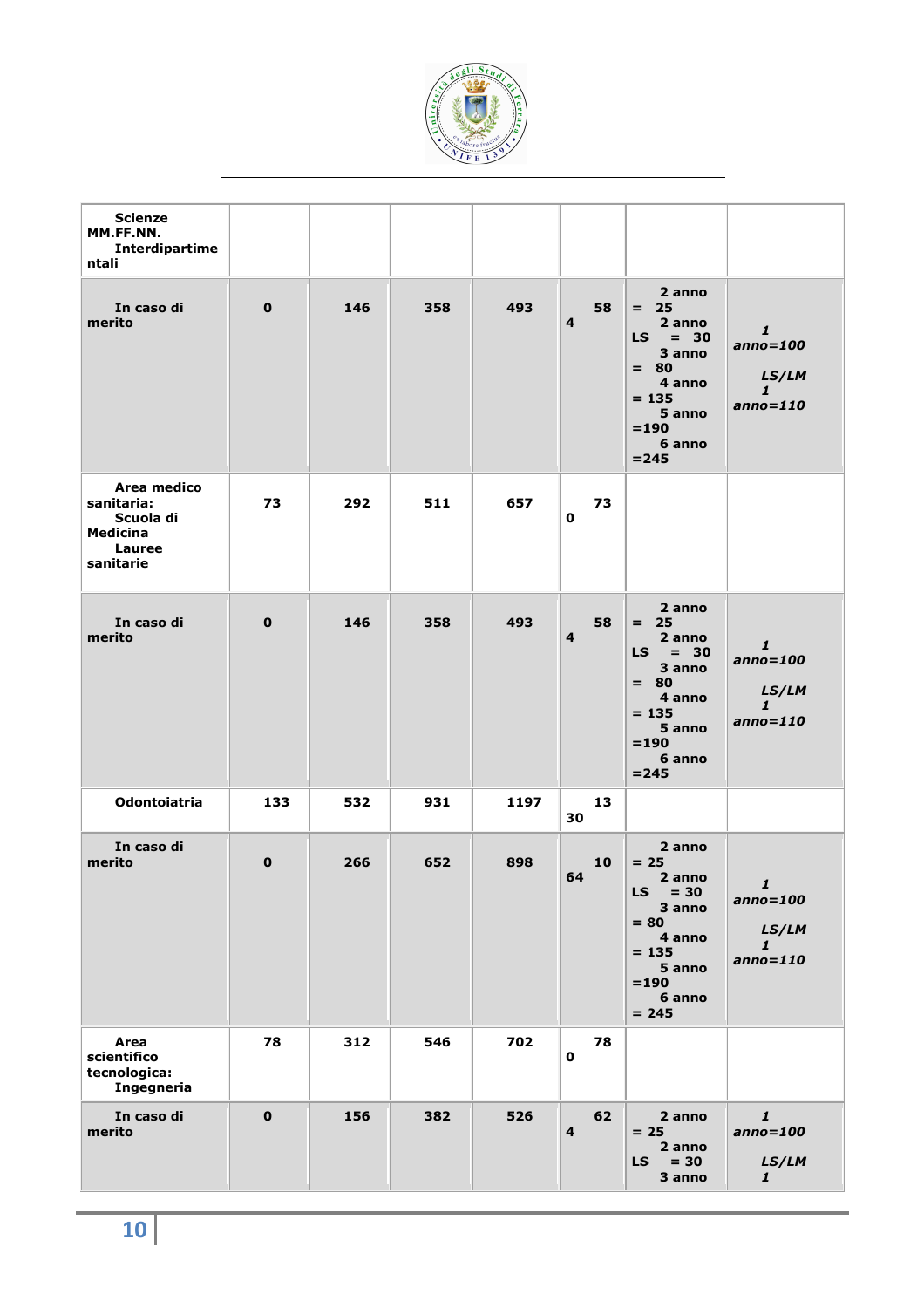

|                      |             |     |     |     |                   | $= 80$                                                                                                | $anno = 110$                           |
|----------------------|-------------|-----|-----|-----|-------------------|-------------------------------------------------------------------------------------------------------|----------------------------------------|
| Architettura         | 85          | 340 | 595 | 765 | 85<br>$\mathbf 0$ |                                                                                                       |                                        |
| In caso di<br>merito | $\mathbf 0$ | 170 | 416 | 574 | 68<br>$\mathbf 0$ | 2 anno<br>$= 25$<br>2 anno<br>$LS = 30$<br>3 anno<br>$= 80$<br>4 anno<br>$= 135$<br>5 anno<br>$= 190$ | $anno=100$<br>LS/LM<br>1<br>$anno=110$ |

# L'ATTRIBUZIONE DI FASCIA DI CONTRIBUZIONE

L'attribuzione di fascia, avviene sulla base degli intervalli degli indicatori ISEE e ISPE come indicato in tabella; per l'ottenimento della fascia di contribuzione devono essere rispettati entrambi i limiti ISEE e ISPE.

La domanda di attribuzione di fascia di contribuzione viene presentata da parte degli studenti inserendo i propri dati reddituali via web utilizzando la procedura disponibile nel sito:

### **http://studiare.unife.it**

Per l'anno accademico 2016/2017 la scadenza per presentare la domanda è stata fissata al **31 dicembre 2016** 

# **Oltre tale data non sarà più possibile presentare domanda di attribuzione di fascia.**

# **IMPORTANTE**

Gli studenti in fase di trasferimento, di passaggio o in attesa della graduatoria definitiva per i corsi a numero programmato, possono presentare ugualmente la domanda di attribuzione di fascia utilizzando le credenziali fornite all'atto della registrazione nell'home page di Ateneo.

L'attribuzione della fascia di contribuzione viene calcolata in base all'anno di prima immatricolazione nel sistema universitario nazionale.

Per determinare la durata dell'assegnazione non viene preso in considerazione il periodo di interruzione degli studi/sospensione per gli studenti che interrompono la carriera nei seguenti casi:

per gravi e prolungate infermità, debitamente certificate

interruzione della carriera per almeno due anni accademici

Non è prevista una riduzione della fascia in base al reddito per gli studenti che: si iscrivono a partire dal terzo anno oltre la durata normale del corso. si iscrivono per la seconda volta ad un corso di laurea di medesimo livello (vedi nota in premessa).

# *In questo caso la seconda rata dovrà essere pagata in fascia massima*

#### **RIDUZIONE DELLA CONTRIBUZIONE PER MERITO**

Il merito maturato e l'attribuzione della fascia di contribuzione sono calcolati in base all'anno di prima immatricolazione nel circuito universitario nazionale.

La riduzione della terza e quarta rata è in questo caso applicabile solamente agli studenti iscritti entro la durata normale del corso.

I requisiti di merito fanno riferimento ai requisiti necessari per l'ottenimento dell'idoneità alla borsa di studio regionale, con la sola differenza che la data entro cui devono essere maturati è stata posticipata al **31 Dicembre** dell'anno accademico di riferimento.

I crediti devono essere ottenuti con la valutazione di almeno **27/30** (media aritmetica).

Non è prevista una riduzione per merito per gli studenti che:

sono iscritti oltre la durata normale del corso

si iscrivono alla seconda laurea di medesimo livello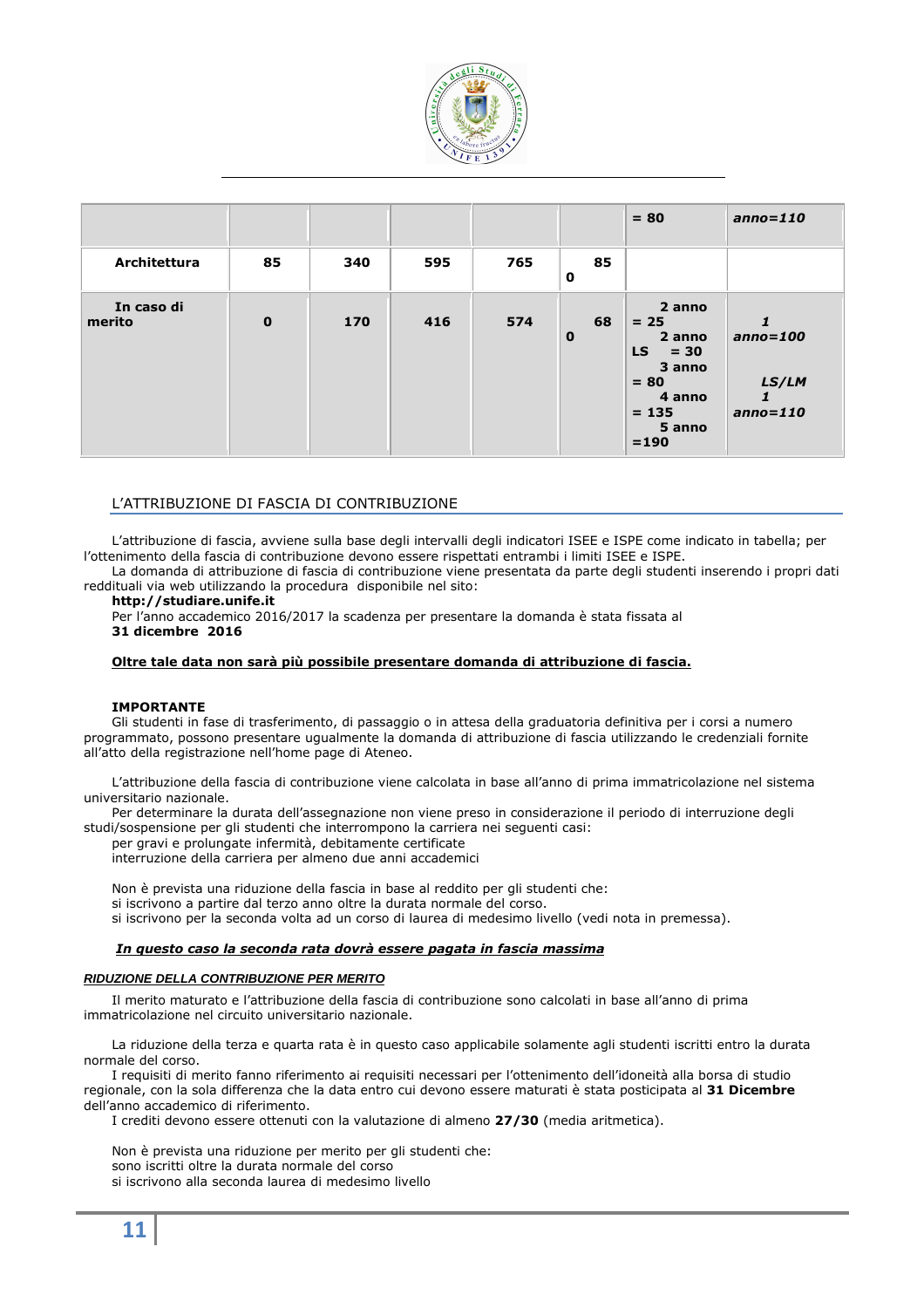

studenti che si immatricolano con abbreviazione di corso

### **Studente indipendente**

Al fine di tener conto dei soggetti che sostengono effettivamente l'onere di mantenimento dello studente, il nucleo familiare del richiedente i benefici è integrato con quello dei suoi genitori quando non incorrano entrambi i seguenti requisiti:

**residenza**, risultante dall'evidenza anagrafica, esterna all'unità abitativa della famiglia di origine, stabilita **da almeno due anni** rispetto alla data di presentazione della domanda e in un immobile non di proprietà di un componente del nucleo familiare di origine;

indicatore della **condizione economica** dello studente richiedente, che deve derivare esclusivamente da redditi da lavoro dipendente o assimilati, fiscalmente dichiarati, **da almeno due anni**, non prestato alle dipendenze di un familiare, non inferiore a **€ 6500,00** annui con riferimento ad un nucleo familiare di una persona.

### **DETERMINAZIONE DELL'INDICATORE DELLA SITUAZIONE PATRIMONIALE EQUIVALENTE**

L'indicatore della situazione patrimoniale equivalente è calcolato secondo le modalità indicate all' art.5 del Decreto del Presidente del Consiglio dei Ministri 5 dicembre 2013 n.159 ed eventuali successive modificazioni ed integrazioni.

# DOCUMENTI RICHIESTI

Per presentare la domanda di attribuzione di fascia di contribuzione è indispensabile essere in possesso della **attestazione ISEE** dove l'ISEE differisce sulla base della tipologia di prestazione richiesta, secondo le modalità stabilite agli articoli 2, 6, 7, 8 del Decreto del Presidente del Consiglio dei Ministri 5 dicembre 2013 n.159, ed in questo caso deve essere per:

**prestazioni per il diritto allo studio universitario.**

**Si ricorda che in base alla normativa vigente l'INPS è tenuta a rilasciare l'attestazione ISEE entro 15 giorni lavorativi dalla data di presentazione della DSU da parte dei soggetti incaricati.** 

### **L'attestazione ISEE dovrà essere stata rilasciata nell'anno 2016.**

### **SI INVITANO PERTANTO COLORO CHE INTENDONO RICHIEDERE IL BENEFICIO A VALUTARE TALE TEMPI DI EROGAZIONE DEL DOCUMENTO ISEE.**

#### **CITTADINI STRANIERI E ITALIANICON REDDITI ALL'ESTERO**

Per i documenti che devono essere consegnati si rimanda alla sezione 14 del presente bando.

### **LA MANCATA PRESENTAZIONE DELLA DOCUMENTAZIONE RICHIESTA AGGIORNATA AI REDDITI DEL 2014 NON CONSENTIRÀ L'ATTRIBUZIONE DELLA FASCIA DI CONTRIBUZIONE.**

L'elenco provvisorio degli idonei all'attribuzione di fascia per reddito e per merito verrà pubblicato successivamente alla scadenza per la presentazione della domanda di attribuzione di fascia on-line nel seguente sito:

www.unife.it/studenti/diritto-studio

Coloro che non risulteranno negli elenchi, ma che ritengano di averne diritto, dovranno farne segnalazione inviando una segnalazione ad SOS (supporto online studenti).

### **Il calcolo della riduzione della terza e quarta rata in base al merito avverrà automaticamente senza che lo studente debba fare alcuna domanda.**

Gli studenti potranno tuttavia verificare il numero totale di crediti maturati nel seguente modo accedendo direttamente all'area riservata dello studente e selezionando la voce "libretto" del menu.

### **N.B. Gli studenti che verificassero la mancanza di esami sostenuti dovranno farne segnalazione a SOS (supporto online studenti).**

# CONTRIBUZIONE PER GLI STUDENTI ISCRITTI OLTRE LA DURATA NORMALE

Gli studenti che sono iscritti oltre il secondo anno rispetto la durata normale del corso e che non hanno sostenuto alcun esame dal 1° gennaio 2016 al 31 marzo 2017 avranno un incremento percentuale sull'importo del contributo della terza e quarta rata, riferita all'area didattica cui appartiene il corso di studi di iscrizione , secondo lo schema seguente: - Dal 3° al 5° FC aumento del contributo del 5% calcolato sull'importo in fascia 5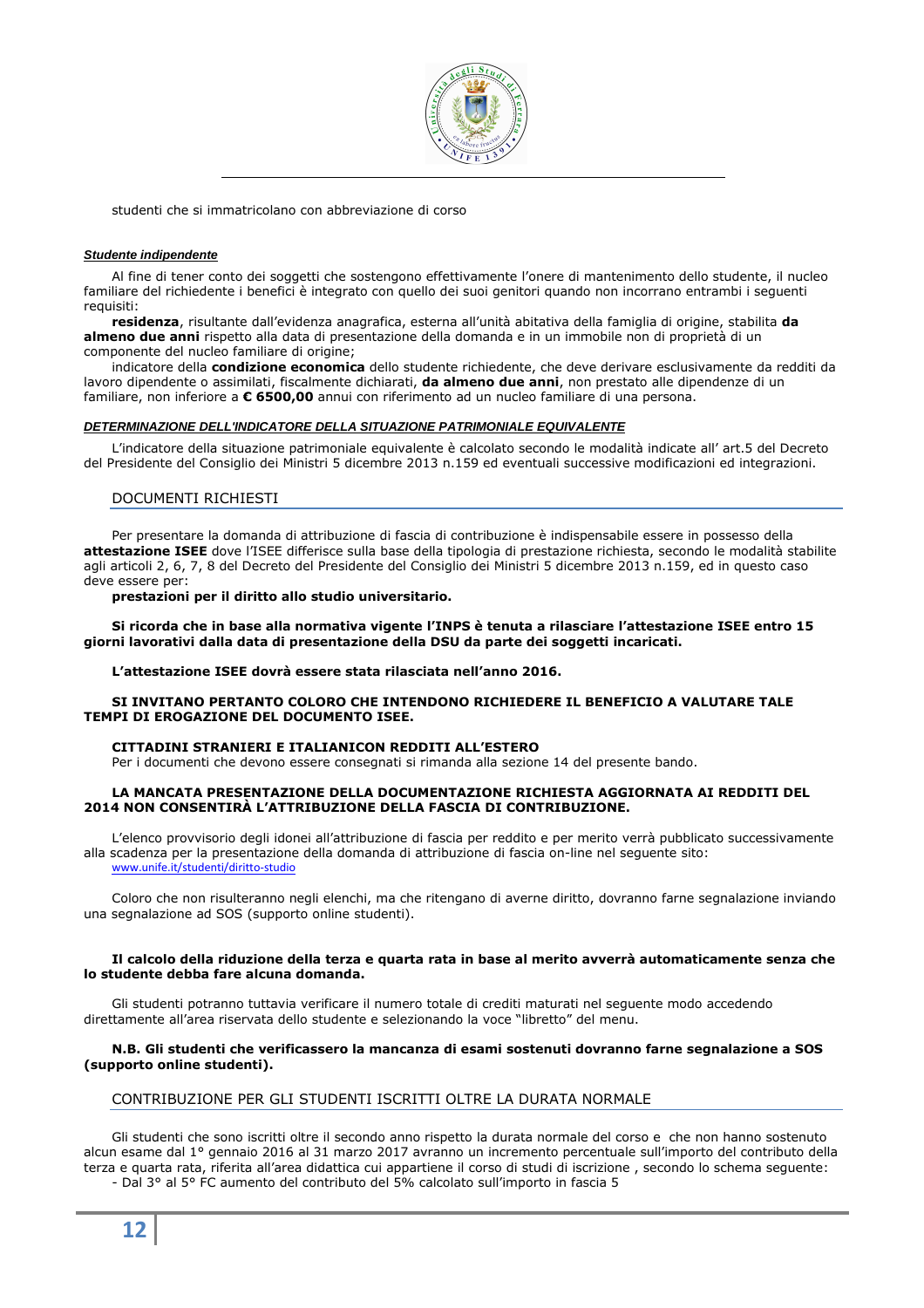

- Dal 6° al 10° FC aumento del contributo del 10% calcolato sull'importo in fascia 5

- Dal il 11° FC al 15°aumento del 15% calcolato sull'importo in fascia 5
- Oltre il 15 ° FC aumento del 20% calcolato sull'importo in fascia 5

N.B. - Nel caso di trasferimenti o passaggi di corso di laurea il computo degli anni per stabilire la condizione di studente fuori corso decorre dal primo anno di iscrizione nel sistema universitario nazionale.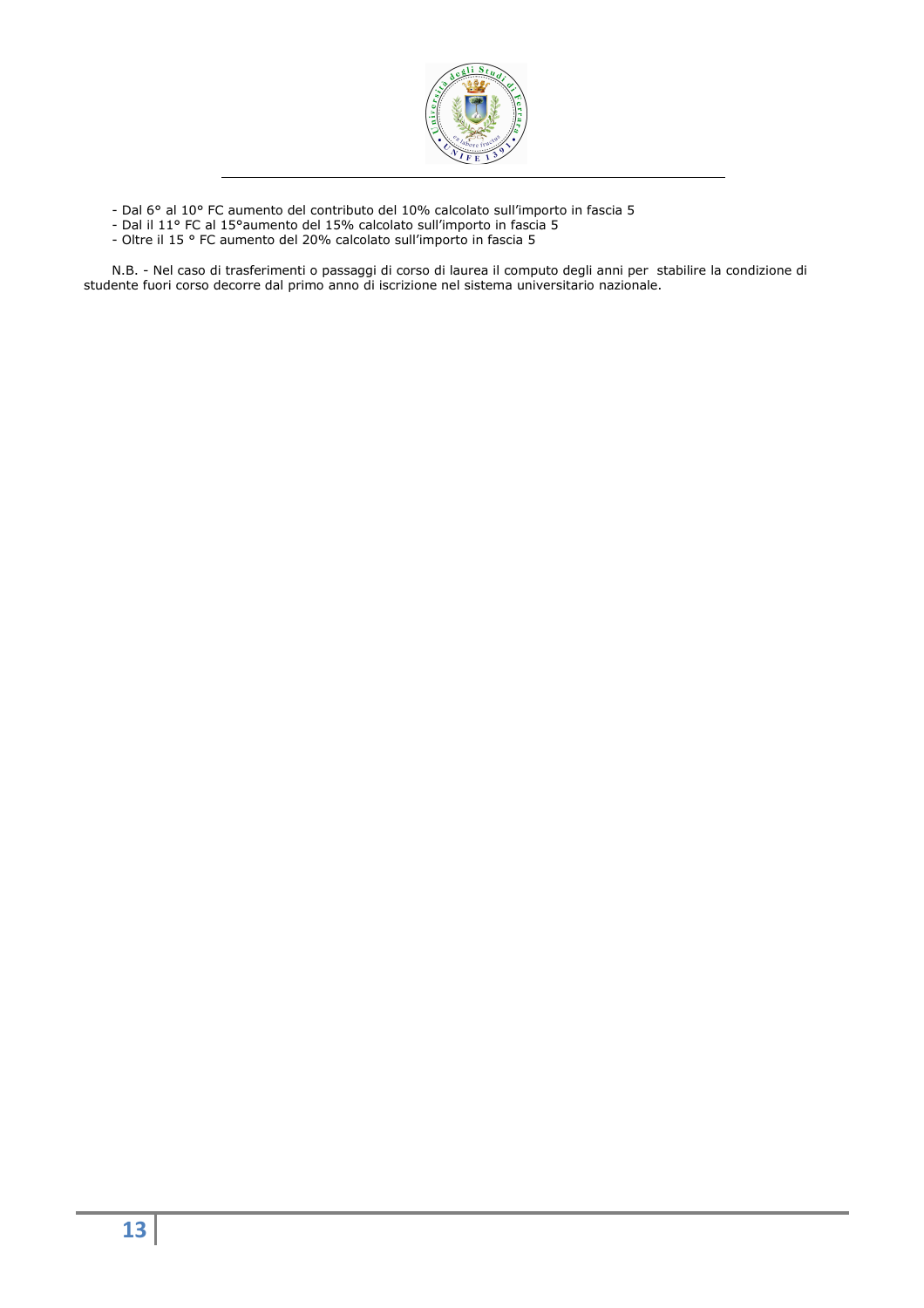

# **Sezione 5 - ESONERO TOTALE O PARZIALE CONCESSO DALL'UNIVERSITA'**

# ESONERO PER COLORO CHE SI ISCRIVONO AL PRIMO ANNO DI UN CORSO LAUREA TRIENNALE, MAGISTRALE A CICLO UNICO E MAGISTRALE (+2)

### **ESONERO TOTALE**

Per l'anno accademico **2016/2017**

gli studenti che si sono diplomati alla scuola media superiore con **voto 100 e lode** e si immatricolano ( primo anno di entrata nel sistema universitario nazionale) ai corsi di laurea triennali e specialistici/magistrali a ciclo unico gli studenti che si sono laureati ad una laurea triennale con **110 e lode** e si immatricolano al primo anno di corso di una laurea specialistica/ magistrale (+2) hanno **l'esonero totale dalle tasse e dai contributi universitari**

Questi studenti, limitatamente al primo anno di corso, devono corrispondere solamente le voci fisse non rimborsabili secondo lo schema seguente:

# **RATA UNICA RIDOTTA**

**uguale per tutti i corsi dell'Ateneo** 

| Premio<br>Assicurazio<br>ne | <b>Bollo</b> | Tassa<br>regiona<br>le | <b>Totale</b><br>$I^{\circ}$ Rata |
|-----------------------------|--------------|------------------------|-----------------------------------|
| €. 12,00                    | €. 16,00     |                        | €. 168,00                         |

ESONERO PARZIALE

Per l'anno accademico **2016/2017**

gli studenti che si sono diplomati alla scuola media superiore con **voto 100** e si immatricolano ( primo anno di entrata nel sistema universitario nazionale) ai corsi di laurea triennali e specialistici/magistrali a ciclo unico; gli studenti che si sono laureati ad una laurea triennale con **110** e si immatricolano al primo anno di corso di una laurea specialistica/ magistrale (+2)

hanno l'esonero parziale dai contributi universitari. Pertanto questi studenti devono corrispondere regolarmente la prima rata e seconda rata di tasse universitarie, ed hanno diritto alla riduzione della terza e quarta rata **per merito**  secondo le fasce reddituali e di merito riferite ai corsi di laurea di appartenenza come indicato nella tabella A sopra riportata .

**Cause di esclusione**: Coloro che hanno già usufruito una volta di tale tipologia di esonero non possono usufruirne ulteriormente, ai fini dell'iscrizione ad altri corsi di studio, anche se l'immatricolazione avviene a seguito di rinuncia al precedente corso di studi.

# DOTTORATO DI RICERCA – IDONEI ALLA BORSA DI STUDIO REGIONALE

#### **Premessa**

In base al D.M 23 marzo 2016 n.174, ed alla necessità di allineare le soglie ISEE ed ISPE a quelle stabilite da Er.Go al fine dell'assegnazione della borsa di studio regionale, a decorrere dall'anno accademico 2016/2017 le soglie sono così modificate:

Fascia 1

ISEE da 0 ad euro 23.000<br>ISPE da 0 ad euro 50.000  $da$  0 ad euro 50.000

Fascia 2<br>ISFF  $>$  euro 23.000 ISPE > euro 50.000

**Possono richiedere la borsa di studio regionale gli immatricolati/iscritti al Dottorato di ricerca che non percepiscano una borsa di studio** 

# **Primo anno**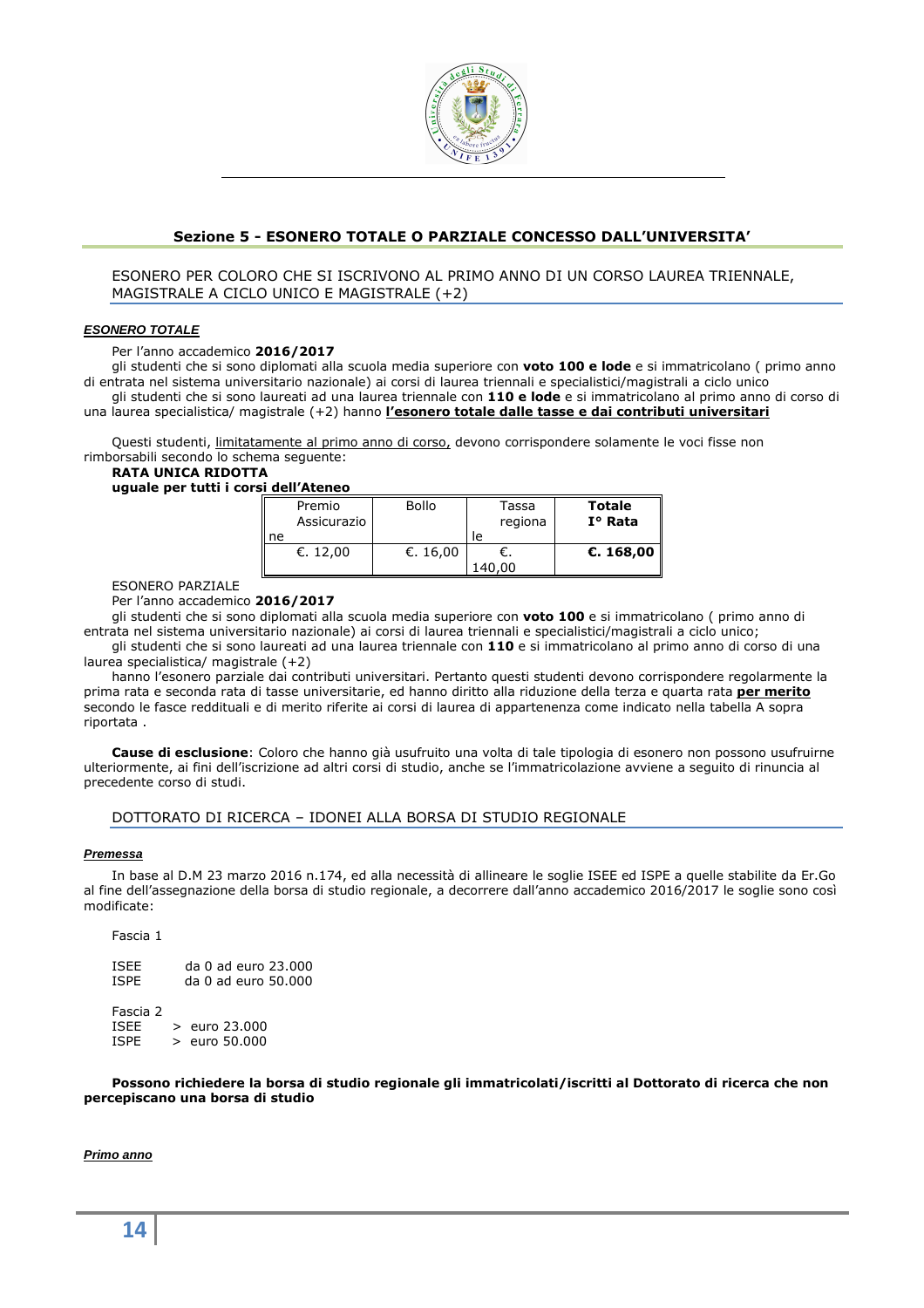

Gli immatricolati al Dottorato di ricerca, idonei alla Borsa di studio regionale, ottengono l'esonero totale dalla tassa di iscrizione e dai contributi universitari e devono corrispondere solamente le voci fisse non rimborsabili secondo lo schema seguente:

### **RATA UNICA RIDOTTA uguale per tutti i corsi dell'Ateneo**

| טטווטגער ווטש |              |        |                  |
|---------------|--------------|--------|------------------|
| Premio        | <b>Bollo</b> | Tassa  | <b>Totale</b>    |
| Assicurazi    |              | region | $I^{\circ}$ Rata |
| one           |              | ale    |                  |
| €. 12,00      | €. 16,00     |        | €. 168,00        |
|               |              | .40.00 |                  |

Le tasse pagate e non dovute verranno rimborsate.

Tale esonero è tuttavia condizionato al superamento del colloquio per l'ammissione all'anno successivo di Dottorato

# **Anni successivi al primo**

Gli iscritti ad anni successivi al primo del Dottorato di ricerca, idonei alla Borsa di studio regionale, ottengono l'esonero totale dalla tassa di iscrizione e dai contributi universitari e devono corrispondere solamente le voci fisse non rimborsabili secondo lo schema seguente:

# **RATA UNICA RIDOTTA**

**uguale per tutti i corsi dell'Ateneo** 

| Premio<br>Assicurazi | <b>Bollo</b> | Tassa<br>region | <b>Totale</b><br>$I^{\circ}$ Rata |
|----------------------|--------------|-----------------|-----------------------------------|
| l one                |              | ale             |                                   |
| €. 12,00             | €. 16,00     | 140,00          | €. 168,00                         |

Le tasse pagate e non dovute verranno rimborsate.

Tale esonero è tuttavia condizionato al superamento del colloquio per l'ammissione all'anno successivo di Dottorato.

# TITOLI DI STUDIO CONSEGUITI ALL'ESTERO

Per le tipologie di esonero sopraelencate, nel caso di studenti il cui diploma di scuola superiore per l'accesso alla laurea di primo livello o il titolo che consente l'accesso alla laurea magistrale sia stato ottenuto presso scuole di altro ordinamento (non italiano), **l'esonero totale** viene attribuito solo nel caso il voto ottenuto sia corrispondente esattamente al 100 e, dove è prevista la Lode, rappresenti il voto massimo attribuibile più un'ulteriore riconoscimento di eccezionalità equiparabile alla lode del sistema italiano.

# TRASFERIMENTI E PASSAGGI

Possono usufruire dell'esonero anche gli studenti che effettuino un passaggio di Corso di Studi all'interno dell'Università di Ferrara o si trasferiscano da un altro Ateneo, a patto che il passaggio o il trasferimento avvengano nello stesso anno di immatricolazione (A.A. 2016-2017).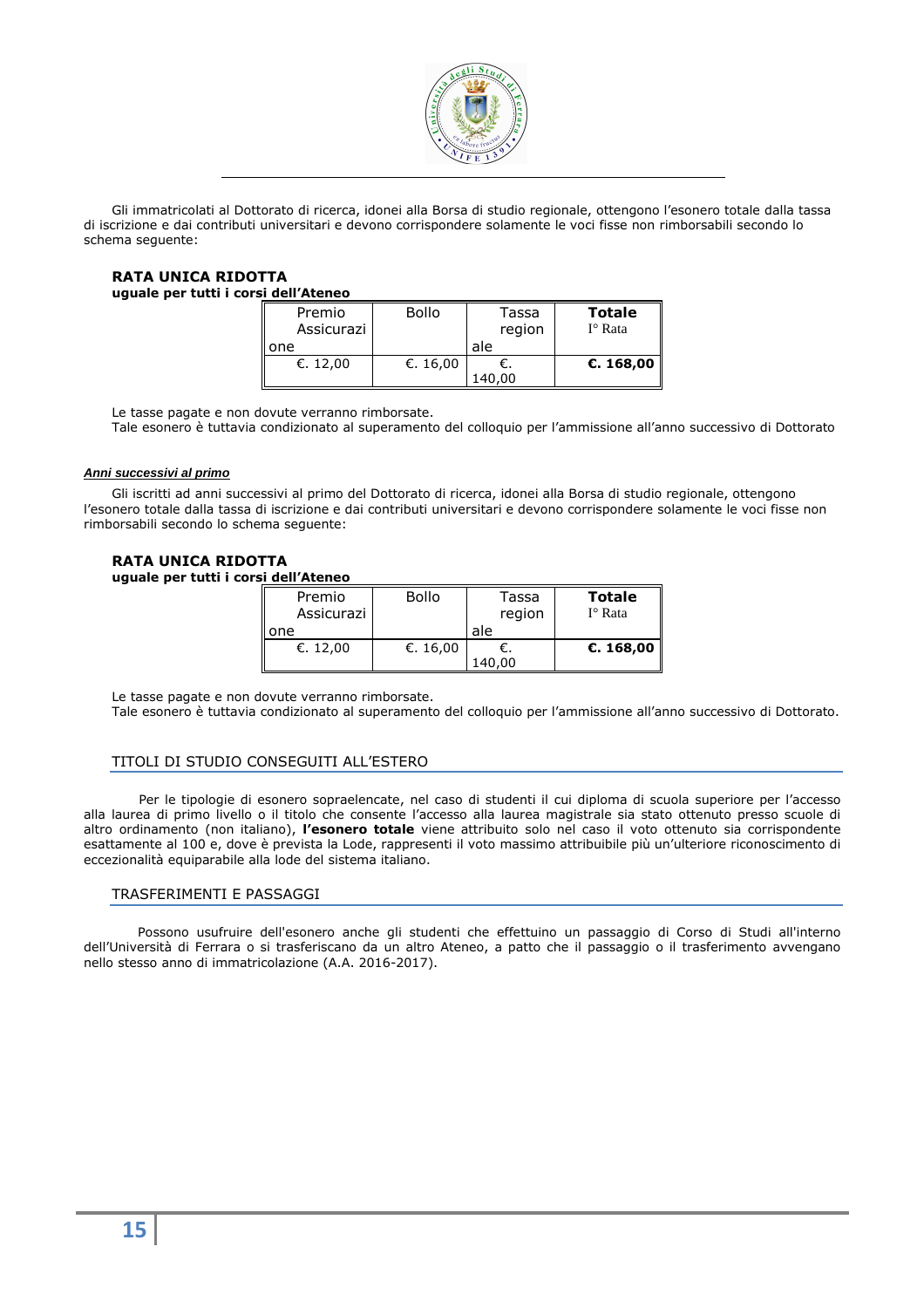

# **Sezione 6 – ESONERO TOTALE O PARZIALE PER GLI STUDENTI CHE ACCEDONO AI BENEFICI REGIONALI**

# ESONERO TOTALE (STUDENTI IDONEI ALLA BORSA DI STUDIO REGIONALE)

Gli studenti idonei alla Borsa di studio regionale ottengono automaticamente l'esonero totale dalla tassa di iscrizione e dai contributi universitari e devono corrispondere solamente le voci fisse non rimborsabili secondo lo schema seguente:

|                               | <b>RATA UNICA RIDOTTA</b><br>uguale per tutti i corsi dell'Ateneo |                    |                    |  |  |  |
|-------------------------------|-------------------------------------------------------------------|--------------------|--------------------|--|--|--|
| Premio<br><b>Assicurazion</b> | <b>Bollo</b>                                                      | Tassa<br>regionale | <b>Totale Rata</b> |  |  |  |
| C. 12,00                      | C. 16,00                                                          | €.140,00           | C.168,00           |  |  |  |

Non deve essere corrisposto nessun ulteriore contributo.

- Hanno l'esonero totale dal pagamento delle tasse universitarie, le seguenti categorie di studenti:
	- studenti, iscritti ad anni successivi al primo, risultati idonei all'atto della domanda di borsa di studio regionale;

studenti iscritti al primo anno del corso di studi, in base alle regole definite dal DPCM 9 aprile 2001, ancora vigente ai sensi del Decreto Legislativo 29 marzo 2012 art. 8 comma 5

• idonei alla borsa di studio regionale, che raggiungano il numero di crediti richiesto per l'erogazione della seconda rata di borsa di studio.

### *Perdita dell'idoneità alla borsa di studio regionale*

# **studenti iscritti ad anni successivi al primo**

All'atto della pubblicazione delle graduatorie dell'assegnazione della borsa di studio regionale, scaduti i termini per i ricorsi (entro la fine del mese di dicembre), coloro che saranno risultati **NON IDONEI** dovranno corrispondere il conguaglio della prima e seconda rata**. Pertanto per l'anno accademico 2016/17 gli studenti in parola dovranno provvedere, entro i termini che saranno loro comunicati, al pagamento delle voci di seguito indicate con i rispettivi importi:** 

| Conguaglio<br>rata<br>   (Tassa di iscrizione) | II Rata   | Totale          | III e IV Rata |
|------------------------------------------------|-----------|-----------------|---------------|
|                                                |           | (I° e II° Rata) |               |
| €. 201,58                                      | €. 360,72 | €. 562,3        | In fascia     |

Coloro che non regolarizzano il pagamento della tasse universitarie arretrate, entro i termini che verranno loro comunicati, non potranno svolgere alcun atto di carriera scolastica (art.18, comma 4 del Regolamento studenti dell'Università di Ferrara).

La terza e quarta rata saranno regolarmente addebitate nei tempi e nei modi previsti, modulate secondo la fascia di contribuzione corrispondente all'ISEE certificata all'atto dell'inserimento della domanda di borsa di studio.

Qualora sussistano i requisiti, di iscrizione e di merito, potranno ottenere l'ulteriore riduzione della terza e quarta rata.

Tempi e modi di pagamento degli addebiti verranno tempestivamente comunicati dall'Amministrazione tramite avviso che giungerà sulla posta elettronica di ateneo.

 **gli studenti iscritti al primo anno di corso** (primo anno di iscrizione nel sistema universitario nazionale)

Ai fini del mantenimento dell'esonero dalle tasse universitarie gli studenti iscritti al primo anno di corso dovranno acquisire i crediti stabiliti dal D.P.C.M 9 aprile 2001 entro il **30 Novembre dell'anno successivo.**

Poiché in tal caso non saranno stati maturati i requisiti affinchè Er.Go corrisponda la seconda tranche della borsa di studio, secondo quanto indicato nel bando per i benefici regionali, questi studenti sono esonerati solamente dal 50%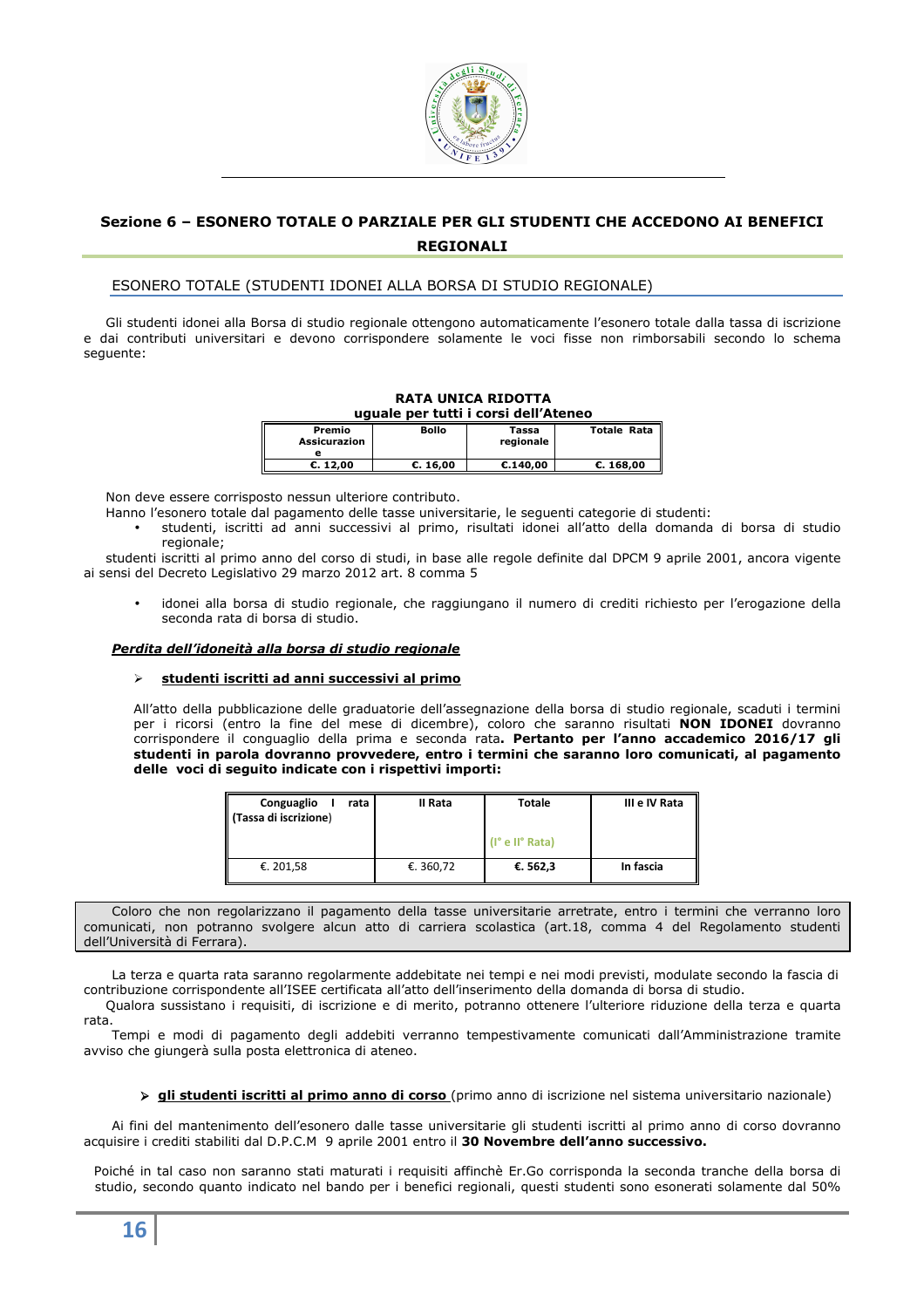

della quota totale di contributo ai sensi del D.P.C.M 9 aprile 2001 art. 8 comma 3. Pertanto la quota di contributo della seconda rata di tasse, non corrisposta, sarà sommato al 50% del contributo di terza e quarta rata, il cui importo è modulato secondo la fascia di contribuzione corrispondente alla ISEE certificata all'atto dell'inserimento della domanda di borsa di studio, e **dovrà essere corrisposto nei termini che saranno comunicati agli interessati**.

Coloro che invece **NON** maturano i crediti entro il 30 novembre dell'anno accademico successivo, **devono corrispondere l'intero importo della prima e seconda rata entro il mese di gennaio. Per l'anno accademico 2015/16 devono provvedere al pagamento delle voci di seguito indicate con i rispettivi importi:** 

| Conguaglio I<br>rata<br>(tassa di<br>iscrizione) | II<br>Rata   | <b>Totale</b><br>$I^{\circ}$ e $II^{\circ}$ Rata | III e IV<br>Rata |
|--------------------------------------------------|--------------|--------------------------------------------------|------------------|
| €. 199,58<br>Importi 2015/2016                   | €.<br>360,72 | €. 560,3                                         | In Fascia        |

#### **Saranno inoltre addebitate la terza e quarta rata del precedente anno accademico, il cui importo è modulato secondo la fascia di contribuzione corrispondente alla ISEE certificata all'atto dell'inserimento della domanda di borsa di studio.**

Tempi e modi di pagamento degli addebiti verranno tempestivamente comunicati dall'Amministrazione tramite avviso che giungerà sulla posta elettronica di ateneo.

# ESONERO PARZIALE

**Studenti idonei alla borsa di studio regionale iscritti ad un anno oltre la durata del corso di studio dall'anno accademico di prima immatricolazione (Laurea triennale, Laurea magistrale di 2° livello, Laurea magistrale a ciclo unico**).

**Tipo di esonero**: lo studente verrà esonerato dal 50% della quota di contributo.

Il 50% della seconda rata di tasse, composta solamente da contributo e non corrisposta, sarà conteggiato con il 50% del contributo di terza e quarta rata, il cui importo è modulato secondo la fascia di contribuzione corrispondente alla ISEE certificata all'atto dell'inserimento della domanda di borsa di studio.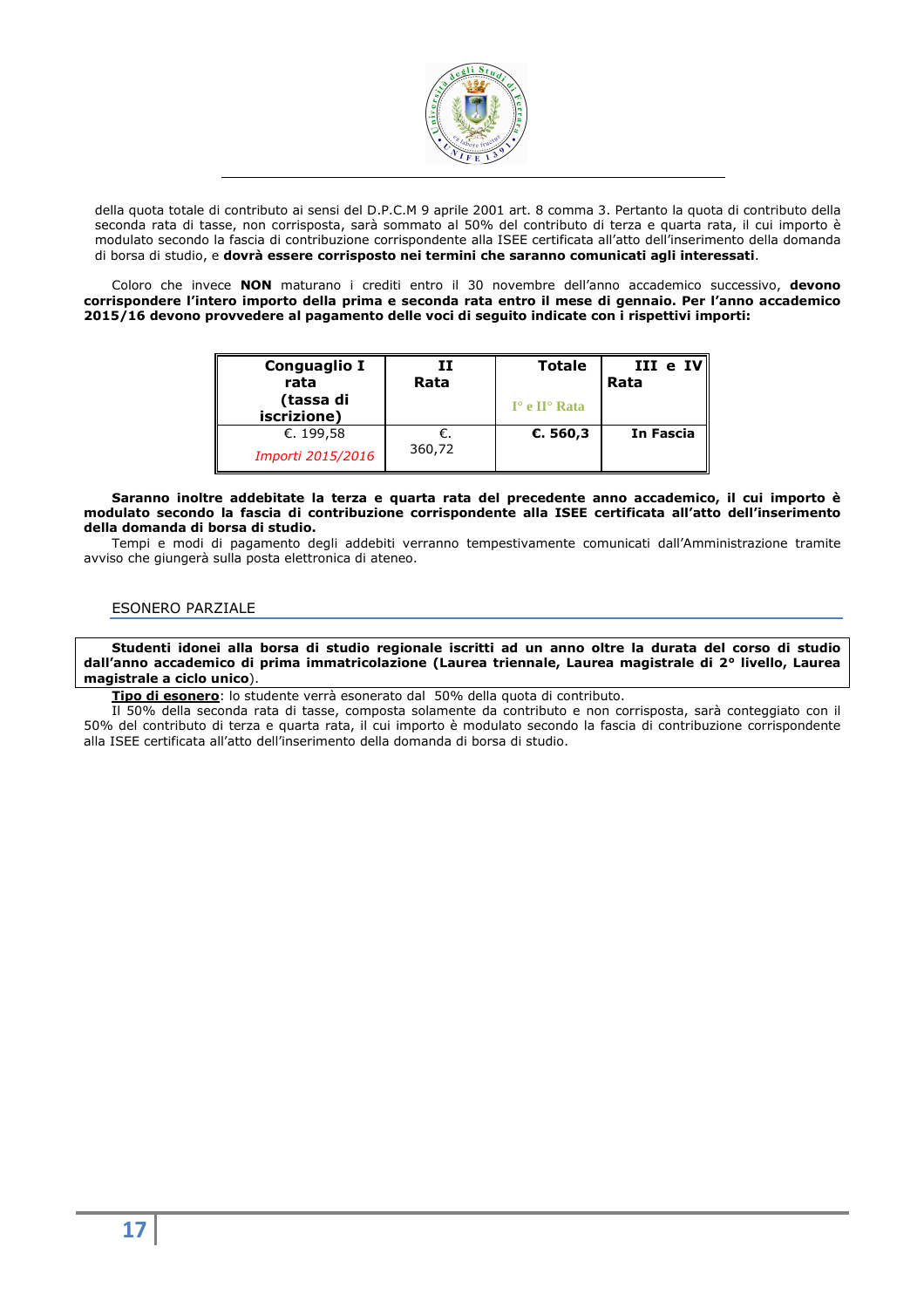

# **Sezione 7 - ALTRE TIPOLOGIE DI ESONERO (ai sensi dell'art.9 comma 4 e 5 del decreto legislativo 29 marzo 2012 n.68)**

# 1) RICONGIUNZIONI DOPO UN PERIODO DI INTERRUZIONE DEGLI STUDI DI ALMENO 2 ANNI ACCADEMICI OLTRE L'ANNO ACCADEMICO DI RIFERIMENTO.

Lo studente che non abbia pagato le tasse per almeno due anni accademici consecutivi, qualora desideri recuperare la sua posizione pregressa, e regolarizzare la propria iscrizione, è esonerato totalmente dal pagamento della tassa di iscrizione e dei contributi universitari e paga solo un **diritto fisso** per ciascun anno spento. Per gli anni di interruzione non è prevista la presentazione di una istanza, per l'anno accademico di nuova iscrizione lo studente corrisponde l'iscrizione completa.

Per l'anno accademico **2016/17** la quota di ricognizione è pari ad **€ 200,00**.

# 2) SOSPENSIONE

Lo studente che sia costretto ad interrompere gli studi a causa di infermità gravi e prolungate debitamente certificate è esonerato totalmente dal pagamento delle tasse e contributi universitari.

L'istanza di sospensione, con durata minima di un anno, può essere presentata anche nel momento in cui lo studente riprende gli studi e sarà esente bollo, ai sensi dell'art. 11 – all. B del D.P.R. 26/10/1972 n. 642 e successive modificazioni.

La sospensione è cumulabile con gli anni di interruzione agli studi ai fini dell'attribuzione dell'esonero per ricognizione (2 anni di interruzione ali studi).

# **Gli studenti che beneficiano degli esoneri indicati ai punti 1) e 2) non possono effettuare nessun atto di carriera scolastica nell'anno accademico di interruzione/sospensione.**

**Gli anni di sospensione e di ricognizione non sono presi in considerazione ai fini della valutazione del merito per l'assegnazione dei benefici nell'ambito del diritto allo studio.** 

# 3) BORSISTI DEL GOVERNO ITALIANO

Gli studenti stranieri beneficiari di Borse di studio del Governo italiano, nell'ambito dei programmi di cooperazione allo sviluppo e degli accordi inter governativi culturali e scientifici e relativi periodici programmi esecutivi, possono usufruire della concessione dell'esonero totale dalla contribuzione universitaria previa presentazione della domanda di esonero allegando il documento relativo all'attribuzione della borsa di studio. Negli anni successivi al primo, l'esonero è condizionato al rinnovo della borsa di studio da parte del Ministero degli Affari Esteri.

# 4) STUDENTI BENEFICIARI DI PRESTITO D'ONORE

L'Università concede l'esonero dalle tasse agli studenti beneficiari di prestiti d'onore, ai sensi del D.P.C.M 9 aprile 2001, art. 8 comma 1, ancora vigente in base a quanto indicato nel Decreto Legislativo 29 marzo 2012 n. 68 art.8 comma 5, che siano concessi nell'ambito dei benefici regionali per il Diritto allo studio e che abbiano i requisiti per l'esonero dal pagamento della Tassa regionale.

# 5) BORSISTI MAECI, ICE E UNI – ITALIA

*Tipo di esonero* Gli studenti beneficiari di Borse di studio derivanti da fondi MAECI, ICE e Uni – Italia, nell'ambito del programma "**Invest Your Talent in Italy" 2016/2017 "**, possono usufruire della concessione **dell'esonero totale** dalla contribuzione universitaria previa presentazione della domanda di esonero allegando il documento relativo all'attribuzione della borsa di studio. Possono usufrire dell'esonero totale anche i beneficiari di eventuali borse di studio finanziate da partner privati nell'ambito del medesimo progetto.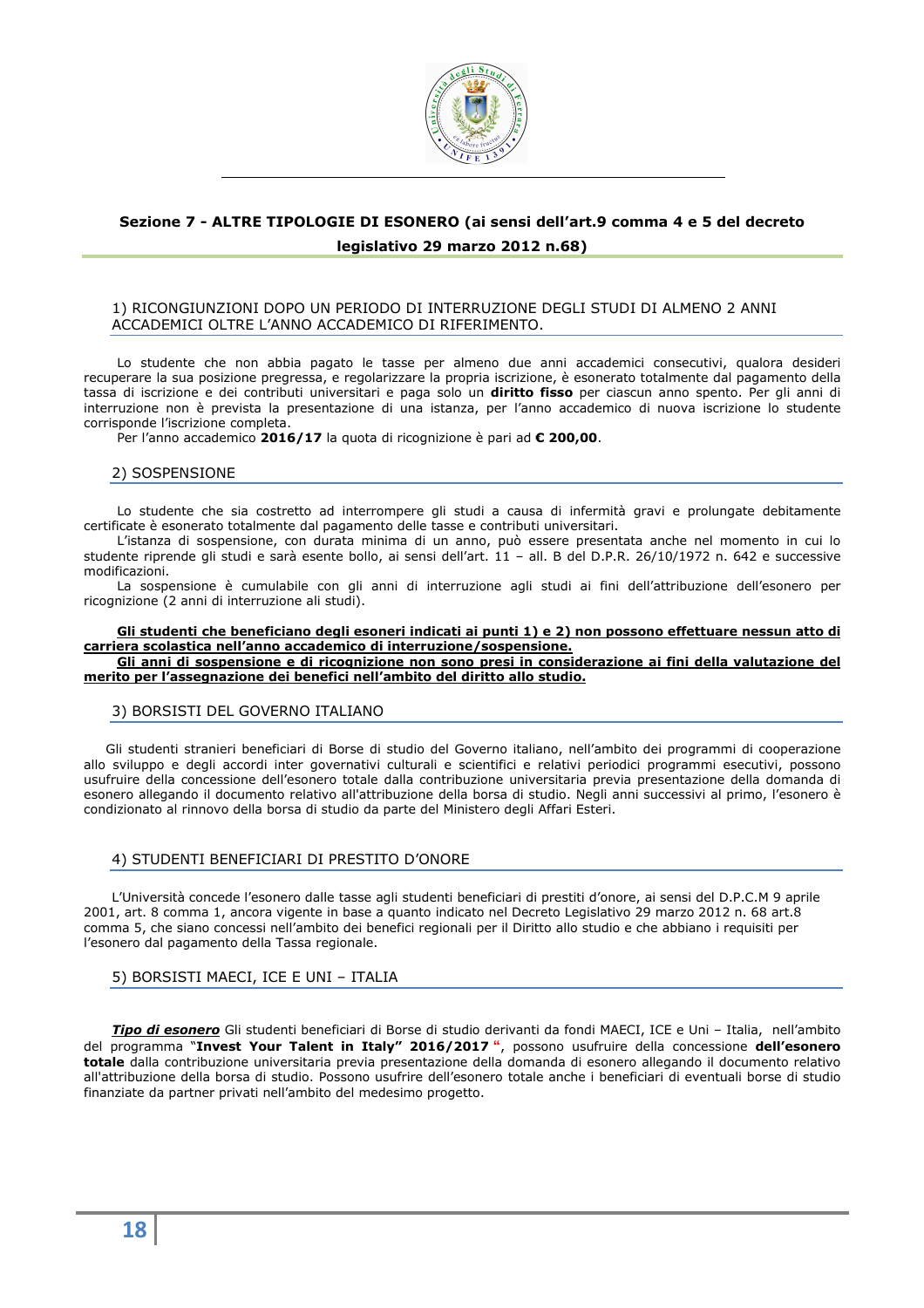

# **Sezione 8 – ESONERO PER STUDENTI CON DISABILITA'**

L'Università concede l'esonero totale o parziale dalle tasse universitarie agli studenti disabili, con riconoscimento di handicap, ai sensi dell'art. 3 comma 1 della legge 5 febbraio 1992, n. 104, o con invalidità (Decreto legislativo del 29 marzo 2012 n.68, e nel D.P.C.M. 9 aprile 2001 ancora vigente ai sensi dell'art.8 comma 5 del già citato decreto legislativo)

L'esonero viene concesso indipendentemente dalla situazione economica del nucleo familiare per un numero di anni pari ai 3/2 oltre la durata normale del corso di laurea di iscrizione.

Pertanto:

Coloro che si iscrivono ad una laurea triennale potranno chiedere l'esonero per una durata massima complessiva di **8** anni.

Coloro che si iscrivono ad una laurea specialistica/magistrale (+2) potranno chiedere l'esonero per una durata massima complessiva di **5** anni.

Coloro che si iscrivono ad una laurea specialistica/magistrale a ciclo unico o ante riforma della durata di 5 anni potranno chiedere l'esonero per una durata massima complessiva di **13** anni.

Coloro che si iscrivono ad una laurea specialistica/magistrale a ciclo unico della durata di 6 anni potranno chiedere l'esonero per una durata massima complessiva di **15** anni.

Coloro che sono iscritti ad una laurea ante riforma della durata di 4 anni potranno chiedere l'esonero per una durata massima complessiva di **10** anni.

L'esonero è rivolto anche agli iscritti al dottorato di ricerca senza borsa di studio per la durata massima di **8** anni. **L'esonero non è concesso:**

agli iscritti alle scuole di specializzazione dell'area medico-sanitaria (D.P.C.M. 9 aprile 2001, art. 3 comma 1) agli iscritti a master e corsi di formazione e perfezionamento, salvo casi previsti dal piano finanziario del corso.

# ESONERO TOTALE E RATA UNICA RIDOTTA

#### *Studenti con riconoscimento di handicap, ai sensi dell'art. 3 comma 1 della legge 5 febbraio 1992, n. 104, o con invalidità uguale o superiore al 66%.*

Agli studenti disabili con riconoscimento di handicap, ai sensi dell'art. 3 comma 1 della legge 5 febbraio 1992, n. 104, o con invalidità pari o superiore al 66% viene concesso l'esonero totale indipendentemente dalla situazione economica del nucleo familiare.

Gli studenti devono pagare una rata unica ridotta composta dalle voci fisse non rimborsabili come indicato nel prospetto sotto riportato:

**RATA UNICA RIDOTTA uguale per tutti i corsi dell'Ateneo** 

| Premio<br>Assicurazione | Bollo   | Tassa<br>regionale | <b>Totale Rata</b> |
|-------------------------|---------|--------------------|--------------------|
| €. 12.00                | €.16.00 | C.140.00           | C.168.00           |

# **MODALITÀ DI ESONERO PER STUDENTI ISCRITTI AD ANNI SUCCESSIVI AL PRIMO**

Gli studenti iscritti ad anni successivi al primo vengono automaticamente inseriti nella procedura di esonero totale nel caso in cui la documentazione attestante l'handicap o la percentuale di invalidità presentata negli anni accademici precedenti sia ancora valida e aggiornata. Il bollettino con l'importo relativo alla RATA UNICA RIDOTTA, utile per l'iscrizione all'anno in corso, è scaricabile nella propria area riservata alla voce "pagamenti".

Ogni anno viene effettuato il controllo delle certificazioni di handicap o invalidità rivedibili al fine di verificare i requisiti per il mantenimento dell'esonero.

# **MODALITÀ DI ESONERO PER STUDENTI CHE SI ISCRIVONO AL PRIMO ANNO**

a) **Studenti che si iscrivono al primo anno di corso di laurea (lauree triennali e magistrali a ciclo unico non a numero programmato)** Gli studenti si devono immatricolare tramite la procedura on line. Nel corso della procedura per poter richiedere l'esonero è necessario inserire, nell'apposito spazio, la percentuale relativa al grado di invalidità o selezionare "H" per coloro che richiedono l'esonero per handicap.

Al termine dell'inserimento è possibile stampare per il pagamento la distinta con l'importo della RATA UNICA RIDOTTA pari ad € 168,00 (come indicato nella tabella sopra).

 N.B.: Nel caso in cui il sistema assegni una prima rata di importo intero non bisogna pagare ma segnalare l'anomalia a: SOS (supporto online studenti).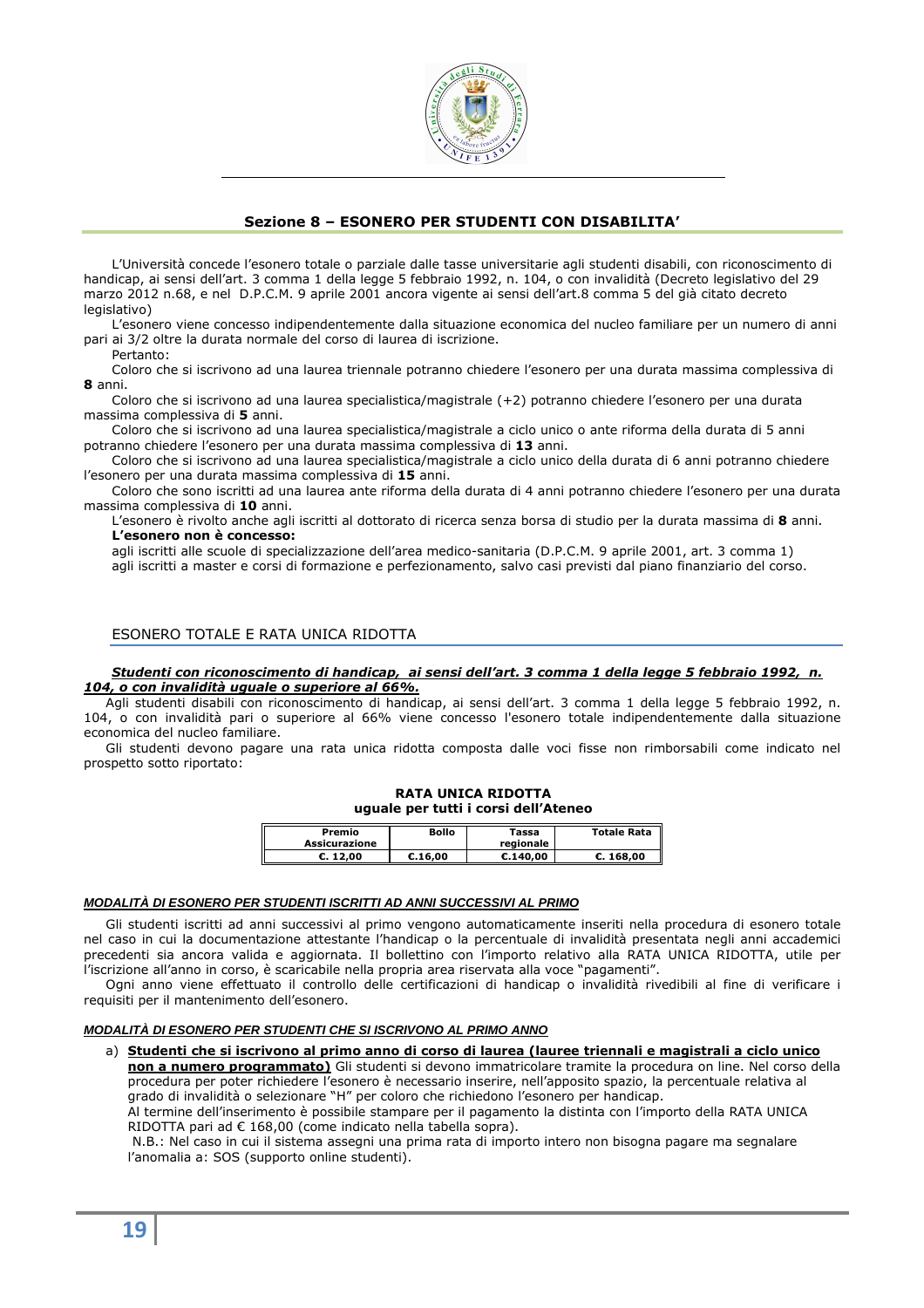

L'esonero totale è in questo modo concesso sotto condizione. Gli interessati dovranno far pervenire all'Ufficio Diritto allo Studio e Servizi Disabilità Studenti, **entro il 31 dicembre** dell'anno accademico di riferimento, copia della certificazione attestante l'handicap o il grado di invalidità dichiarato pena il decadimento dal beneficio.

- b) **Studenti che si iscrivono al primo anno delle lauree magistrali (+2)** Si rimanda a quanto previsto per l'iscrizione alle lauree magistrali (+2) contenuto nell'apposita sezione relativa ai termini di immatricolazione.
- c) **Studenti che si iscrivono a corsi di laurea ad accesso limitato** Gli studenti devono effettuare una preiscrizione on line al test di accesso entro la data stabilita dagli specifici bandi di ammissione ai corsi di laurea, e dovranno corrispondere l'importo stabilito per la partecipazione al test. Per poter richiedere ausili durante lo svolgimento della prova di ammissione si rimanda alla sezione 9 del presente bando.

Ove si risulti *assegnatari*, l'immatricolazione potrà avvenire seguendo le indicazioni riportate al punto **a)**, nei tempi e nei modi indicati negli specifici bandi.

# ESONERO PARZIALE

# **STUDENTI CON INVALIDITÀ TRA IL 46% ED IL 65% COMPRESI**

A questi studenti viene concesso l'esonero parziale dalle tasse universitarie che consiste nell'attribuzione della fascia minima di contribuzione, a prescindere dalla situazione reddituale della famiglia. Gli studenti devono pertanto pagare interamente le prime due rate e vengono automaticamente inseriti **nella fascia minima di contribuzione** per la terza e la quarta rata.

# **MODALITÀ DI ESONERO PER STUDENTI ISCRITTI AD ANNI SUCCESSIVI AL PRIMO**

Per gli studenti iscritti ad anni successivi al primo sarà cura dell'Ufficio Diritto allo Studio e Servizi Disabilità Studenti provvedere al rinnovo della domanda di esonero, nel caso in cui la documentazione presentata negli anni accademici precedenti sia ancora valida e aggiornata<sup>1</sup>.

Pertanto la terza e quarta rata vengono calcolate automaticamente nella fascia reddituale minima individuabile nella tabella 1 – fasce di contribuzione universitaria.

Ogni anno viene effettuato il controllo delle certificazioni di invalidità rivedibili al fine di verificare il mantenimento dell'esonero.

# **MODALITÀ DI ESONERO PER STUDENTI CHE SI ISCRIVONO AL PRIMO ANNO**

- a) **Studenti che si iscrivono al primo anno di corso di laurea (lauree triennali e magistrali a ciclo unico non a numero programmato)** Gli studenti si devono immatricolare tramite la procedura on line. Nel corso della procedura per poter richiedere l'esonero è necessario inserire, nell'apposito spazio, la percentuale relativa al grado di invalidità o selezionare "H" per coloro che richiedono l'esonero per handicap. L'esonero totale è in questo modo concesso sotto condizione. Gli interessati dovranno far pervenire all'Ufficio Diritto allo Studio e Servizi Disabilità Studenti, entro il 31 dicembre dell'anno accademico di riferimento, copia della certificazione attestante il grado di invalidità o l'handicap dichiarato pena il decadimento dal beneficio.
- b) **Studenti che si iscrivono al primo anno di corso di laurea magistrale (+2):** Si rimanda a quanto previsto per l'iscrizione alle lauree magistrali (+2) contenuto nell'apposita sezione relativa ai termini di immatricolazione.

c) **Studenti che si iscrivono a corsi di laurea ad accesso limitato**: Gli studenti devono effettuare una preiscrizione on line al test di accesso, entro la data stabilita dagli specifici bandi di ammissione ai corsi di laurea, e dovranno corrispondere l'importo stabilito per la partecipazione al test. Per poter richiedere ausili durante lo svolgimento della prova di ammissione si rimanda alla sezione 9 del presente bando.

Ove si risulti assegnatari, l'immatricolazione potrà avvenire seguendo le indicazioni riportate al punto **a)**, nei tempi e nei modi indicati negli specifici bandi.

ī

 $<sup>1</sup>$  Gli studenti con documentazione scaduta o non aggiornata devono far pervenire copia della nuova certificazione a: Università degli Studi di Ferrara -</sup> Ufficio Diritto allo Studio e Servizi Disabilità Studenti - Via Savonarola, 9 – 44121 Ferrara – E-mail servizio.disabilita@unife.it – tel. 0532/293366 – fax 0532/293368

**entro e non oltre il 31 dicembre dell'anno accademico di riferimento,** pena il decadimento del beneficio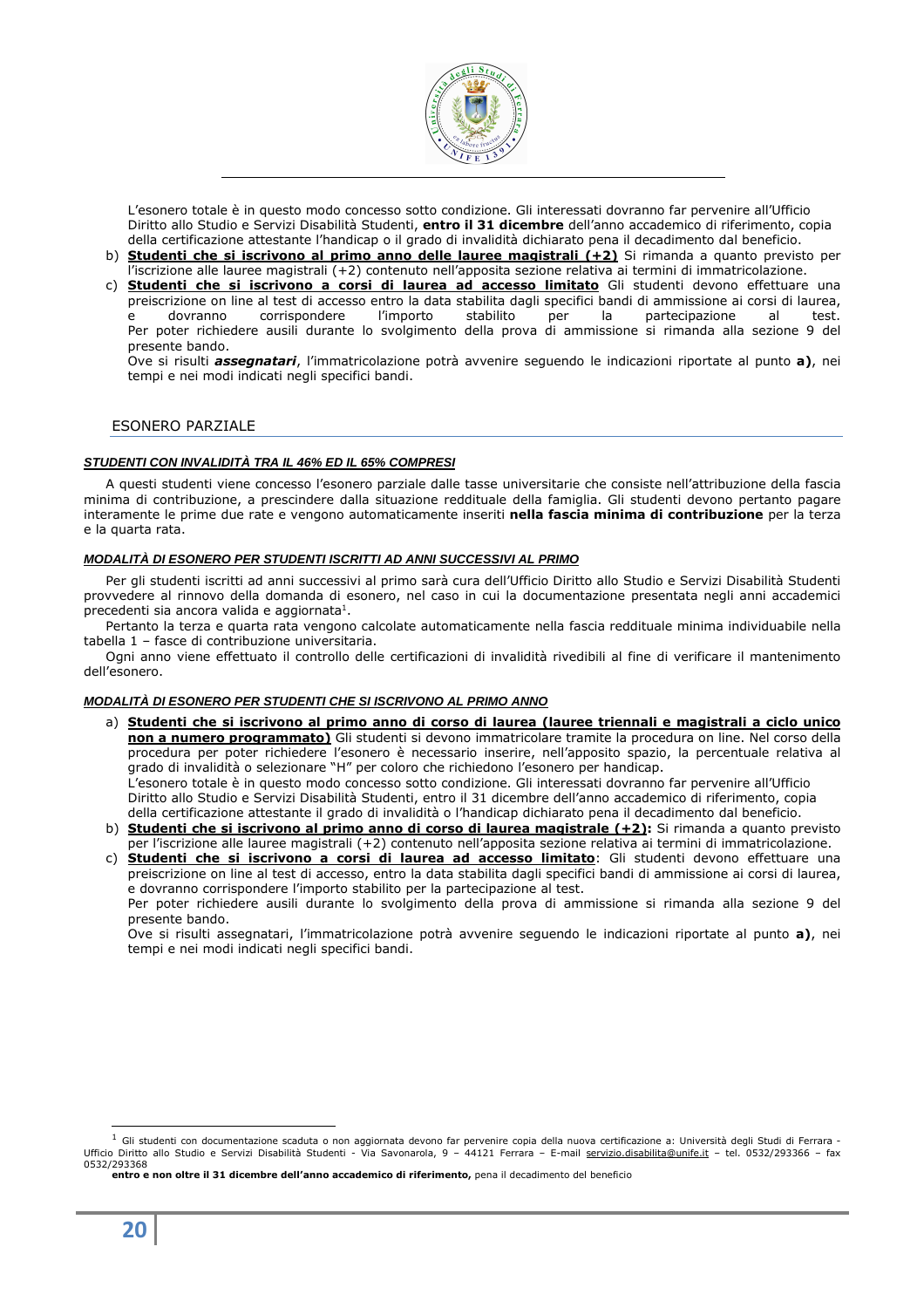

### **NOTA BENE STUDENTI DISABILI ISCRITTI AL PRIMO ANNO DI CORSO CHE RICHIEDONO ESONERO TOTALE O PARZIALE**

Si ricorda che per confermare quanto dichiarato durante la procedura on line è necessario far pervenire regolare certificazione di invalidità o di handicap al seguente indirizzo: Università degli Studi di Ferrara - Ufficio Diritto allo Studio e Servizi Disabilità Studenti Via Savonarola, 9 - 44121 Ferrara - E-mail servizio.disabilita@unife.it - tel. 0532/293366 – fax 0532/293368 **entro e non oltre il 31 dicembre dell'anno accademico di riferimento,** pena il decadimento del beneficio.

# **NOTA BENE - SCADENZE E MODALITÀ DI PAGAMENTO**

*Per le scadenze e le modalità di pagamento delle tasse universitarie si veda quanto indicato nell'apposita sezione del presente bando.* 

# ESONERO TOTALE O PARZIALE PER STUDENTI CON DISABILITÀ ISCRITTI AL DOTTORATO DI RICERCA

Possono ottenere l'esonero **totale** o **parziale** dalle tasse gli studenti iscritti al dottorato di ricerca che NON percepiscono la borsa di studio.

In particolare:

• *Agli studenti con riconoscimento di handicap*, ai sensi dell'art. 3 comma 1 della legge 5 febbraio 1992, n. 104, **o** *con invalidità uguale o superiore al 66%* viene concesso l'esonero totale indipendentemente dalla situazione economica del nucleo familiare.

L'esonero totale dalle tasse comporta il pagamento delle sole voci fisse non rimborsabili (bollo, assicurazione e tassa regionale).

• *Agli studenti con invalidità tra il 46% ed il 65%, compresi* viene concesso l'esonero parziale dalle tasse universitarie che consiste nell'attribuzione della fascia minima di contribuzione a prescindere dalla situazione reddituale della famiglia.

Gli studenti si devono immatricolare tramite la procedura on line. Nel corso della procedura, per poter richiedere l'esonero, è necessario inserire nell'apposito spazio, l'handicap o la percentuale relativa al grado di invalidità.

L'esonero è in questo modo concesso sotto condizione. Gli interessati dovranno far pervenire dell'Ufficio Diritto allo Studio e Servizi Disabilità Studenti la certificazione attestante l'handicap o il grado di invalidità dichiarato entro il **31 dicembre dell'anno accademico di riferimento**, pena il decadimento dal beneficio.

Per gli anni successivi al primo valgono le medesime modalità stabilite per gli studenti iscritti ai corsi di laurea.

### **STUDENTI DISABILI ISCRITTI AL DOTTORATO DI RICERCA CHE RICHIEDONO ESONERO TOTALE O PARZIALE**

Si ricorda che per confermare quanto dichiarato durante la procedura on line è necessario far pervenire regolare certificazione di invalidità o di handicap al seguente indirizzo: Università degli Studi di Ferrara - Ufficio Diritto allo Studio e Servizi Disabilità Studenti Via Savonarola, 9 - 44121 Ferrara - E-mail servizio.disabilita@unife.it - tel. 0532/293366 – fax 0532/293368

# RICHIESTA DI ESONERO PER LA PRIMA VOLTA PER STUDENTI ISCRITTI AD ANNO SUCCESSIVO AL PRIMO

Coloro che richiedono l'esonero per disabilità per la prima volta, ma sono iscritti ad anni successivi al primo, devono far pervenire all'Ufficio Diritto allo Studio e Servizi Disabilità Studenti l'istanza scaricabile dal sito **http://www.unife.it/studenti/disabilita-dsa/prima-richiesta-di-esonero-per-studenti-iscritti-ad-annosuccessivo-al-primo**, debitamente compilata allegando fotocopia del documento di identità e copia della certificazione

di handicap o di invalidità **entro il 31 dicembre** dell'anno accademico di riferimento. Oltre tale termine l'istanza non potrà essere accolta e l'interessato potrà presentare la propria richiesta nell'anno accademico successivo.

L'Università si riserva di valutare eventuali casi particolari di cui si riceva richiesta di esonero dal pagamento delle tasse, oltre la data del 31 dicembre.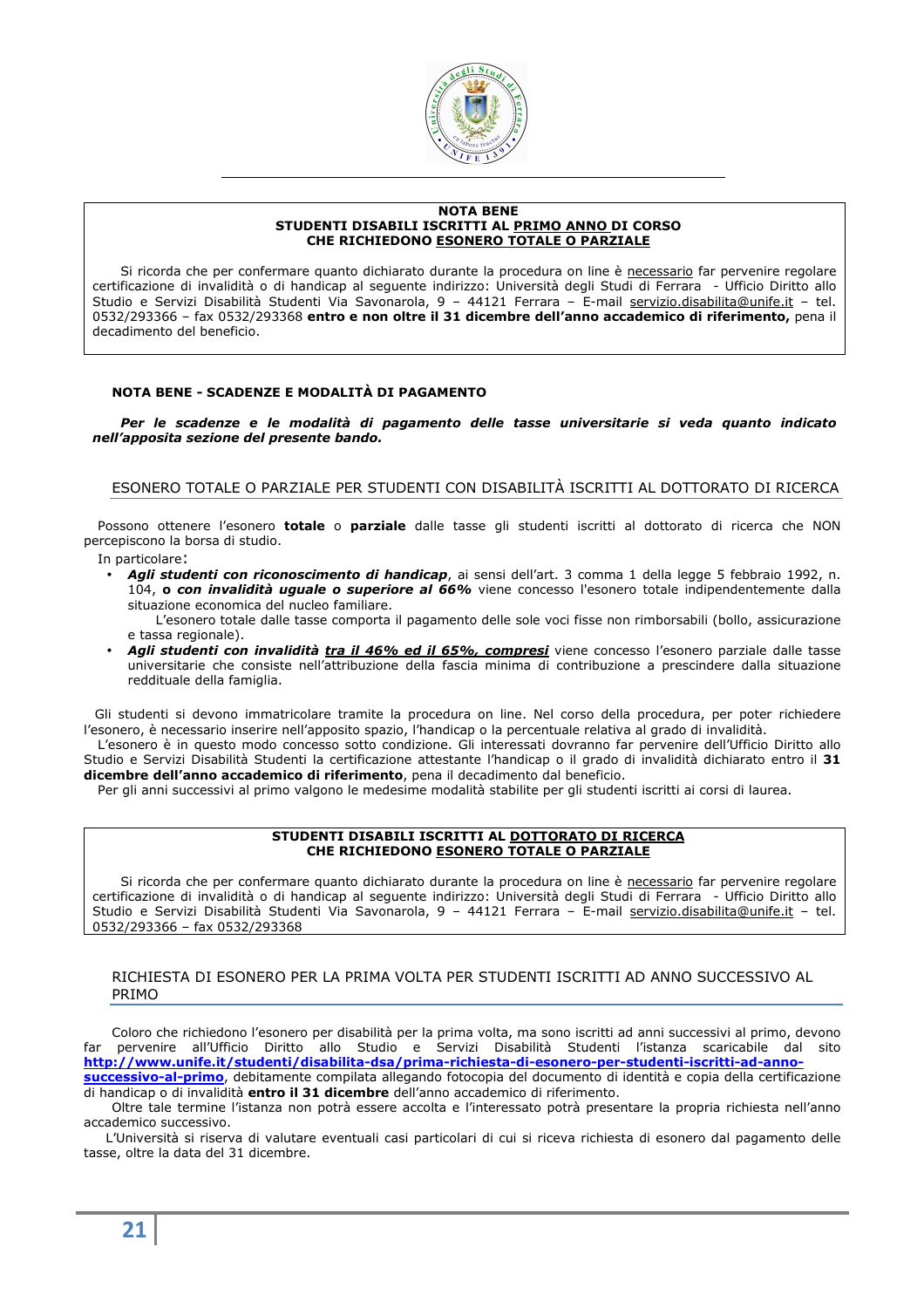

# RICHIESTA DI ESONERO PER STUDENTI NON ANCORA IN POSSESSO DELLA CERTIFICAZIONE DI INVALIDITÀ O HANDICAP

Gli studenti che non fossero ancora in possesso della certificazione di invalidità o handicap potranno richiedere l'esonero tramite istanza scaricabile al sito **http://www.unife.it/studenti/disabilita-dsa/richiesta-di-esoneroper-studenti-non-ancora-in-possesso-di-certificazione entro e non oltre il 31 dicembre** dell'anno accademico di riferimento, allegando la fotocopia della richiesta inviata alla commissione sanitaria.

L'esonero potrà essere concesso sotto condizione fino alla consegna della documentazione definitiva che non dovrà comunque superare il 31 ottobre dell'anno accademico di riferimento.

La mancata consegna della documentazione entro tale termine comporterà la richiesta del conguaglio degli importi di tasse non corrisposti per l'anno accademico 2016/2017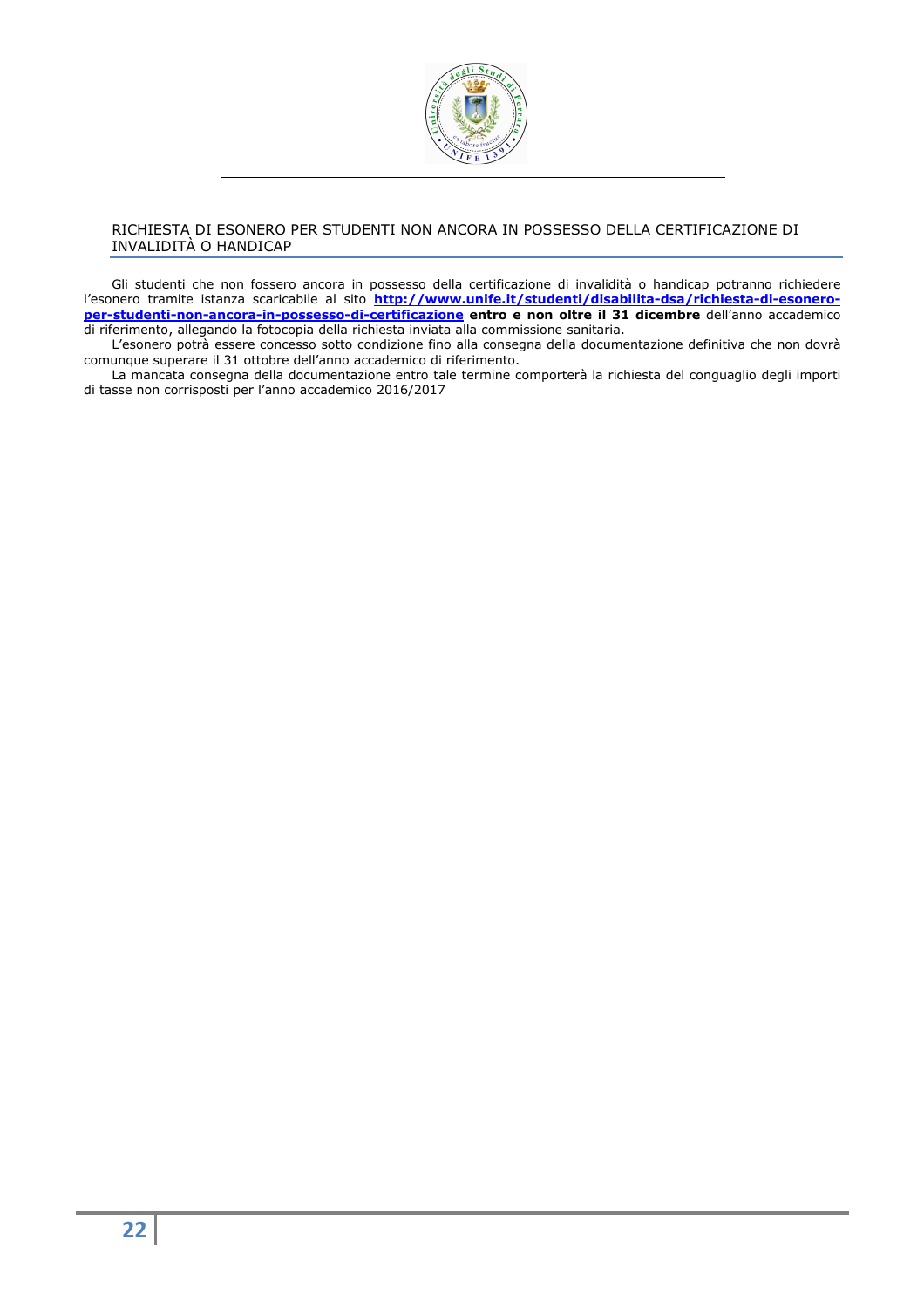

# **Sezione 9 - RICHIESTA AUSILI PER CANDIDATI CON DISABILITA'**

A norma della legge 104/1992 e successive modifiche e integrazioni, i candidati con disabilità possono richiedere ausili per il sostenimento delle seguenti prove:

# PER IL SOSTENIMENTO DEL TEST DI AMMISSIONE AI CORSI DI STUDIO AD ACCESSO LIMITATO SECONDO LA PROGRAMMAZIONE NAZIONALE

A norma della legge n. 104/1992 e successive modifiche e integrazioni, i candidati con disabilità possono segnalare le proprie esigenze, delle quali sarà tenuto conto nell' organizzazione della prova, facendo pervenire la propria richiesta, utilizzando l'apposito modulo scaricabile al link: www.unife.it/studenti/disabilita-dsa/modulistica/richiesta-ausili, unitamente alla certificazione rilasciata dalle commissioni mediche delle unità sanitarie locali (legge n. 295/1990).

Le richieste dei candidati con disabilità devono essere inviate all'Ufficio Diritto allo Studio e Servizi Disabilità Studenti dell'Università degli Studi di Ferrara (Via Savonarola, 9 - 44121 Ferrara - E-mail servizio.disabilita@unife.it

– tel. 0532/293366 – fax 0532/293368) entro la data di scadenza indicata dagli specifici bandi di ammissione.

Tali richieste vengono valutate dalla/dal Delegata/o del Rettore per le disabilità, dalla/dal Presidente della Commissione d'esame, supportati dal contributo degli esperti in carico all'ufficio competente, sentito anche il parere delle/dei responsabili degli uffici coinvolti nel procedimento.

Ai candidati vengono concessi gli ausili in base alla normativa vigente ed alle indicazioni contenute nei decreti ministeriali e relative linee guida pubblicati dal Miur ogni anno prima del sostenimento delle prove e disponibili al link: http://attiministeriali.miur.it/

L'esito della valutazione è comunicato ai candidati interessati entro la data di svolgimento della prova.

Si fa presente che tali dati personali verranno custoditi con riservatezza in base al decreto legislativo del 30/06/2003 n.196.

# PER IL SOSTENIMENTO DEL TEST DI AMMISSIONE AI CORSI DI STUDIO AD ACCESSO LIMITATO SECONDO LA PROGRAMMAZIONE LOCALE

In analogia con quanto previsto per i test di ammissione ai Corsi ad accesso limitato secondo la programmazione nazionale anche per la programmazione locale vengono definite le medesime linee guida come di seguito indicato.

A norma della legge n. 104/1992 e successive modifiche e integrazioni, i candidati con disabilità possono segnalare le proprie esigenze, delle quali sarà tenuto conto nell' organizzazione della prova, facendo pervenire la propria richiesta, utilizzando l'apposito modulo scaricabile al link: www.unife.it/studenti/disabilita-dsa/modulistica/richiesta-ausili, unitamente alla certificazione rilasciata dalle commissioni mediche delle unità sanitarie locali (legge n. 295/1990).

Le richieste dei candidati con disabilità devono essere inviate all'Ufficio Diritto allo Studio e Servizi Disabilità Studenti dell'Università degli Studi di Ferrara (Via Savonarola, 9 - 44121 Ferrara - E-mail servizio.disabilita@unife.it tel. 0532/293366 – fax 0532/293368) entro la data di scadenza indicata dagli specifici bandi di ammissione.

Tali richieste vengono valutate dalla/dal Delegata/o del Rettore per le disabilità, dalla/dal Presidente della Commissione d'esame, supportati dal contributo degli esperti in carico all'ufficio competente, sentito anche il parere delle/dei responsabili degli uffici coinvolti nel procedimento.

Ai candidati vengono concessi gli ausili in base alla normativa vigente ed alle indicazioni contenute nei decreti ministeriali e relative linee guida pubblicati dal Miur ogni anno prima del sostenimento delle prove e disponibili al link: http://attiministeriali.miur.it/

L'esito della valutazione è comunicato ai candidati interessati entro la data di svolgimento della prova.

Si fa presente che tali dati personali verranno custoditi con riservatezza in base al decreto legislativo del 30/06/2003 n.196.

# PER IL SOSTENIMENTO DELLE PROVE DI VALUTAZIONE PER I CORSI DI STUDIO AD ACCESSO LIBERO E LAUREE MAGISTRALI (+2)

I candidati con disabilità devono effettuare la prova/colloquio di valutazione, secondo quanto indicato nelle modalità di accesso dei singoli corsi di studio.

A norma della legge n. 104/1992 e successive modifiche e integrazioni, i candidati con disabilità possono segnalare le proprie esigenze, delle quali sarà tenuto conto nell' organizzazione della prova, facendo pervenire la propria richiesta, utilizzando l'apposito modulo scaricabile al link: www.unife.it/studenti/disabilita-dsa/modulistica/richiesta-ausili, unitamente alla certificazione rilasciata dalle commissioni mediche delle unità sanitarie locali (legge n. 295/1990).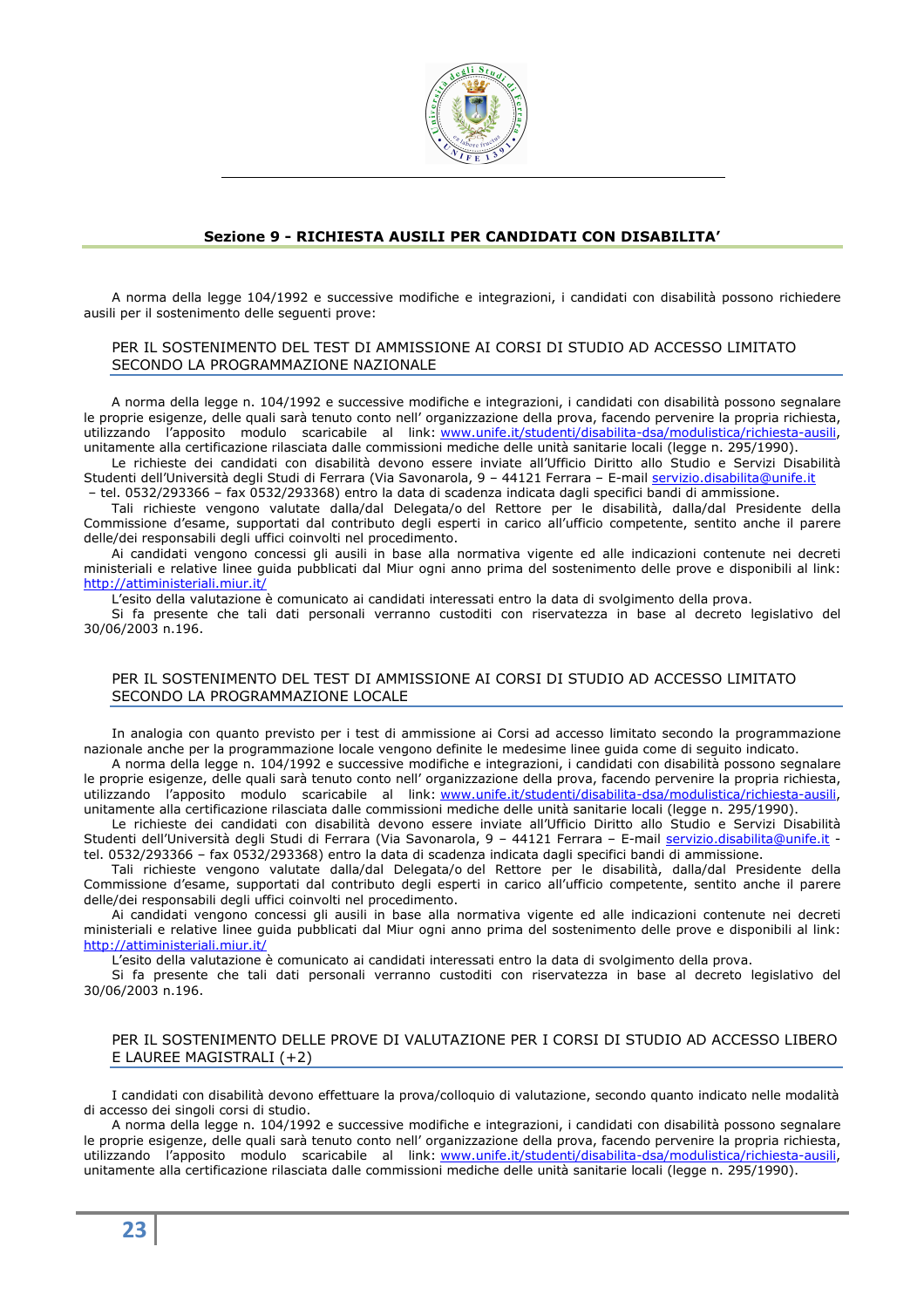

Le richieste dei candidati con disabilità devono essere inviate all'Ufficio Diritto allo Studio e Servizi Disabilità Studenti dell'Università degli Studi di Ferrara (Via Savonarola, 9 - 44121 Ferrara - E-mail servizio.disabilita@unife.it tel. 0532/293366 – fax 0532/293368) almeno dieci giorni prima della data del sostenimento della prova/colloquio, fatta eccezione per i Corsi di Laurea in Ingegneria, per i quali le richieste devono pervenire entro la data di scadenza di iscrizione alla prova.

Tali richieste vengono valutate dalla/dal Delegata/o del Rettore per le disabilità, dalla/dal Responsabile della prova, supportati dal contributo degli esperti in carico all'ufficio competente.

Ai candidati vengono concessi gli ausili in base alla normativa vigente.

L'esito della valutazione è comunicato ai candidati interessati entro la data di svolgimento della prova.

Si fa presente che tali dati personali verranno custoditi con riservatezza in base al decreto legislativo del 30/06/2003 n.196.

### PER IL SOSTENIMENTO DEL CONCORSO DI AMMISSIONE AL DOTTORATO DI RICERCA

A norma della legge n. 104/1992 e successive modifiche e integrazioni, i candidati con disabilità possono segnalare le proprie esigenze, delle quali sarà tenuto conto nell' organizzazione della prova, facendo pervenire la propria richiesta, unitamente alla certificazione rilasciata dalle commissioni mediche delle unità sanitarie locali (legge n. 295/1990) ed a copia di documento di identità in corso di validità.

Le richieste dei candidati con disabilità devono essere inviate all'Ufficio Diritto allo Studio e Servizi Disabilità Studenti dell'Università degli Studi di Ferrara (Via Savonarola, 9 - 44121 Ferrara - E-mail servizio.disabilita@unife.it tel. 0532/293366 – fax 0532/293368) entro la data di scadenza della presentazione della domanda indicata nel bando di riferimento.

Tali richieste vengono valutate dalla/dal Delegata/o del Rettore per le disabilità, dalla/dal Responsabile della prova, supportati dal contributo degli esperti in carico all'ufficio competente, sentito anche il parere delle/dei responsabili degli uffici coinvolti nel procedimento.

Ai candidati vengono concessi gli ausili in base alla normativa vigente.

L'esito della valutazione è comunicato ai candidati interessati entro la data di svolgimento della prova.

Si fa presente che tali dati personali verranno custoditi con riservatezza in base al decreto legislativo del 30/06/2003 n.196.

#### PER L'AMMISSIONE A MASTER, CORSI DI PERFEZIONAMENTO, CORSI DI FORMAZIONE

A norma della legge n. 104/1992 e successive modifiche e integrazioni, i candidati con disabilità possono segnalare le proprie esigenze, delle quali sarà tenuto conto nell' organizzazione della prova, facendo pervenire la propria richiesta, unitamente alla certificazione rilasciata dalle commissioni mediche delle unità sanitarie locali (legge n. 295/1990) ed a copia di documento di identità in corso di validità.

Le richieste dei candidati con disabilità devono essere inviate all'Ufficio Diritto allo Studio e Servizi Disabilità Studenti dell'Università degli Studi di Ferrara (Via Savonarola, 9 – 44121 Ferrara – E-mail servizio.disabilita@unife.it – tel. 0532/293366 – fax 0532/293368) entro la data di scadenza della presentazione della domanda indicata nel bando di riferimento.

Tali richieste vengono valutate dalla/dal Delegata/o del Rettore per le disabilità, dalla/dal Responsabile della prova, supportati dal contributo degli esperti in carico all'ufficio competente, sentito anche il parere delle/dei responsabili degli uffici coinvolti nel procedimento.

Ai candidati vengono concessi gli ausili in base alla normativa vigente.

L'esito della valutazione è comunicato ai candidati interessati entro la data di svolgimento della prova.

Si fa presente che tali dati personali verranno custoditi con riservatezza in base al decreto legislativo del 30/06/2003 n.196.

# PER L'AMMISSIONE A CORSI DI ABILITAZIONE ALL'INSEGNAMENTO

A norma della legge n. 104/1992 e successive modifiche e integrazioni, i candidati con disabilità possono segnalare le proprie esigenze, delle quali sarà tenuto conto nell' organizzazione della prova, facendo pervenire la propria richiesta, unitamente alla certificazione rilasciata dalle commissioni mediche delle unità sanitarie locali (legge n. 295/1990) ed a copia di documento di identità in corso di validità.

Le richieste dei candidati con disabilità devono essere inviate all'Ufficio Diritto allo Studio e Servizi Disabilità Studenti dell'Università degli Studi di Ferrara (Via Savonarola, 9 - 44121 Ferrara - E-mail servizio.disabilita@unife.it -0532/293366 – fax 0532/293368) entro la data di scadenza della presentazione della domanda indicata nel bando di riferimento.

Tali richieste vengono valutate dalla/dal Delegata/o del Rettore per le disabilità, dalla/dal Responsabile della prova, supportati dal contributo degli esperti in carico all'ufficio competente, sentito anche il parere delle/dei responsabili degli uffici coinvolti nel procedimento.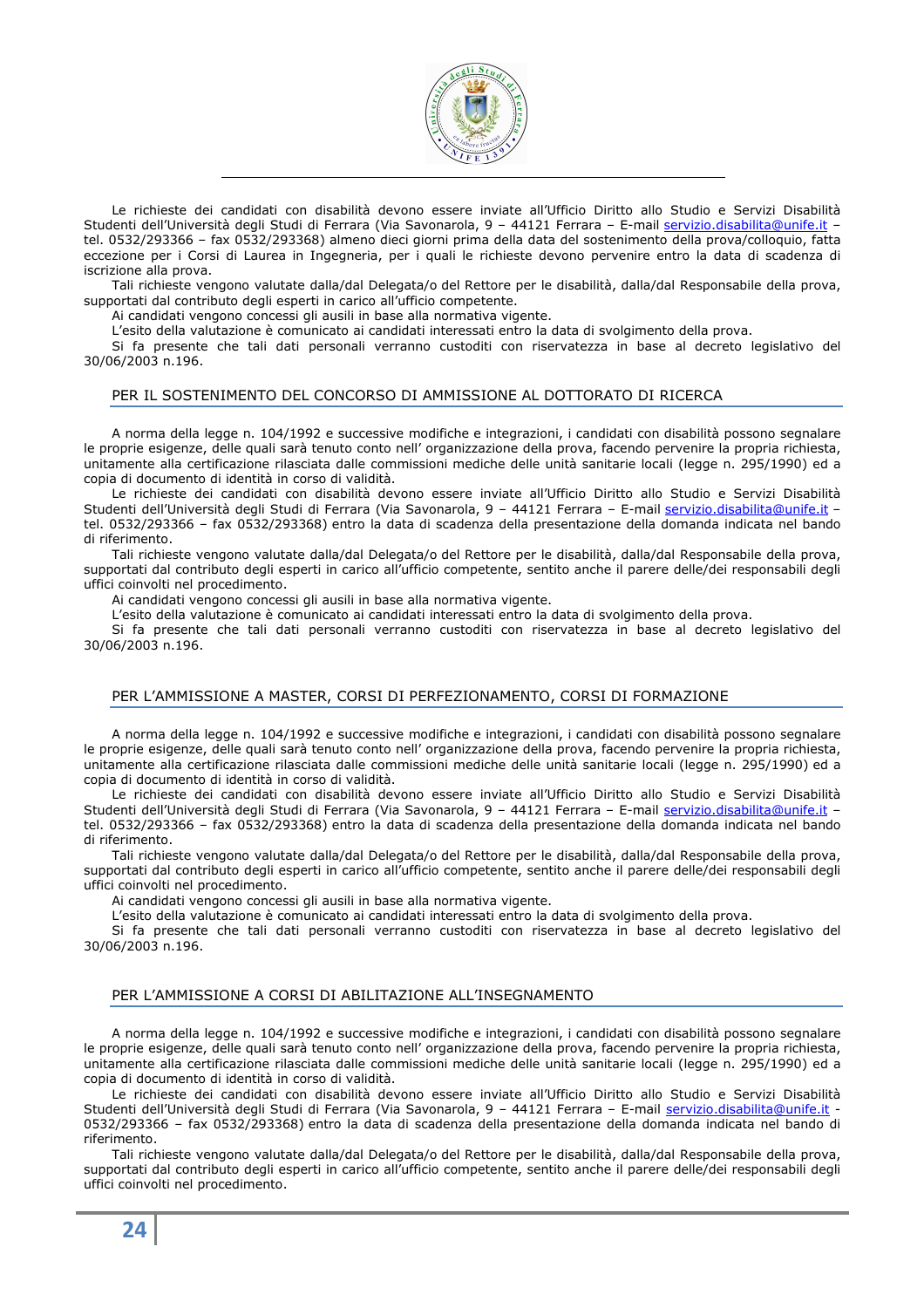

Ai candidati vengono concessi gli ausili in base alla normativa vigente.

L'esito della valutazione è comunicato ai candidati interessati entro la data di svolgimento della prova.

Si fa presente che tali dati personali verranno custoditi con riservatezza in base al decreto legislativo del 30/06/2003 n.196.

# PER IL SOSTENIMENTO DEGLI ESAMI DI STATO

A norma della legge n. 104/1992 e successive modifiche e integrazioni, i candidati con disabilità possono segnalare le proprie esigenze, delle quali sarà tenuto conto nell' organizzazione della prova, facendo pervenire la propria richiesta, unitamente alla certificazione rilasciata dalle commissioni mediche delle unità sanitarie locali (legge n. 295/1990) ed a copia di documento di identità in corso di validità.

Le richieste dei candidati con disabilità devono essere inviate all'Ufficio Diritto allo Studio e Servizi Disabilità Studenti dell'Università degli Studi di Ferrara (Via Savonarola, 9 - 44121 Ferrara - E-mail servizio.disabilita@unife.it tel. 0532/293366 – fax 0532/293368) entro la data di scadenza della presentazione della domanda indicata nel bando di riferimento.

Tali richieste vengono valutate dalla/dal Delegata/o del Rettore per le disabilità, dalla/dal Presidente della Commissione d'Esame, supportati dal contributo degli esperti in carico all'ufficio competente, sentito anche il parere delle/dei responsabili degli uffici coinvolti nel procedimento.

Ai candidati vengono concessi gli ausili in base alla normativa vigente.

L'esito della valutazione è comunicato ai candidati interessati entro la data di svolgimento della prova.

Si fa presente che tali dati personali verranno custoditi con riservatezza in base al decreto legislativo del 30/06/2003 n.196.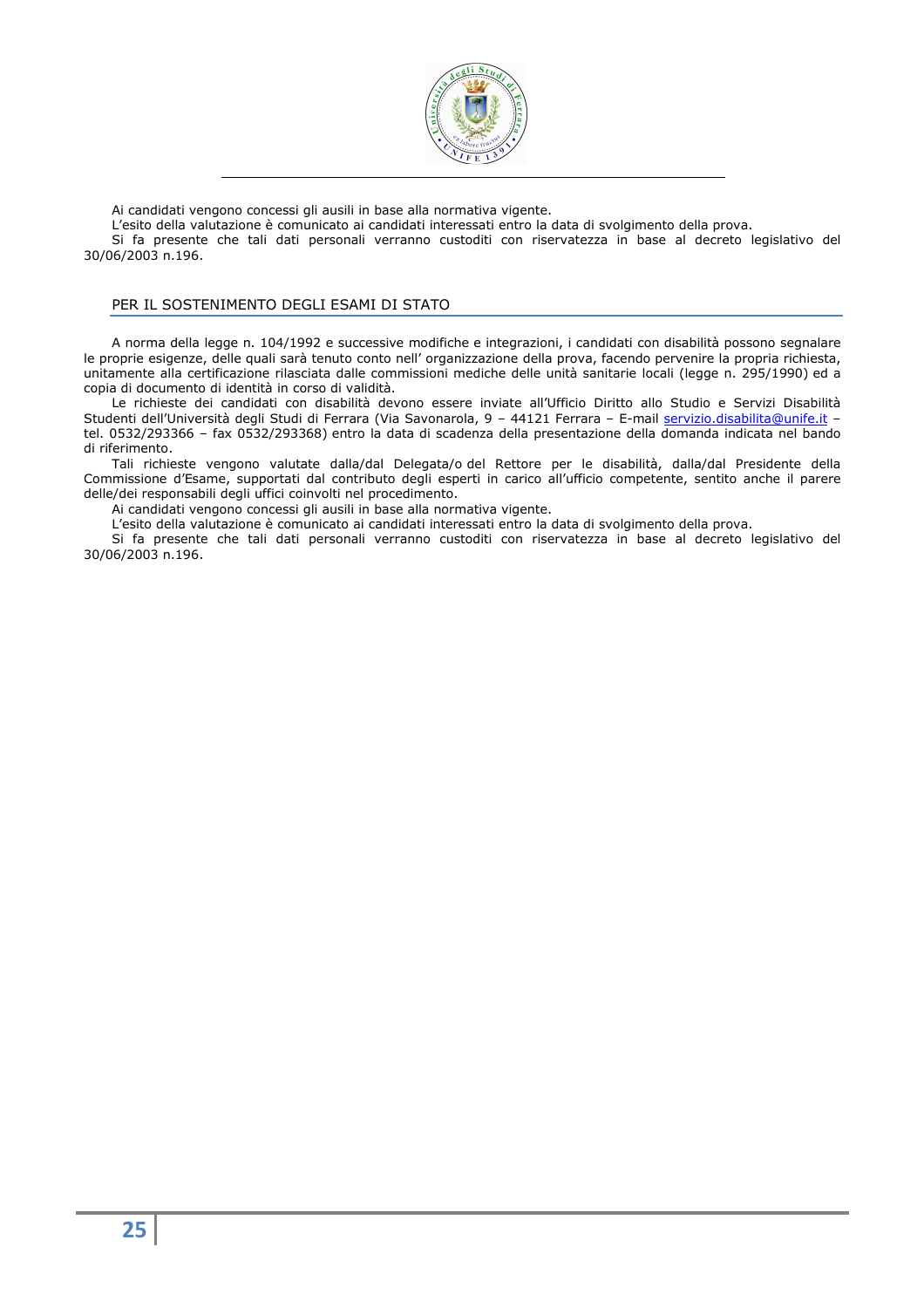

# **Sezione 10 - RICHIESTA AUSILI PER CANDIDATI CON DISTURBO SPECIFICO DI APPRENDIMENTO (DSA)**

A norma della legge n. 170/2010 e al D.M. del 12/07/2011 n. 5669, i candidati con DSA (Disturbo Specifico di Apprendimento) possono richiedere ausili per il sostenimento delle prove relative a:

# PER IL SOSTENIMENTO DEL TEST DI AMMISSIONE AI CORSI DI STUDIO AD ACCESSO LIMITATO SECONDO LA PROGRAMMAZIONE NAZIONALE

A norma della legge n. 170/2010 e del D.M. del 12/07/2011 n. 5669, i candidati con DSA (Disturbo Specifico di Apprendimento) possono segnalare le proprie esigenze facendo pervenire la propria richiesta, utilizzando l'apposito modulo scaricabile al link: www.unife.it/studenti/disabilita-dsa/modulistica/richiesta-ausili, unitamente ad idonea certificazione rilasciata da non più di tre anni da strutture del Servizio Sanitario Nazionale oppure, ove non possibile, da specialisti o strutture accreditate. Ai candidati con disturbo specifico di apprendimento è concesso un tempo aggiuntivo pari al 30 per cento in più rispetto a quello definito per le prove di ammissione.

Le richieste dei candidati con DSA (Disturbo Specifico di Apprendimento) devono essere inviate all'Ufficio Diritto allo Studio e Servizi Disabilità Studenti dell'Università degli Studi di Ferrara (Via Savonarola, 9 – 44121 Ferrara – E-mail servizio.dsa@unife.it – tel. 0532/293366 – fax 0532/293368) entro la data di scadenza indicata dagli specifici bandi di ammissione.

Tali richieste vengono valutate dalla/dal Delegata/o del Rettore per le disabilità, dalla/dal Presidente della Commissione d'esame, supportati dal contributo degli esperti in carico all'ufficio competente, sentito anche il parere delle/dei responsabili degli uffici coinvolti nel procedimento.

Ai candidati vengono concessi gli ausili in base alla normativa vigente ed alle indicazioni contenute nei decreti ministeriali e relative linee guida pubblicati dal Miur ogni anno prima del sostenimento delle prove e disponibili al link: http://attiministeriali.miur.it/

L'esito della valutazione è comunicato ai candidati interessati entro la data di svolgimento della prova.

Si fa presente che tali dati personali verranno custoditi con riservatezza in base al decreto legislativo del 30/06/2003 n.196.

# PER IL SOSTENIMENTO DEL TEST DI AMMISSIONE AI CORSI DI STUDIO AD ACCESSO LIMITATO SECONDO LA PROGRAMMAZIONE LOCALE

In analogia con quanto previsto per i test di ammissione ai Corsi ad accesso limitato secondo la programmazione nazionale anche per la programmazione locale vengono definite le medesime linee guida come di seguito indicato.

A norma della legge n. 170/2010 e del D.M. del 12/07/2011 n. 5669, i candidati con DSA (Disturbo Specifico di Apprendimento) possono segnalare le proprie esigenze facendo pervenire la propria richiesta, utilizzando l'apposito modulo scaricabile al link: www.unife.it/studenti/disabilita-dsa/modulistica/richiesta-ausili, unitamente ad idonea certificazione rilasciata da non più di tre anni da strutture del Servizio Sanitario Nazionale oppure, ove non possibile, da specialisti o strutture accreditate. Ai candidati con disturbo specifico di apprendimento è concesso un tempo aggiuntivo pari al 30 per cento in più rispetto a quello definito per le prove di ammissione.

Le richieste dei candidati con DSA devono essere inviate all'Ufficio Diritto allo Studio e Servizi Disabilità Studenti dell'Università degli Studi di Ferrara (Via Savonarola, 9 - 44121 Ferrara - E-mail servizio.dsa@unife.it - tel. 0532/293366 – fax 0532/293368) entro la data di scadenza indicata dagli specifici bandi di ammissione.

Tali richieste vengono valutate dalla/dal Delegata/o del Rettore per le disabilità, dalla/dal Presidente della Commissione d'esame, supportati dal contributo degli esperti in carico all'ufficio competente, sentito anche il parere delle/dei responsabili degli uffici coinvolti nel procedimento.

Ai candidati vengono concessi gli ausili in base alla normativa vigente ed alle indicazioni contenute nei decreti ministeriali e relative linee guida, per il sostenimento dei test di ammissione regolati secondo la programmazione nazionale, pubblicati dal Miur ogni anno prima del sostenimento delle prove e disponibili al link: http://attiministeriali.miur.it/

L'esito della valutazione è comunicato ai candidati interessati entro la data di svolgimento della prova.

Si fa presente che tali dati personali verranno custoditi con riservatezza in base al decreto legislativo del 30/06/2003 n.196.

PER IL SOSTENIMENTO DELLE PROVE DI VALUTAZIONE PER I CORSI DI STUDIO AD ACCESSO LIBERO E LAUREE MAGISTRALI (+2)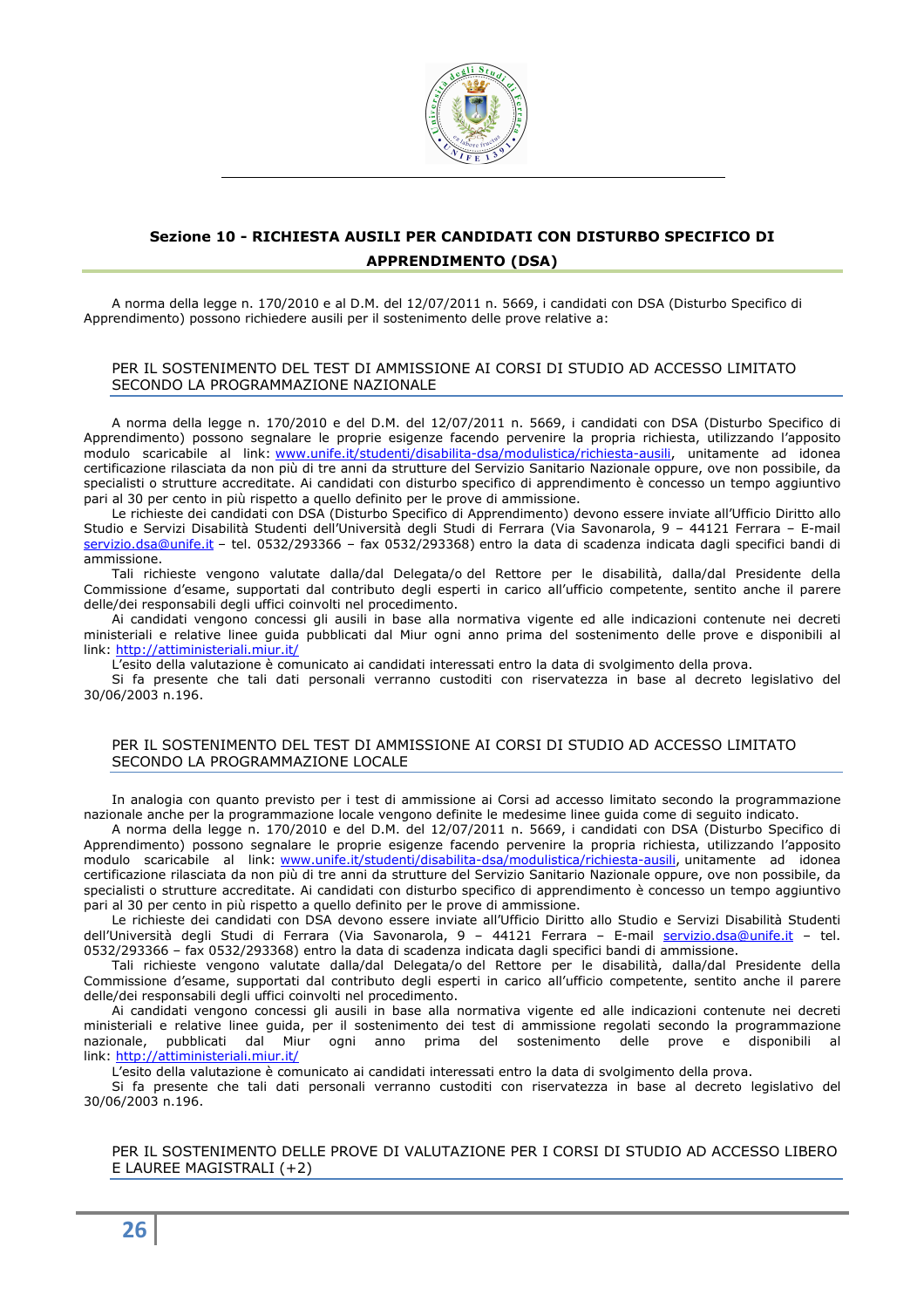

A norma della legge n. 170/2010 e del D.M. del 12/07/2011 n. 5669, i candidati con DSA (Disturbo Specifico di Apprendimento) possono segnalare le proprie esigenze facendo pervenire la propria richiesta, utilizzando l'apposito modulo scaricabile al link: www.unife.it/studenti/disabilita-dsa/modulistica/richiesta-ausili, unitamente ad idonea certificazione rilasciata da non più di tre anni da strutture del Servizio Sanitario Nazionale oppure, ove non possibile, da specialisti o strutture accreditate.

Le richieste dei candidati con DSA (Disturbo Specifico di Apprendimento) devono essere inviate all'Ufficio Diritto allo Studio e Servizi Disabilità Studenti dell'Università degli Studi di Ferrara (Via Savonarola, 9 – 44121 Ferrara – E-mail servizi.dsa@unife.it - tel. 0532/293366 - fax 0532/293368) almeno dieci giorni prima della data del sostenimento della prova/colloquio, fatta eccezione per i Corsi di Laurea in Ingegneria, per i quali le richieste devono pervenire entro la data di scadenza di iscrizione alla prova.

Tali richieste vengono valutate dalla/dal Delegata/o del Rettore per le disabilità, dalla/dal Responsabile della prova, supportati dal contributo degli esperti in carico all'ufficio competente.

Ai candidati vengono concessi gli ausili in base alla normativa vigente.

L'esito della valutazione è comunicato ai candidati interessati entro la data di svolgimento della prova.

Si fa presente che tali dati personali verranno custoditi con riservatezza in base al decreto legislativo del 30/06/2003 n.196.

# PER IL SOSTENIMENTO DEL CONCORSO DI AMMISSIONE AL DOTTORATO DI RICERCA

A norma della legge n. 170/2010 e del D.M. del 12/07/2011 n. 5669, i candidati con DSA (Disturbo Specifico di Apprendimento) possono segnalare le proprie esigenze facendo pervenire la propria richiesta, unitamente ad idonea certificazione rilasciata da non più di tre anni da strutture del Servizio Sanitario Nazionale oppure, ove non possibile, da specialisti o strutture accreditate ed a copia di documento di identità in corso di validità.

Le richieste dei candidati con DSA (Disturbo Specifico di Apprendimento) all'Ufficio Diritto allo Studio e Servizi Disabilità Studenti dell'Università degli Studi di Ferrara (Via Savonarola, 9 – 44121 Ferrara – Email servizio.dsa@unife.it – tel. 0532/293366 – fax 0532/293368) entro la data di scadenza della presentazione della domanda indicata nel bando di riferimento.

Tali richieste vengono valutate dalla/dal Delegata/o del Rettore per le disabilità, dalla/dal Responsabile della prova, supportati dal contributo degli esperti in carico all'ufficio, sentito anche il parere delle/dei responsabili degli uffici coinvolti nel procedimento.

Ai candidati vengono concessi gli ausili in base alla normativa vigente.

L'esito della valutazione è comunicato ai candidati interessati entro la data di svolgimento della prova.

Si fa presente che tali dati personali verranno custoditi con riservatezza in base al decreto legislativo del 30/06/2003 n.196.

# PER L'AMMISSIONE A MASTER, CORSI DI PERFEZIONAMENTO, CORSI DI FORMAZIONE

A norma della legge n. 170/2010 e del D.M. del 12/07/2011 n. 5669, i candidati con DSA (Disturbo Specifico di Apprendimento) possono segnalare le proprie esigenze facendo pervenire la propria richiesta, unitamente ad idonea certificazione rilasciata da non più di tre anni da strutture del Servizio Sanitario Nazionale oppure, ove non possibile, da specialisti o strutture accreditate ed a copia di documento di identità in corso di validità.

Le richieste dei candidati con DSA (Disturbo Specifico di Apprendimento) devono essere inviate all'Ufficio Diritto allo Studio e Servizi Disabilità Studenti dell'Università degli Studi di Ferrara (Via Savonarola, 9 - 44121 Ferrara - Email servizio.dsa@unife.it – tel. 0532/293366 – fax 0532/293368) entro la data di scadenza della presentazione della domanda indicata nel bando di riferimento.

Tali richieste vengono valutate dalla/dal Delegata/o del Rettore per le disabilità, dalla Commissione d'Esame, supportati dal contributo degli esperti in carico all'ufficio competente, sentito anche il parere delle/dei responsabili degli uffici coinvolti nel procedimento.

Ai candidati vengono concessi gli ausili in base alla normativa vigente.

L'esito della valutazione è comunicato ai candidati interessati entro la data di svolgimento della prova.

Si fa presente che tali dati personali verranno custoditi con riservatezza in base al decreto legislativo del 30/06/2003 n.196.

# PER L'AMMISSIONE A CORSI DI ABILITAZIONE ALL'INSEGNAMENTO

A norma della legge n. 170/2010 e del D.M. del 12/07/2011 n. 5669, i candidati con DSA (Disturbo Specifico di Apprendimento) possono segnalare le proprie esigenze facendo pervenire la propria richiesta, unitamente ad idonea certificazione rilasciata da non più di tre anni da strutture del Servizio Sanitario Nazionale oppure, ove non possibile, da specialisti o strutture accreditate ed a copia di documento di identità in corso di validità.

Le richieste dei candidati con DSA (Disturbo Specifico di Apprendimento) devono essere inviate all'Ufficio Diritto allo Studio e Servizi Disabilità Studenti dell'Università degli Studi di Ferrara (Via Savonarola, 9 – 44121 Ferrara – E-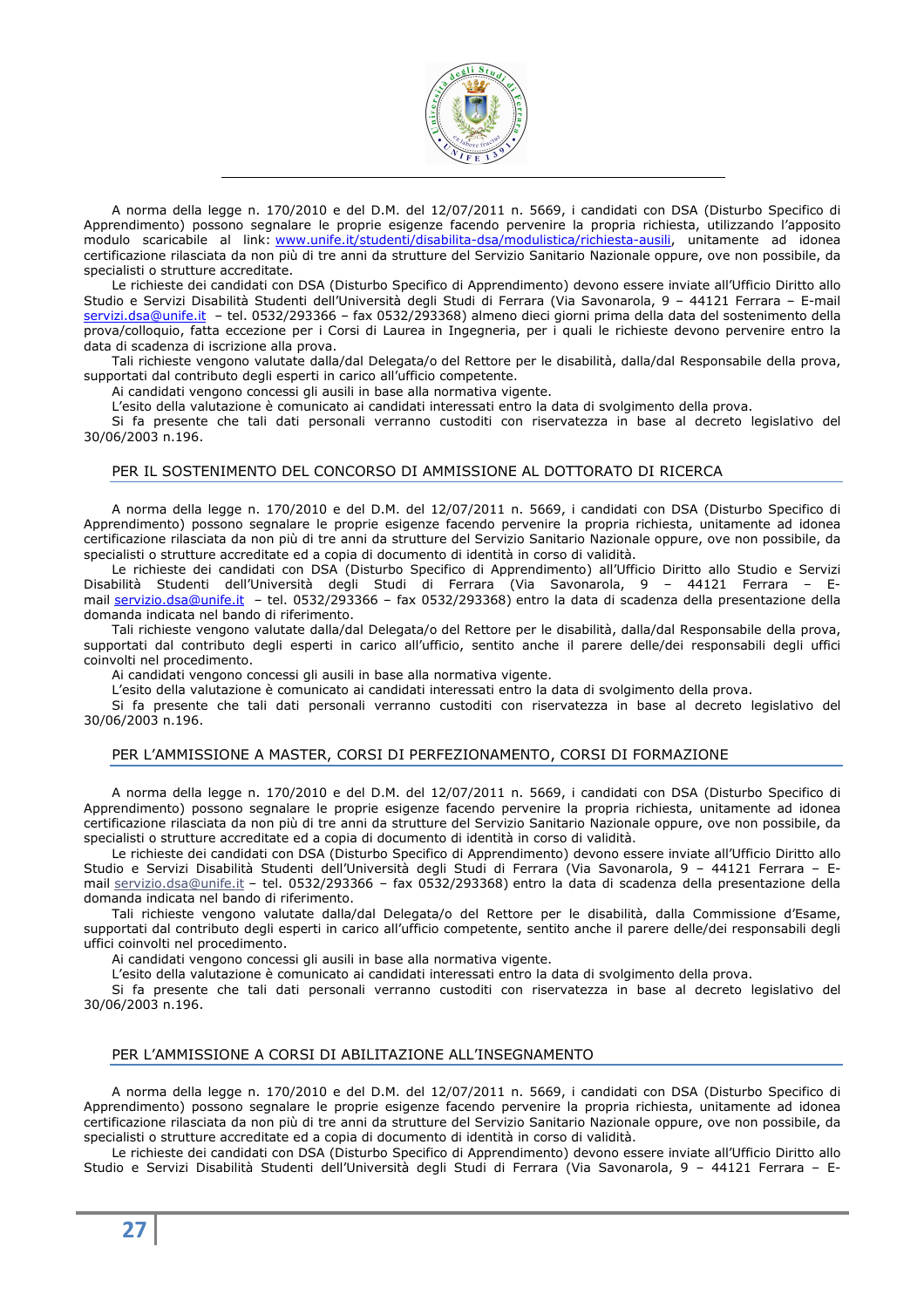

mail servizio.dsa@unife.it – tel. 0532/293366 – fax 0532/293368) entro la data di scadenza della presentazione della domanda indicata nel bando di riferimento.

Tali richieste vengono valutate dalla/dal Delegata/o del Rettore per le disabilità, dalla/dal referente della Commissione d'Esame, supportati dal contributo degli esperti in carico all'ufficio competente, sentito anche il parere delle/dei responsabili degli uffici coinvolti nel procedimento.

Ai candidati vengono concessi gli ausili in base alla normativa vigente.

L'esito della valutazione è comunicato ai candidati interessati entro la data di svolgimento della prova.

Si fa presente che tali dati personali verranno custoditi con riservatezza in base al decreto legislativo del 30/06/2003 n.196.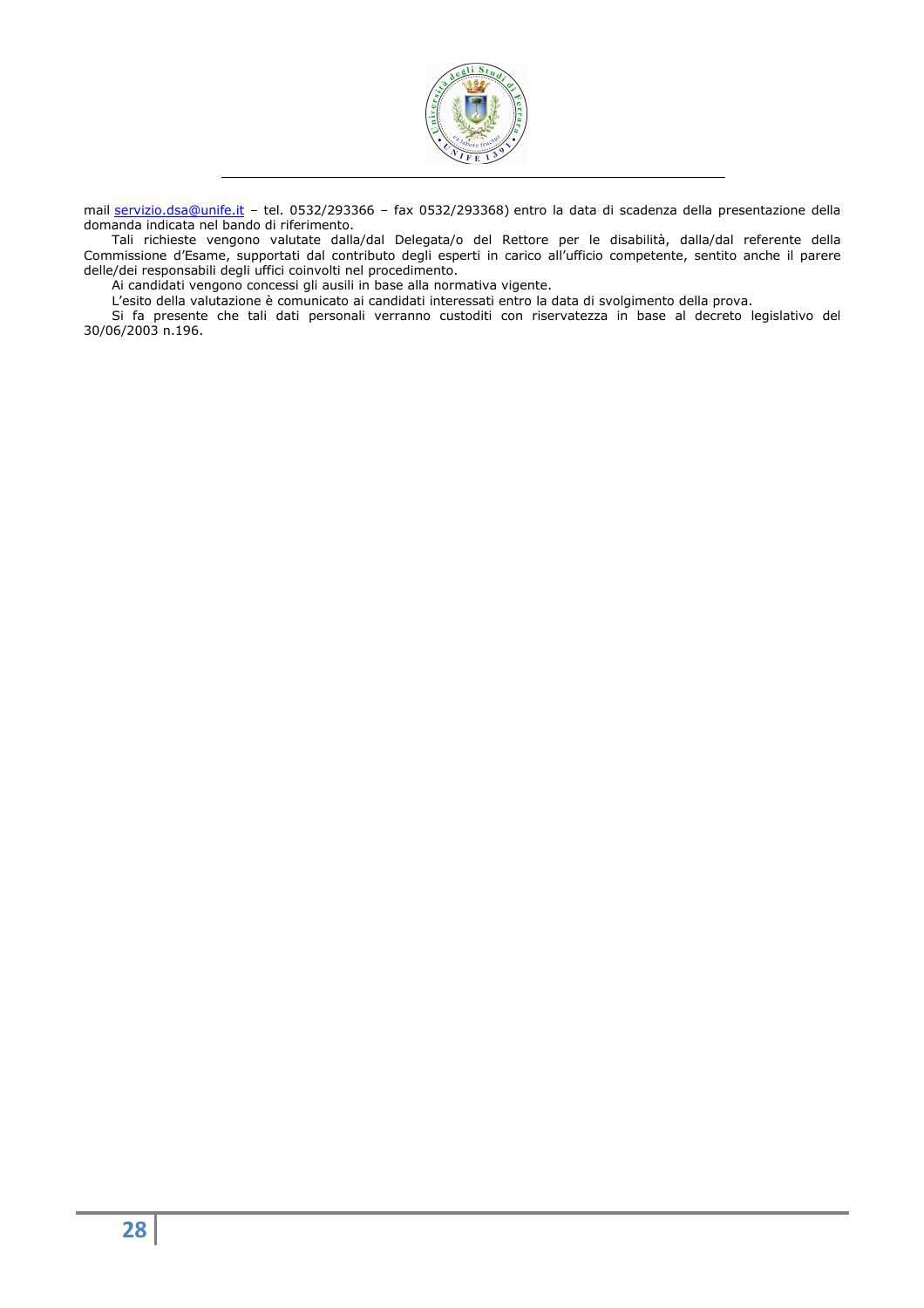

# **SEZIONE 11 - CONTATTI DISABILITA' e DSA**

Per ogni ulteriore informazione anche relativa ai servizi che l'Università di Ferrara offre **alle studentesse e agli studenti con disabilità** e **con disturbo specifico di apprendimento (DSA)**  è possibile contattare il:

**Servizio Disabilità e DSA** 

**Orari di apertura al pubblico martedì, mercoledì e venerdì dalle 9.00 alle 13.00 lunedì e giovedì SOLO su appuntamento** 

**Sportello telefonico dal martedì al venerdì dalle 9.30 alle 13.00 Tel. +39.0532 293366 - 293381 e-mail: servizio.disabilita@unife.it - servizio.dsa@unife.it www.unife.it/studenti/disabilita-dsa**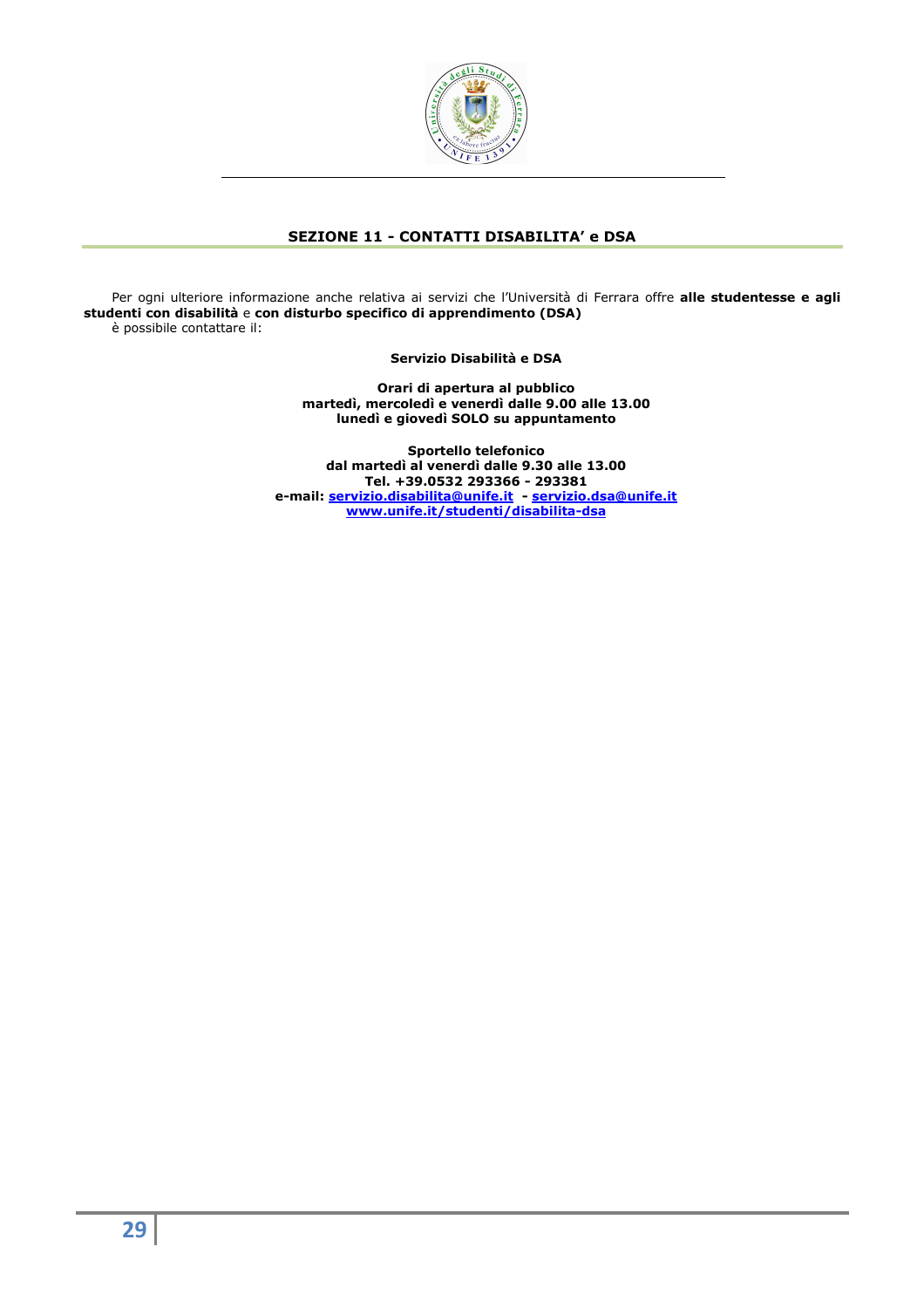

# **Sezione 12 - ESONERO A FIGLI DI GENITORI INVALIDI (Ai sensi dell'art. 30 della legge 30 marzo 1971 n. 118)**

Il Consiglio di Amministrazione, con delibera del 29 novembre 2011, ha stabilito di concedere l'esonero totale ai figli di genitori invalidi.

L'esonero totale è concesso ai figli dei beneficiari della pensione di inabilità ed ai figli dei mutilati ed invalidi civili che abbiano subito una diminuzione superiore ai due terzi della capacità lavorativa che si trovino in condizione economica disagiata ed in possesso dei seguenti requisiti:

• limiti dei valori ISEE e ISPE come stabiliti ogni anno da decreto ministeriale (come stabilito nel decreto legislativo 29 marzo 2012 n.68 art. 8) ed in allineamento con i valori indicati ogni anno dall'Azienda per il diritto allo studio universitario (Er.Go).

• criteri di merito come stabiliti dal DPCM 9 Aprile 2001 (art.14 comma 2) ancora in vigore come indicato nel decreto legislativo 29 marzo 2012 n.68 art. 8 comma 5, riferiti agli studenti disabili con invalidità pari o superiore al 66%, esplicitati nella seguente tabella:

|                                         |    | Anno convenzionale |    |                          |     |     |     |                       |
|-----------------------------------------|----|--------------------|----|--------------------------|-----|-----|-----|-----------------------|
| Corso di studio                         |    |                    |    |                          |     |     |     | Ulteriore<br>semestre |
|                                         |    | Crediti formativi  |    |                          |     |     |     |                       |
| Laurea triennale                        | 15 | 48                 | 81 |                          |     |     |     | 114                   |
| Laurea magistrale ciclo<br>unico 5 anni | 15 | 48                 | 81 | 114                      | 147 | 180 |     | 216                   |
| Laurea magistrale ciclo<br>unico 6 anni | 15 | 48                 | 81 | 114                      | 147 | 180 | 216 | 249                   |
| Laurea magistrale (+2)                  | 18 | 48                 |    | $\overline{\phantom{a}}$ |     |     |     | 81                    |

I crediti dovranno essere stati conseguiti entro il 10 agosto dell'anno di presentazione della domanda.

**N.B.** Per poter usufruire dell'esonero devono essere soddisfatti entrambi i requisiti

**IMPORTANTE** Gli iscritti al primo anno accedono all'esonero in considerazione dei soli requisiti economici

La durata di concessione dei benefici è di nove semestri per i corsi di laurea, di sette semestri per i corsi di laurea specialistica/magistrale e di quindici semestri per i corsi di laurea specialistica/magistrale a ciclo unico di cinque anni, diciassette semestri per i corsi di laurea specialistica/magistrale a ciclo unico di sei anni con riferimento al primo anno di immatricolazione.

L'esonero è rivolto anche agli iscritti al dottorato di ricerca senza borsa qualora sussistano la condizione economica disagiata e l'ammissione all'anno accademico successivo.

L'esonero può essere concesso altresì a studenti stranieri che forniscano regolare dichiarazione di invalidità del genitore, riportante la percentuale di invalidità (=>66%) e la condizione economica disagiata, tradotta e legalizzata dalla rappresentanza diplomatica in loco.

L'esonero non è concesso:

- a coloro che si iscrivono per la seconda volta ad una laurea di pari livello a quella per la quale è stato conseguito il precedente titolo
- agli iscritti alle scuole di specializzazione dell'area medico-sanitaria (D.P.C.M. 9 aprile 2001, art. 3 comma 1)
- agli iscritti a master e corsi di formazione e perfezionamento.

La tassa d'iscrizione è composta dalle voci fisse non rimborsabili come indicato nel prospetto sotto riportato:

| Premio<br>Assicurazione | Bollo             | Tassa<br>regionale | Totale I° Rata |
|-------------------------|-------------------|--------------------|----------------|
| 12,00<br>. J            | $\epsilon$ .16.00 | €. 140.00          | C.168.00       |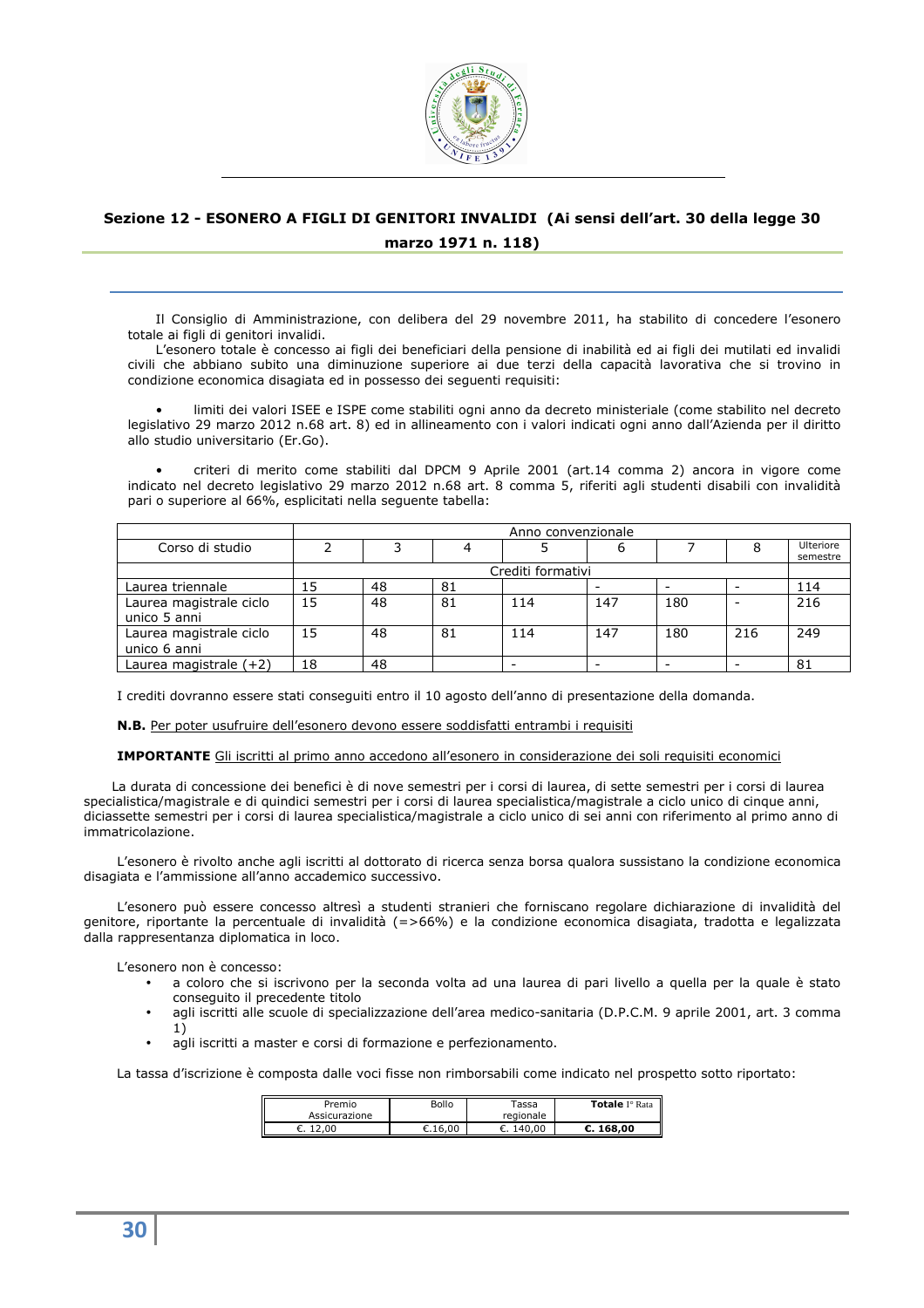

La scadenza per la richiesta di esonero coincide con la scadenza per il pagamento della prima rata di iscrizione . Per gravi e giustificati motivi è possibile presentare la domanda e pagare la tassa di iscrizione **entro il 31 dell'anno accademico di riferimento.**

Se non è ancora pervenuta la certificazione di invalidità da parte dell'autorità sanitaria competente, lo studente potrà presentare domanda di esonero allegando la documentazione che attesta di essere in attesa di deliberazione da parte degli organi competenti. Qualora entro il **31 marzo dell'anno accademico di riferimento** non venga regolarizzata la posizione amministrativa, dovranno essere integrate le tasse universitarie nella parte mancante.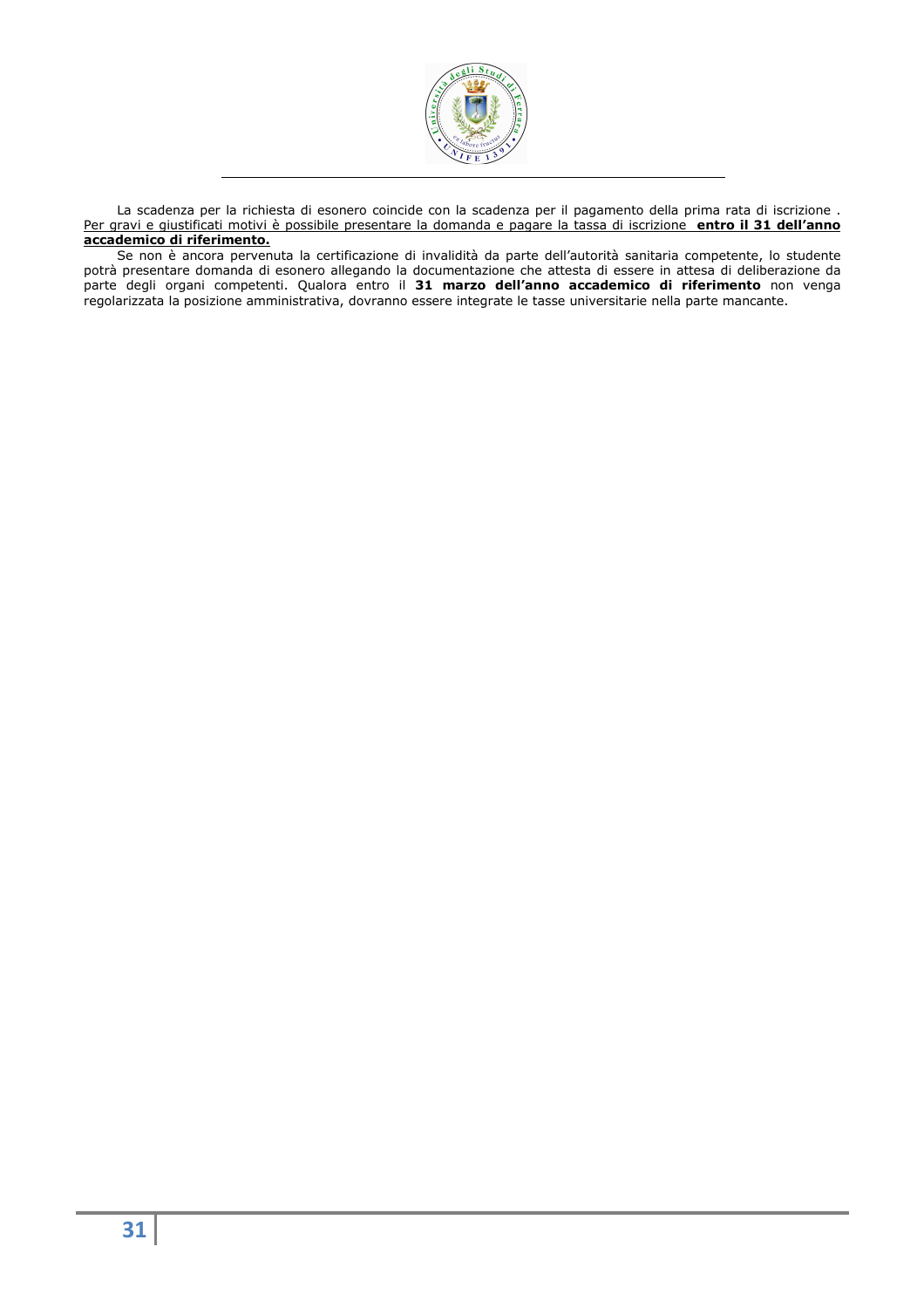

# **Sezione 13 - COLLABORAZIONI CONNESSE A SERVIZI RESI DAGLI STUDENTI DELL'UNIVERSITÀ DI FERRARA (150 ORE)**

### *(art. 11 decreto legislativo 29 marzo 2012 n. 68)* **(Regolamento per la disciplina delle forme di collaborazione degli studenti alle attività connesse ai servizi resi – emanato con decreto rettorale n. xxxxx)**

# DESTINATARI

Per l'anno accademico 2016/2017 possono presentare domanda per essere inseriti nella graduatoria delle **Collaborazioni connesse a servizi resi dagli studenti (150 ore)** gli studenti iscritti all'Università di Ferrara che, in possesso dei requisiti di merito e di reddito di seguito indicati, risultano:

- iscritti dal secondo anno di corso dei corsi di laurea triennali, specialistica/magistrale a ciclo unico;
- iscritti al primo anno dei corsi di laurea specialistica/magistrale non a ciclo unico;
- iscritti non oltre il primo anno rispetto la durata normale dei corsi di laurea.
- Il conteggio dell'anno di corso per i benefici universitari viene calcolato partendo dall'anno di prima immatricolazione in una qualsiasi università italiana.

Per gli studenti iscritti a corsi di laurea interateneo l'assegnazione della collaborazione è possibile solamente qualora sussistano specifiche convenzioni.

# CASI DI ESCLUSIONE ESPLICITAMENTE PREVISTI

Non possono presentare la domanda di partecipazione all'assegnazione gli studenti:

- beneficiari di assegni per attività di collaboratore al tutorato;
- gli studenti che sono già in possesso di una laurea di pari livello;
- coloro che hanno ottenuto il beneficio per il medesimo anno di corso;
- coloro che svolgono un'attività di lavoro dipendente contestualmente al periodo di valenza del rapporto.

#### TERMINI ENTRO CUI PRESENTARE LA DOMANDA

La domanda per partecipare all'attività di collaborazione retribuita di 150 ore dovrà essere presentata entro e non oltre le ore **24.00 del 31 ottobre 2016 tramite procedura telematica**.

# **La presentazione della domanda oltre la scadenza indicata determina la perdita del diritto.**

# DESCRIZIONE DELLA COLLABORAZIONE

Ogni prestazione - fissata in un massimo di **150 ore** - sarà svolta nelle strutture afferenti all'Università di Ferrara. La presa in carico dovrà essere effettuata durante l'anno solare 2016.

La collaborazione degli studenti consiste in attività relative al funzionamento delle strutture ed alla didattica, che siano di supporto, di ausilio o integrative di quelle normalmente assicurate dall'Università di Ferrara attraverso il lavoro del personale dipendente.

E' esclusa la collaborazione degli studenti ad attività di docenza e specialmente a quelle espressamente citate dall'articolo 12 della legge 19/11/90 N. 341: svolgimento degli esami, maneggio di pubblico denaro, servizi che comportino assunzione di responsabilità civile ed amministrativa.

Modalità ed orari di servizio saranno concordati con il responsabile della struttura in cui sarà svolta la prestazione.

Per l'anno accademico 2016/2017, in deroga all'art. 4 comma 3 ed all'art.7 comma 4 del Regolamento per la disciplina delle forme di collaborazione degli studenti alle attività connesse ai servizi resi dell'Università di Ferrara, solo in via sperimentale, il Consiglio di Amministrazione del 25 giugno 2015 ha stabilito che gli studenti non dovranno presentare alcuna scelta di attività ma semplicemente la domanda di partecipazione alle attività connesse ai servizi resi dell'Università (150 ore) tramite la procedura on line.

Sarà elaborata una graduatoria unica provvisoria in base alle condizioni di merito e di reddito .

La graduatoria definitiva verrà elaborata entro il mese di gennaio.

# **IMPORTANTE: CONDIZIONI DI EMISSIONE DEL BANDO**

Per l'anno accademico 2016/2017 la disponibilità dello stanziamento sarà comunicata nel mese di dicembre 2016 in sede di approvazione del bilancio unico di Ateneo.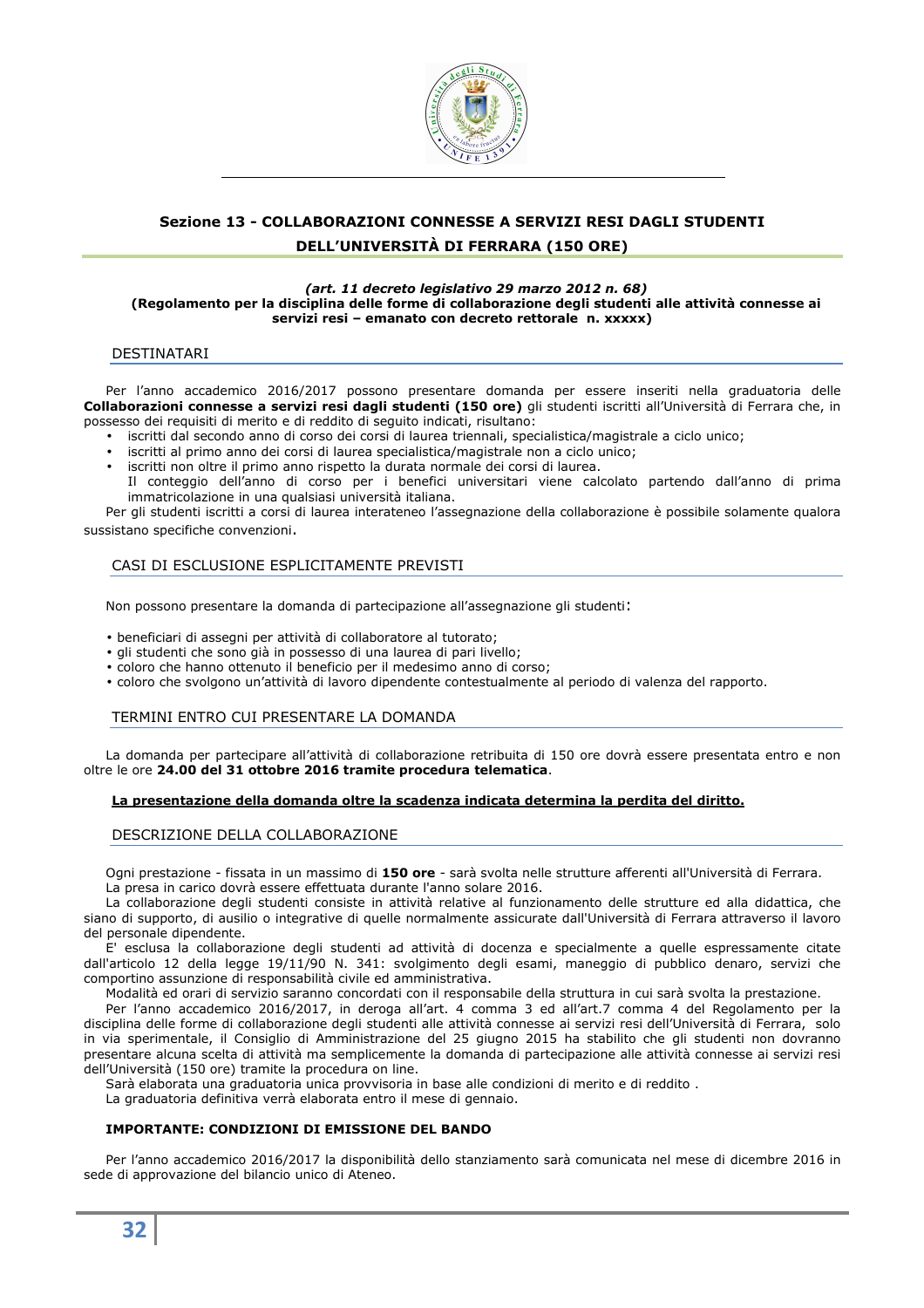

In base alle domande pervenute, e secondo la graduatoria elaborata, saranno finanziate le attività di collaborazione fino ad esaurimento dei fondi disponibili.

# COMPENSO E REGIME FISCALE

Il corrispettivo orario della collaborazione richiesta allo studente è differenziato in due tariffe, in base alle tipologie di attività di supporto, che sono state determinate con delibera del Consiglio di Amministrazione del 25 giugno 2015, ed hanno il seguente importo:

- euro 5,16
	- 1) assistenza alle biblioteche
	- 2) assistenza di portinariato
- euro 6,00
	- 1) assistenza e supporto all'attività amministrativa e di segretariato
	- 2) assistenza e supporto all'attività di orientamento e alla normale attività didattica
	- 3) assistenza e supporto alla normale gestione dei laboratori.

Per le collaborazioni studentesche svolte fuori dalla sede di Ferrara (Cona, Rovigo, Cento) il compenso è incrementato di euro 48,00 e tale incremento è corrisposto solamente se viene svolto non meno del 50% delle 150 ore presso le sedi fuori Ferrara.

Tale corrispettivo è esente dall'imposta sul reddito delle persone fisiche (Articolo 11, decreto legislativo 29 marzo 2012, n. 68).

Lo studente è coperto da un'assicurazione contro gli infortuni.

All'atto della convocazione da parte dell'Ufficio competente, lo studente dovrà accettare per iscritto la collaborazione assegnatagli e comunicare le modalità di erogazione del compenso.

In nessun caso le attività di supporto possono comportare per gli studenti assunzione di responsabilità amministrative e pertanto lo studente dovrà svolgere la propria attività in presenza di personale regolarmente strutturato.

**Come disposto dal "Regolamento per la disciplina delle forme di collaborazione degli studenti alle attività connesse ai servizi resi" dell'Università di Ferrara, art. 2 comma 9, l'attività deve essere svolte in un arco di tempo non superiore a 10 mesi, dal momento dell'assunzione in servizio.** 

**Se a questa data non saranno state completate le ore, verranno liquidate solamente quelle effettivamente svolte**.

**Allo studente, su richiesta, sarà concesso il pagamento della attività di collaborazione in due rate. La prima rata sarà corrisposta al raggiungimento di 75 ore di collaborazione svolta.** 

**Le Strutture dovranno programmare l'attività degli studenti in modo tale che questi possano svolgere non meno di 10 ore di attività di collaborazione a settimana.** 

*La collaborazione non configura in alcun modo un rapporto di lavoro subordinato e non dà luogo ad alcuna valutazione ai fini dei pubblici concorsi.* 

Il rapporto può essere risolto in qualsiasi momento secondo quanto previsto dal Regolamento per la disciplina delle forme di collaborazione degli studenti alla attività connesse ai servizi resi (art.9) ed il pagamento sarà relativo alle ore effettivamente svolte. In ogni caso la collaborazione non può superare le 150 ore per anno accademico, come previsto dall'art. 11 del sopracitato decreto.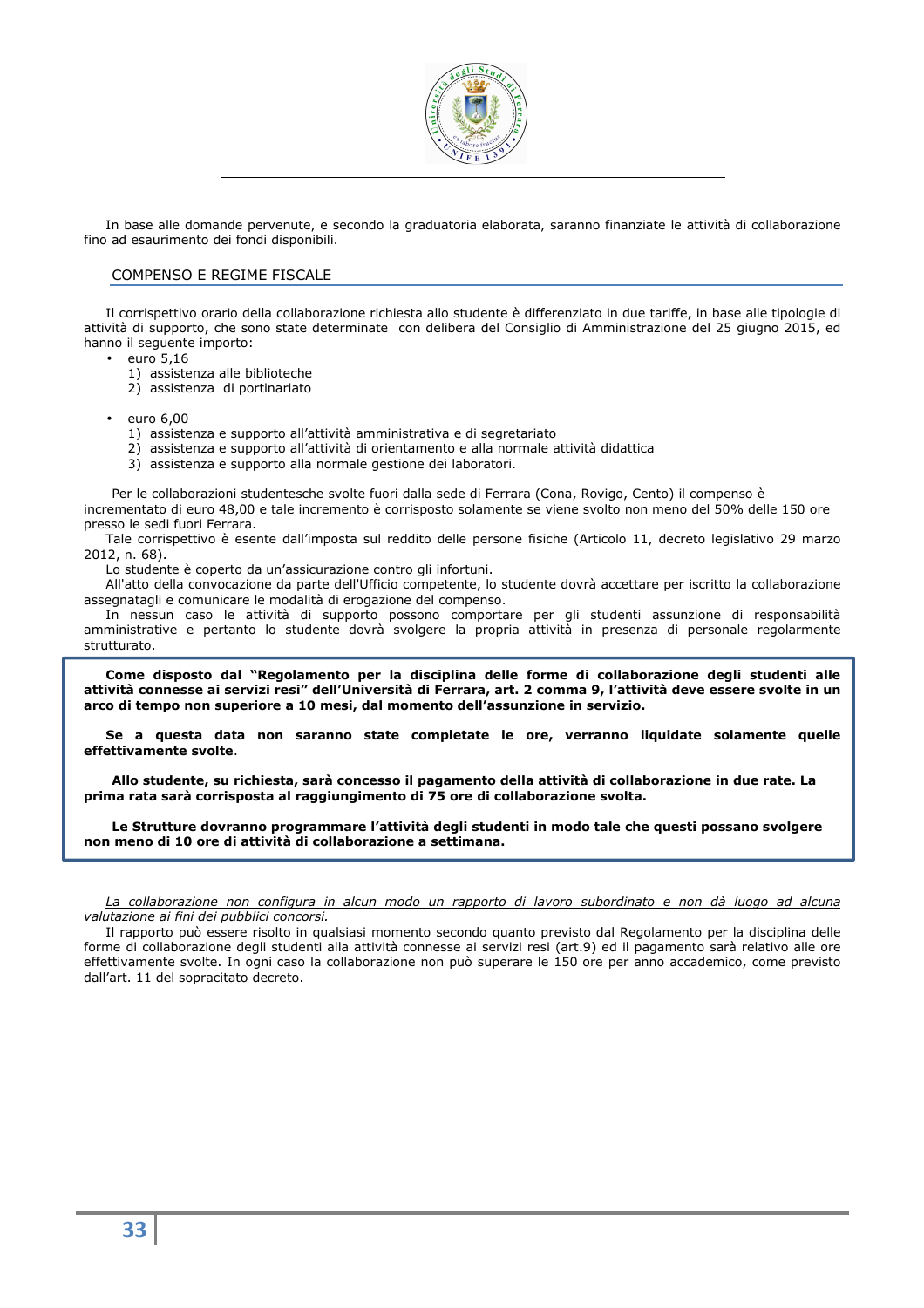

# REQUISITI DI MERITO E REDDITO

# *Merito*

Gli studenti devono aver conseguito, **entro il 10 agosto 2016**, il numero di crediti indicati nella seguente tabella :

| TABELLA CREDITI DA CONSEGUIRE                                                                                                                           |                 |               |                 |                                |               |                |                |
|---------------------------------------------------------------------------------------------------------------------------------------------------------|-----------------|---------------|-----------------|--------------------------------|---------------|----------------|----------------|
| Tipologia corsi di laurea                                                                                                                               |                 |               |                 | Anno accademico di riferimento |               |                |                |
|                                                                                                                                                         | 16/17           | 15/16         | 14/15           | 13/14                          | 12/13         | 11/12          | 10/11          |
| Laurea triennale                                                                                                                                        | Non<br>ammessi  | 12<br>crediti | 36<br>crediti l | 60<br>crediti                  | $=$           | $=$            | $=$            |
| Laurea<br>magistrale/specialistica a ciclo<br>unico<br>(Odontoiatria<br>quinquennale, Farmacia,<br>Chimica e tecnologia<br>farmaceutiche, Architettura) | Non<br>ammessi  | 12<br>crediti | 36<br>crediti   | 60<br>crediti                  | 84<br>crediti | 108<br>crediti |                |
| Laurea<br>magistrale/specialistica a ciclo<br>unico<br>(Medicina e Chirurgia,<br>Odontoiatria)                                                          | Non<br>ammessi  | 12<br>crediti | 36<br>crediti   | 60<br>crediti                  | 84<br>crediti | 108<br>crediti | 132<br>crediti |
| Laurea<br>nagistrale/specialistiche NON a<br>ciclo unico $(+2)$                                                                                         | Solo<br>reddito | 12<br>crediti | 36<br>crediti   | $=$                            | $=$           | $=$            | =              |

I requisiti di merito per gli studenti che, al momento della presentazione della domanda si trovino in fase di passaggio/trasferimento da un corso di laurea ad un altro della nostra o da altra Università, saranno calcolati sulla carriera universitaria del corso di laurea di arrivo, considerando come anno di prima immatricolazione quello nel sistema universitario italiano.

#### *Reddito*

Le condizioni economiche sono determinate sulla base del reddito, situazione economica equivalente (ISEE) indicata nell'attestazione ISEE presentata dallo studente e sulla base del patrimonio, situazione patrimoniale equivalente (ISPE), ricavabile dalla medesima attestazione.

### **Le condizioni ISEE e ISPE devono essere inferiori a quelle indicate per l'inserimento nella fascia massima prevista per la contribuzione universitaria.**

Gli studenti iscritti al primo anno della laurea specialistica/magistrale non a ciclo unico (+2) sono valutati solo sulla base del requisito reddituale. In questo caso saranno inseriti in coda alla graduatoria definitiva unica.

# FORMULAZIONE DELLE GRADUATORIE

1 - La graduatoria provvisoria e la graduatoria definitiva saranno formulate sulla base dei requisiti di reddito e di merito. Il calcolo del punteggio totale, ai fini della elaborazione della graduatoria, viene effettuato sulla base di requisiti di merito, che incidono per il 75%, e di requisiti di reddito, che incidono per il 25%, secondo i seguenti criteri:

# **Valutazione del reddito**:

ISEE del nucleo familiare dello studente diviso per parametro massimo per l'attribuzione di fascia e moltiplicato per 1.000. Il risultato va sottratto a 1.000.

### **1.000 –** [**(I.S.E.E. studente : A) x 1000**]

A = parametro massimo per l'attribuzione di fascia

#### **Valutazione del merito**:

**da 0 a 550** punti applicando la seguente formula:

### **(Somma crediti Studente - Somma crediti Minima) x 550 (Somma crediti Massima - Somma crediti Minima) Legenda:**

**Somma crediti Studente=** somma dei crediti effettivamente conseguiti dallo studente: **Somma crediti Massima**= numero massimo di crediti maturabili (riferibili a 60 crediti per anno di corso): **Somma crediti Massima=** vedi tabella art. 6 comma 1.

L'anno di corso viene calcolato rispetto all'anno di prima immatricolazione al sistema universitario nazionale.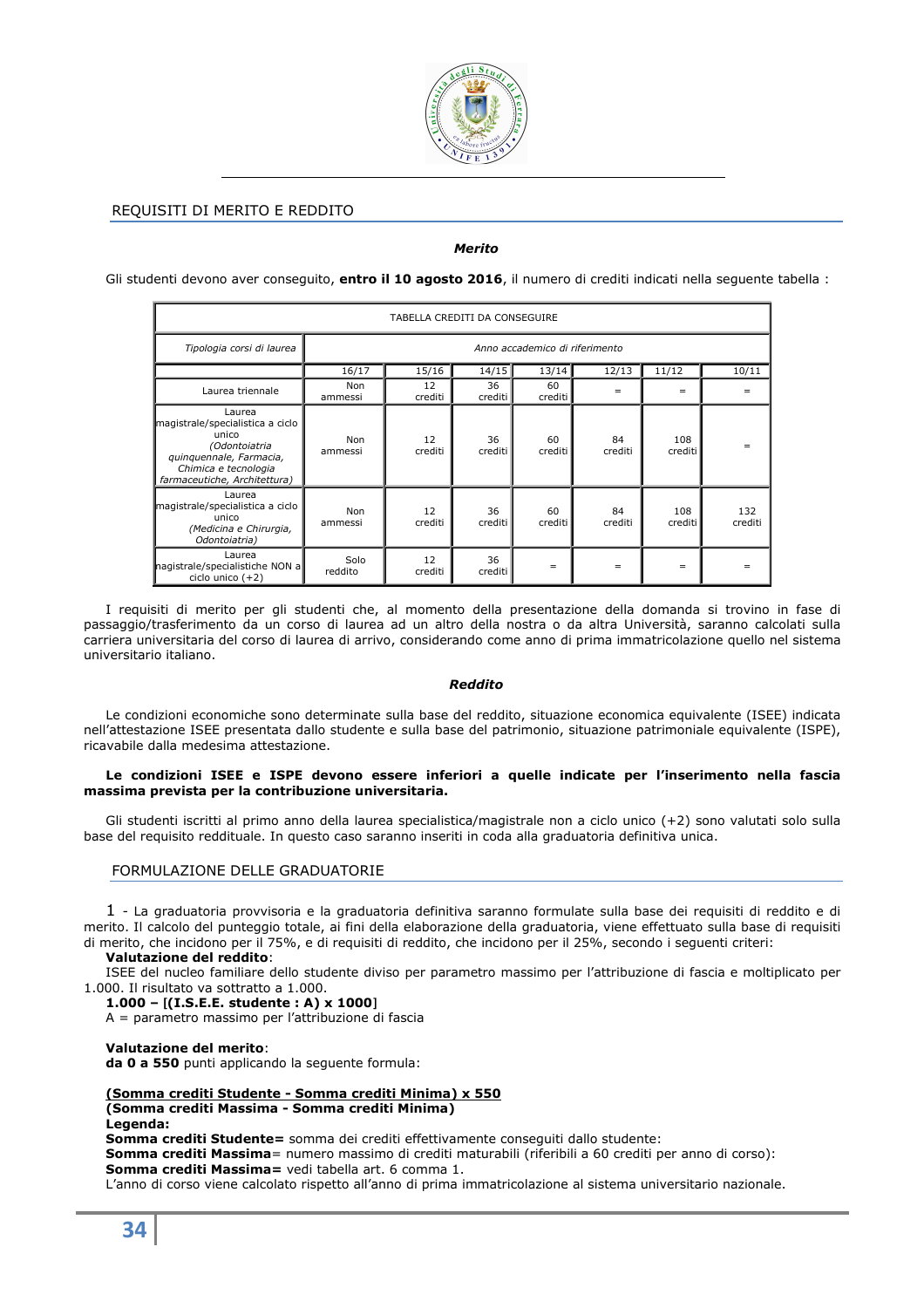

**da 270 a 450** punti per la votazione media conseguita con l'attribuzione del punteggio evidenziato nella seguente tabella:

| media Punti |     | Media punti |     | Media punti |     |
|-------------|-----|-------------|-----|-------------|-----|
| 18/30       | 270 | 23/30       | 345 | 28/30       | 420 |
| 19/30       | 285 | 24/30       | 360 | 27/30       | 405 |
| 20/30       | 300 | 25/30       | 375 | 29/30       | 435 |
| 21/30       | 315 | 26/30       | 390 | 30/30       | 450 |
| 22/30       | 330 |             |     |             |     |

2 - Dopo la scadenza per la presentazione della domanda verrà elaborata, ed in seguito pubblicata, la graduatoria provvisoria al fine di consentire agli studenti di presentare eventuali ricorsi.

3 - L'ufficio competente predisporrà, sulla base della valutazione dei ricorsi, la graduatoria definitiva.

Gli studenti che riceveranno una valutazione negativa sulla collaborazione prestata, qualora presentino domanda nell'anno accademico successivo, verranno inseriti in coda nelle graduatoria definitiva unica a prescindere dal punteggio ottenuto.(art.7 comma 6 del Regolamento per la disciplina delle forme di collaborazione degli studenti alle attività connesse ai servizi resi)

# PUBBLICAZIONE GRADUATORIE E RICORSI

Le graduatorie saranno rese pubbliche mediante pubblicazione sul portale dell'Università di Ferrara.

Sarà possibile effettuare ricorso avverso alla graduatoria provvisoria **entro 15 giorni** dalla data di pubblicazione della stessa. Decorso il termine verrà predisposta la graduatoria definitiva che verrà approvata con decreto direttoriale. La pubblicazione di ciascuna graduatoria sarà preceduta dall'invio di una e-mail di avviso a tutti gli studenti dell'ateneo.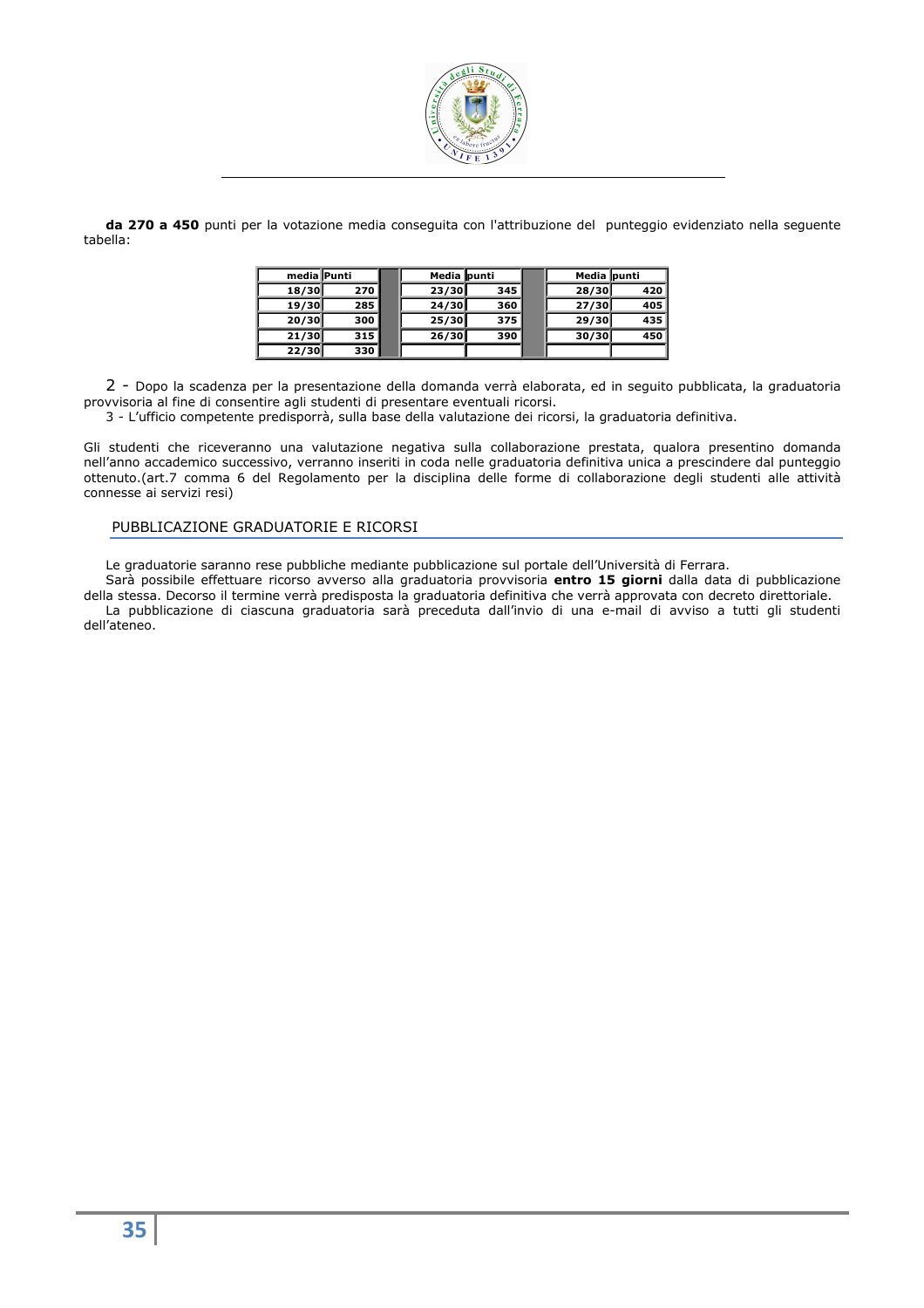

# **Sezione 14 – INFORMAZIONI E PROCEDURE PER POTER COMPILARE LE DOMANDE**

# ATTESTAZIONE ISEE

Le condizioni economiche dello studente sono individuate sulla base dell'Indicatore della Situazione Economica Equivalente **(I.S.E.E.**), di cui al decreto DEL Presidente del Consiglio dei Ministri 5 dicembre 2015, n. 159.

L'Attestazione **ISEE** consente di valutare in maniera sintetica le condizioni economiche del nucleo familiare dello studente.

L'**ISEE** è il risultato della elaborazione dei dati auto certificati nella **DSU** (Dichiarazione Sostitutiva Unica). Essa serve a documentare la situazione economica del nucleo familiare del dichiarante quando qualcuno dello stesso intende richiedere una prestazione sociale agevolata.

La "Dichiarazione Sostitutiva Unica" **(D.S.U.)** viene elaborata presso uno qualsiasi dei Comuni o Centri di Assistenza Fiscale (CAF) o sedi INPS presenti sul territorio nazionale.

In base alla nuova normativa l'ISEE differisce sulla base della tipologia di prestazione richiesta, secondo le modalità stabilite agli articoli 2, 6, 7, 8 del Decreto del Presidente del Consiglio dei Ministri 5 dicembre 2013 n.159.

Nel caso della richiesta di benefici universitari la tipologia deve essere: **prestazioni per il diritto allo studio universitario.**

**Le attestazioni ISEE utilizzate per la richiesta di benefici universitari, ma elaborate in base ad una tipologia diversa da quella indicata, saranno respinte e lo studente dovrà ripresentare nuovamente il documento corretto.** 

**Ai fini della validità dell'attestazione ISEE farà fede l'anno di rilascio della Dichiarazione Sostitutiva Unica (DSU) che deve essere inderogabilmente il 2016**

**Solo con i dati riportati nell'ISEE è possibile compilare correttamente la domanda. L'Università effettuerà i controlli di rito per i benefici universitari.** 

# STUDENTI STRANIERI: VALUTAZIONE DEL REDDITO E DEL PATRIMONIO

Gli studenti stranieri non appartenenti all'Unione Europea accedono ai servizi e agli interventi per il diritto allo studio secondo le seguenti modalità

In base al D.P.R. 31.8.1999 n. 394, art. 46, comma 5, la condizione economica e patrimoniale, relativa all'anno solare 2014, degli studenti stranieri non appartenenti all'Unione Europea **è certificata con apposita documentazione rilasciata dalle competenti autorità del Paese ove i redditi sono stati prodotti e tradotta in lingua italiana dalle autorità diplomatiche italiane competenti per territorio.** Tale documentazione è resa dalle competenti rappresentanze diplomatiche o consolari estere in Italia per quei Paesi ove esistono particolari difficoltà a rilasciare la certificazione attestata dalla locale Ambasciata italiana, e legalizzata dalle Prefetture ai sensi dell'art. 33, comma 4, D.P.R. 28 dicembre 2000, n. 445.

Per gli **studenti stranieri** provenienti da paesi particolarmente poveri di cui all'elenco che segue, la valutazione della condizione economica è effettuata sulla base di una certificazione della Rappresentanza italiana nel paese di provenienza che attesti che lo studente non appartiene ad una famiglia notoriamente di alto reddito e di elevato livello sociale.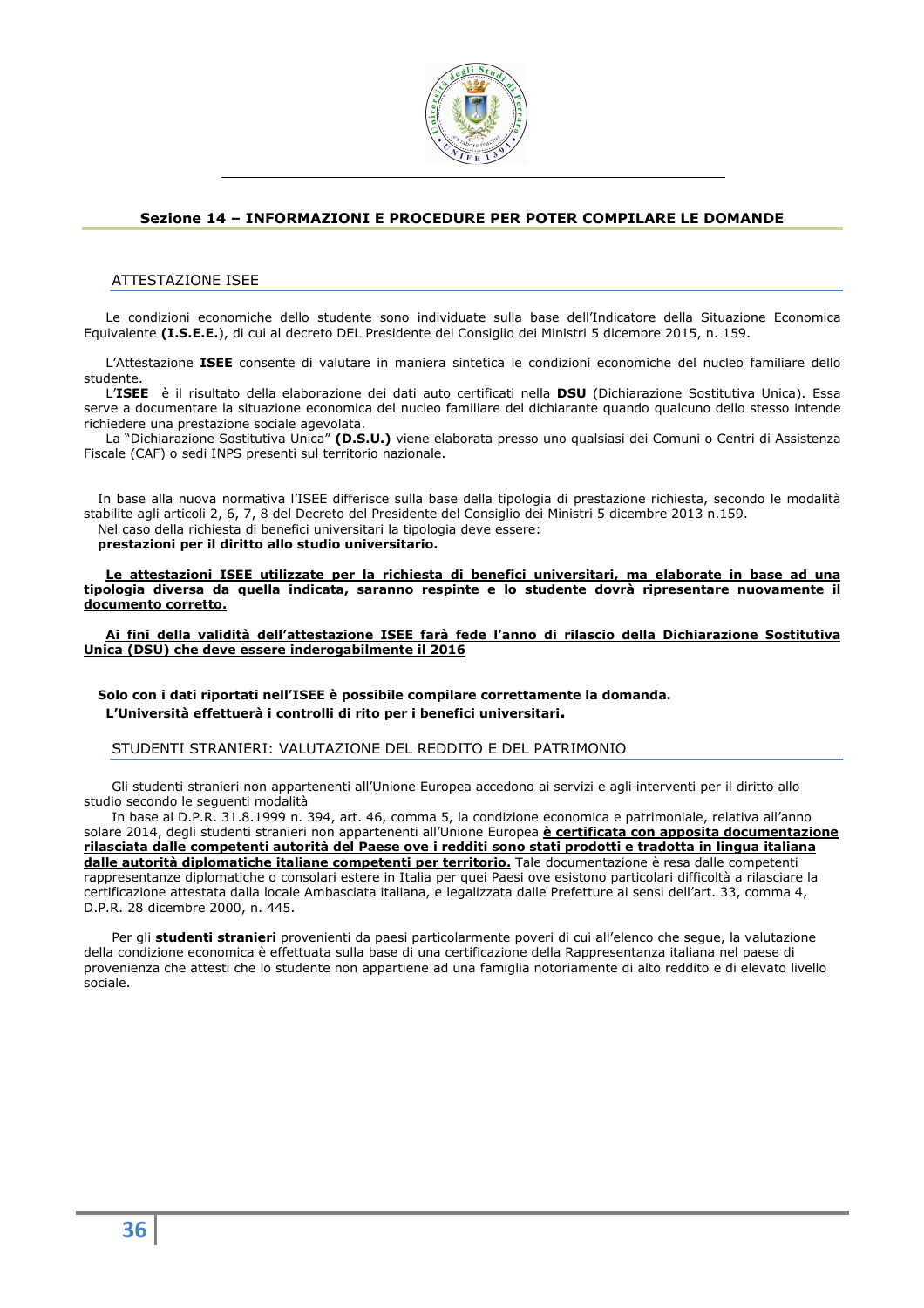

# **Elenco dei Paesi in via di sviluppo ai fini delle disposizioni di cui all'articolo 13, comma 5 del DPCM 9 aprile 2001 -Decreto Ministeriale 1 agosto 2014 n. 594**

| Afganistan              | Equatorial Guinea | Lesotho                | Senegal            | Yemen    |
|-------------------------|-------------------|------------------------|--------------------|----------|
| Angola                  | Eritrea           | Liberia                | Sierra Leone       | Zambia   |
| Bangladesh              | Ethiopia          | Madagascar             | Solomon<br>Islands | Zimbabwe |
| <b>Benin</b>            | Gambia            | Malawi                 | Somalia            |          |
| <b>Bhutan</b>           | Guinea            | Mali                   |                    |          |
| Burkina Faso            | Guinea Bissau     | Mauritania             | South Sudan        |          |
| Burundi                 | Haiti             | Mozambique             | Sudan              |          |
|                         |                   |                        | Tanzania           |          |
| Cambogia                | Kenya             | Myanmar                | Tajikistan         |          |
| Central African<br>Rep. | Kiribati          | Nepal                  | Timor-Leste        |          |
|                         | Korea, Dem. Rep.  | Niger                  |                    |          |
| Chad                    | Kyrgyz Rep.       | Rwanda                 | Togo               |          |
| Comoros                 | Laos              | Samoa                  | Tuvalu             |          |
| Congo Dem. Rep.         |                   |                        | Uganda             |          |
| Djibouti                |                   | Sao Tome &<br>Principe | Vanuatu            |          |

Gli studenti stranieri appartenenti all'Unione Europea compresi gli studenti residenti a San Marino, così come gli studenti italiani con redditi o patrimoni all'estero devono presentare la dichiarazione dei redditi percepiti dal nucleo familiare per l'anno 2014 e i dati relativi al patrimonio immobiliare e mobiliare posseduto dai singoli componenti del nucleo familiare al 31.12.2014, secondo la documentazione fiscale del paese di appartenenza, **rilasciata dalle competenti autorità del Paese ove i redditi sono stati prodotti e tradotta in lingua italiana dalle autorità diplomatiche italiane competenti per territorio.** Tale documentazione è resa dalle competenti rappresentanze diplomatiche o consolari estere in Italia per quei Paesi ove esistono particolari difficoltà a rilasciare la certificazione attestata dalla locale Ambasciata italiana, e legalizzata dalle Prefetture ai sensi dell'art. 33, comma 4, D.P.R. 28 dicembre 2000, n. 445.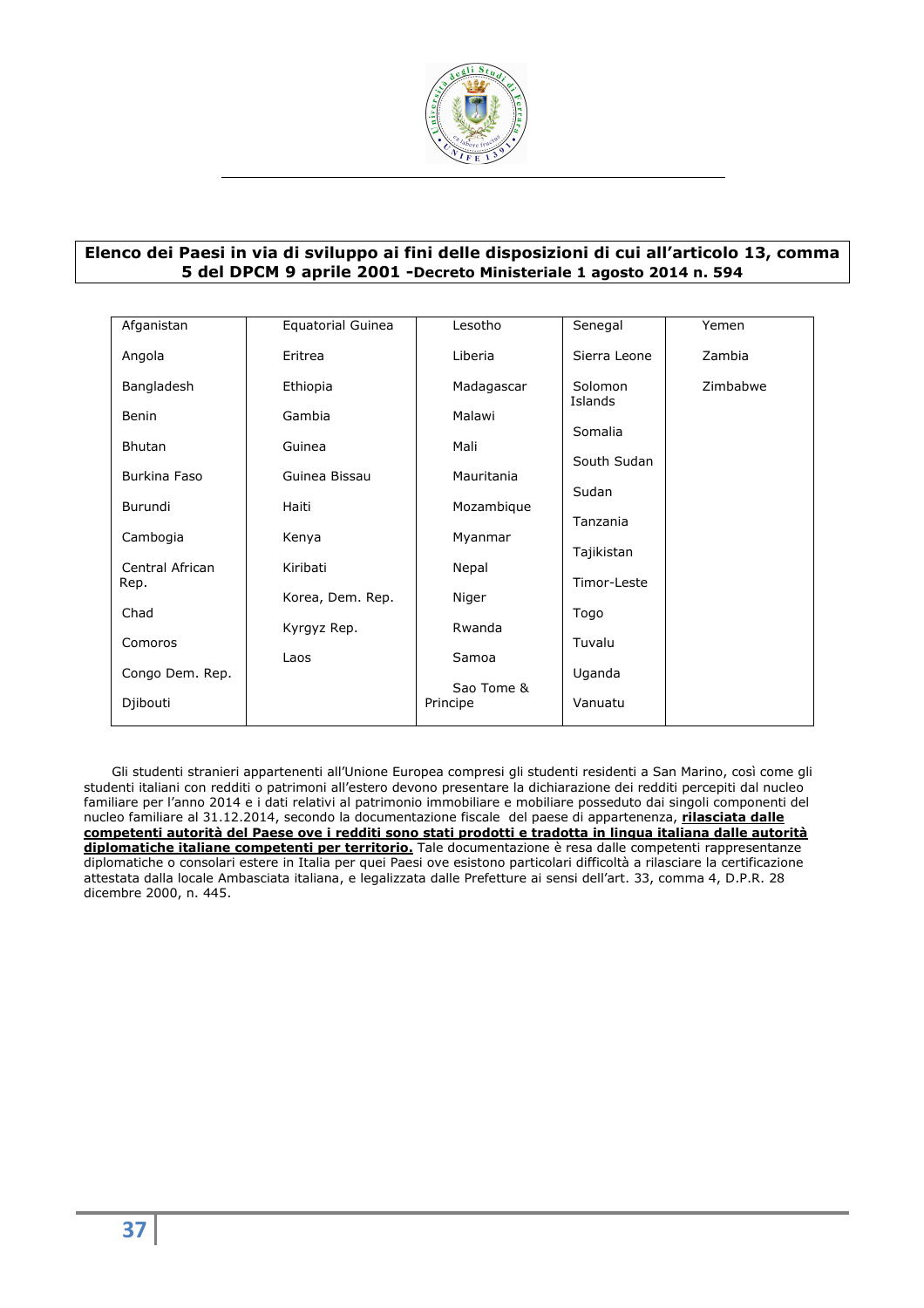

# **Sezione 15 - MODALITÀ DI ACCESSO ALLE PROCEDURE ON LINE**

### **ATTRIBUZIONE DI FASCIA DI CONTRIBUZIONE (RIDUZIONE TERZA E QUARTA RATA)**

Coloro che sono già iscritti all'Università, utilizzeranno il login che permette di accedere all'area riservata del portale **www.studiare.unife.it** , cliccando sulla voce "benefici/tasse" del menu.

Coloro che si sono registrati per iscriversi all'esame di ammissione per i corsi a numero chiuso potranno utilizzare il login per accedere alla medesima area.

Coloro che hanno effettuato on line una immatricolazione in quanto studenti trasferiti da altro Ateneo potranno utilizzare il login assegnato per richiedere i benefici **anche se l'iter burocratico di riconoscimento dei crediti non è stato ancora concluso**; il possesso dei requisiti autocertificati sarà verificato in un secondo tempo.

Si ricorda di accedere alla procedura solo se in possesso dell'attestazione ISEE

#### **DOMANDA DI PARTECIPAZIONE ALLE COLLABORAZIONI PER I SERVIZI RESI ALL'UNIVERSITA' (150 ORE)**

Coloro che sono già iscritti all'Università, utilizzeranno il login che permette di accedere all'area riservata del portale www.studiare.unife.it , cliccando sulla voce "150 ore" del menu.

Le matricole potranno effettuare una pre-iscrizione non vincolante al fine di ottenere il login.

Coloro che si sono registrati per iscriversi all'esame di ammissione per i corsi a numero chiuso potranno utilizzare il login per accedere alla medesima area.

Coloro che hanno effettuato on line una immatricolazione in quanto studenti trasferiti da altro Ateneo potranno utilizzare il login assegnato per richiedere i benefici.

E' possibile presentare la domanda anche se non ancora in possesso dell'attestazione ISEE ed inserendo il numero di protocollo della DSU.

# **Sezione 16 – CONTATTI UFFICIO DIRITTO STUDIO**

**Il supporto telefonico continuato per la procedura online sarà attivo a partire dal 12 settembre fino al 2 ottobre 2016 secondo gli orari di seguito indicati:** 

|                  | <b>MATTINO</b>              |
|------------------|-----------------------------|
| LUNEDI'          | Dalle ore 10 alle ore 14.00 |
| <b>MARTEDI'</b>  | Dalle ore 10 alle ore 14.00 |
| <b>MERCOLEDI</b> | Dalle ore 10 alle ore 14.00 |
| GIOVEDI'         | Dalle ore 10 alle ore 14.00 |
| <b>VENERDI'</b>  | Dalle ore 10 alle ore 14.00 |

Al seguente numero telefonico:

### **+39 0532293342**

Un collaboratore dell'Università provvederà ad aiutarti a portare a conclusione la pratica.

- **La scadenza per presentare la domanda di attribuzione di fascia di contribuzione è fissata entro le ore 24.00 del 31 dicembre 2016.**
- **La scadenza per presentare la domanda di 150 ore è fissata entro le ore 24.00 del 31 ottobre 2016**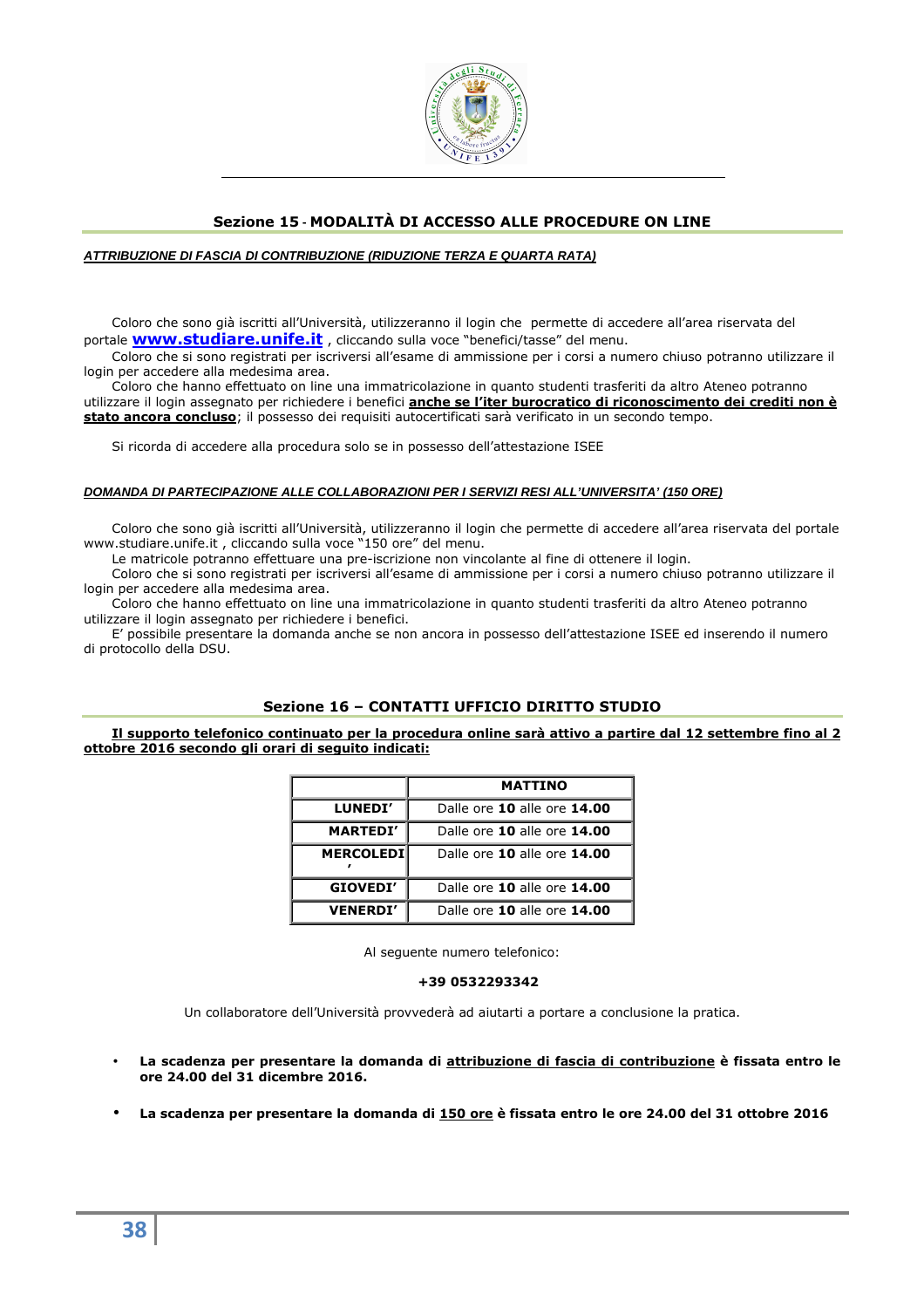

# **Sezione 17 - ALTRE CONTRIBUZIONI UNIVERSITARIE**

# STUDENTI CON SITUAZIONI PARTICOLARI

Gli studenti che si trovino in particolari situazioni, come di seguito indicato, possono ottenere il pagamento di un importo corrispondente alla prima rata per l'anno accademico in cui presentino adeguata documentazione giustificativa. Come riferimento reddituale l'agevolazione sarà comunque assegnata a coloro che si trovino entro e non oltre la fascia 2 (valori ISEE e ISPE) stabilita per la contribuzione universitaria.

- studentesse/ studenti per l'anno di nascita di ogni figlio;
- studentesse/studenti che hanno un'attività lavorativa di almeno 6 mesi per l'anno accademico in cui chiedono l'agevolazione;
- studentesse/studenti per l'anno di svolgimento del servizio militare;
- studentesse/studenti per l'anno di svolgimento del servizio civile;
- studentesse/studenti per gravi motivi familiari
- L'agevolazione sarà concessa a decorrere dall'anno accademico 2016/2017.

La valutazione, ai fini dell'assegnazione del beneficio per gravi motivi familiari, avverrà sui singoli casi. Per l'a.a.2016/2017 il contributo sarà pertanto :

| Descrizioni causali | <b>RATA Unica</b> |
|---------------------|-------------------|
| Tassa               | € 201,58          |
| Assicurazione       | € 12,00           |
| Imposta di bollo    | 16,00<br>€        |
| Totale Università   | € 229,58          |
| Tassa regionale     | € 140,00          |
| Totale              | € 369,58          |

# STUDENTI CHE SI LAUREANO IN MENO ANNI

In base all'art. 10 del Regolamento studenti dell'Università di Ferrara, lo studente può laurearsi anche in meno tempo rispetto alla durata normale del corso.

L'istanza deve essere presentata in bollo.

Lo studente può iscriversi fino a 30 crediti in più oltre i 60 previsti per ogni anno di corso. E' poi possibile concludere gli studi con una ulteriore iscrizione fino a 30 crediti, con la possibilità di laurearsi in anticipo rispetto ai termini ordinari.

Lo studente versa in questo caso le seguenti tasse e contributi:

Le rate corrispondenti a quanto viene versato annualmente da ogni studente con iscrizione standard a 60 crediti con riferimento alla propria fascia universitaria;

- una ulteriore quota a titolo di tassa di iscrizione pari ad euro 100,79, di norma inserita nella prima rata;
- una ulteriore quota a titolo di contributo, come da tabella 2 sotto riportata, riferita agli importi a 30 crediti conteggiati in fascia 2 di ogni tipologia, di norma egualmente suddivisa nella terza e quarta rata;

Secondo quanto previsto al comma 6 dell'art.10 del Regolamento studenti di ateneo, ogni altro caso non previsto verrà sottoposto al vaglio delle strutture didattiche competenti per la parte didattica, mentre la contribuzione universitaria e le modalità di pagamento verranno concordate con gli uffici amministrativi competenti.

# STUDENTI CHE SI ISCRIVONO A TEMPO PARZIALE

In base all'art 9 del Regolamento studenti di ateneo, lo studente ha la possibilità di iscriversi a tempo parziale per conseguire un titolo accademico in un periodo di durata SUPERIORE a quella normale. E' prevista la possibilità di iscriversi fino a 30 crediti (o ad un massimo di tre esami qualora il numero complessivo di crediti sia superiore a 30. Gli interessati vengono ammessi negli anni successivi con qualifica di ripetente fino alla conclusione dei 60 crediti

previsti dall'ordinamento degli studi deliberato dalla struttura didattica competente. E' possibile, nei termini ordinari, chiedere un passaggio al percorso normale.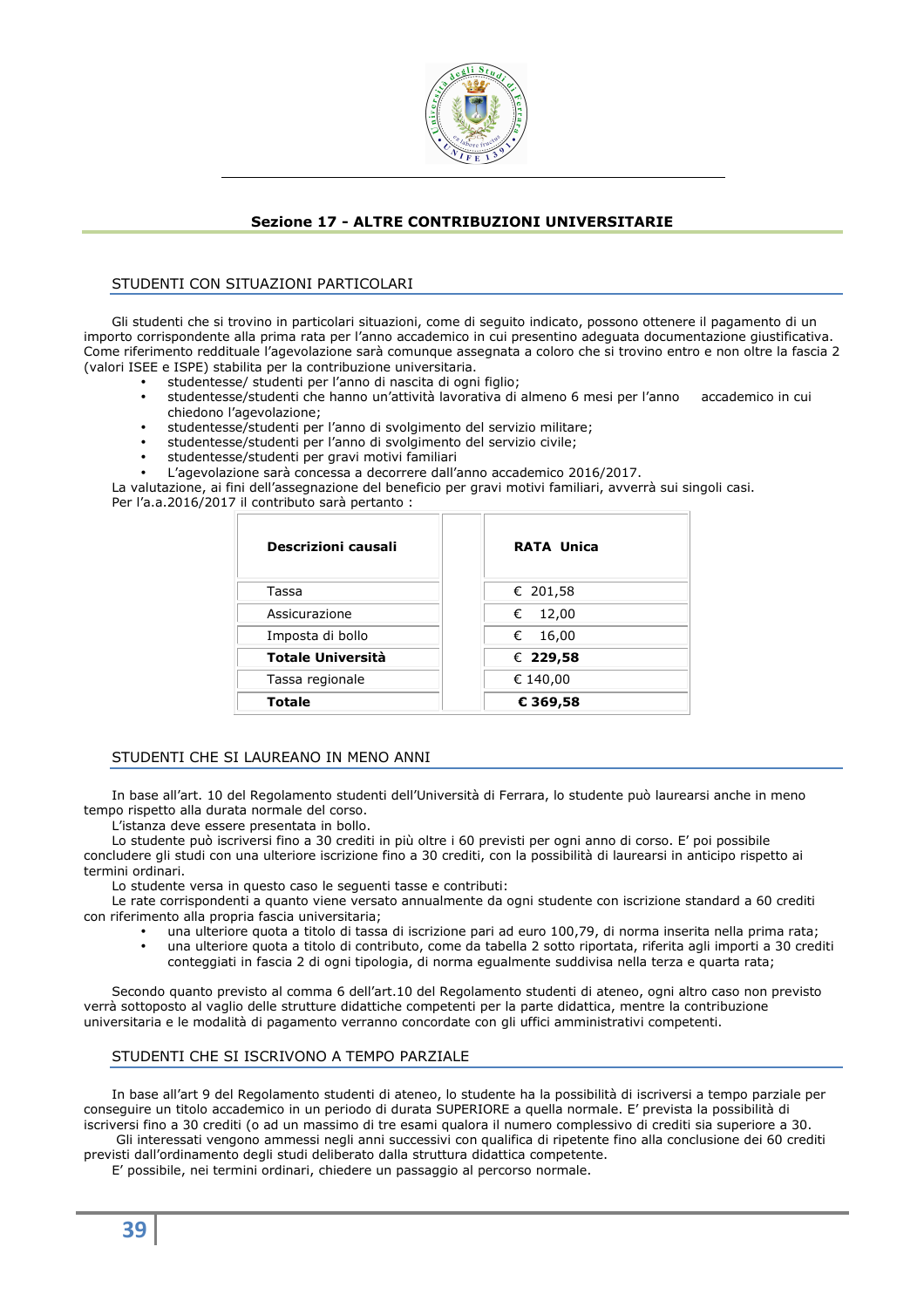

L'iscrizione avviene pagando un importo di **prima rata,** con scadenza all'atto della immatricolazione/iscrizione, composto dalle seguenti voci fisse:

# **PRIMA RATA**

| Tassa<br>I regionale | $\tau$ assa<br>iscrizione | assicuraz<br>ione | bollo   | <b>Totale</b> |
|----------------------|---------------------------|-------------------|---------|---------------|
| € 140.00             | \$201.58                  | € 12.00           | € 16.00 | 369,58        |

### **SECONDA RATA**

| € 180,36 |
|----------|
|          |

La seconda rata così come la terza rata e quarta rata di contribuzione universitaria con scadenza rispettivamente 5 dicembre 2016, 15 marzo 2017 e 15 maggio 2017 sono ciascuna con importo corrispondente al 50% di quello indicato nella sezione 2) e, per la terza e quarta rata, stabilito per i corsi di laurea e modulato su fasce di reddito in base alla certificazione ISEE. (tabella A). Gli importi sono di seguito indicati:

# **TABELLA 2 – IMPORTI SOMMA TERZA + QUARTA RATA**

| Fasce         | <b>ISEE</b> | <b>ISPE</b> | Area Umanistico-sociale<br><b>Economia</b><br>Giurisprudenza<br><b>Studi Umanistici</b><br>Corsi in Teledidattica | Area scientifico<br>tecnologica:<br>Scuola di Farmacia<br><b>Scienze MM.FF.NN.</b><br>Interdipartimentali | Area scientifico<br>tecnologica:<br>Ingegneria |
|---------------|-------------|-------------|-------------------------------------------------------------------------------------------------------------------|-----------------------------------------------------------------------------------------------------------|------------------------------------------------|
|               |             |             | 30 cfu                                                                                                            | 30cfu                                                                                                     | 30 cfu                                         |
|               | $0 - 23000$ | 0-50000     | 31,5                                                                                                              | 36,5                                                                                                      | 39,00                                          |
| $\mathcal{P}$ | $23001 -$   |             |                                                                                                                   |                                                                                                           |                                                |
|               | 25000       |             | 126                                                                                                               | 146                                                                                                       | 156                                            |
| 3             | $25001 -$   |             |                                                                                                                   |                                                                                                           |                                                |
|               | 28000       |             | 220,5                                                                                                             | 255,5                                                                                                     | 273                                            |
| 4             | $28001 -$   | >50000      |                                                                                                                   |                                                                                                           |                                                |
|               | 40000       |             | 283,5                                                                                                             | 328,5                                                                                                     | 351                                            |
| 5             | >40000      |             | 315                                                                                                               | 365                                                                                                       | 390                                            |

Secondo quanto previsto all'art. 9 comma 12 del Regolamento studenti di Ateneo, ogni altro caso non previsto verrà sottoposto al vaglio delle strutture didattiche competenti per la parte didattica, mentre la contribuzione universitaria e le modalità di pagamento verranno concordate con gli uffici amministrativi competenti.

Non possono usufruire dell'iscrizione part time gli studenti:

- fuori corso, qualora abbiano già maturato tutte le frequenze agli insegnamenti;
- che hanno già usufruito dell'immatricolazione con abbreviazione di corso o iscritti a corsi in via di disattivazione a seguito dell'attivazione di un nuovo ordinamento;
- iscritti a corsi di studio per i quali è previsto il numero chiuso o iscritti a corsi dell'area medico sanitaria salvo quanto disposto dai singoli regolamenti;
- che hanno ottenuto il riconoscimento di crediti formativi a seguito di un trasferimento in arrivo e che hanno effettuato passaggio di corso (comma 10 art. 9 del Regolamento studenti di Ateneo.) ;
- che hanno ottenuto il riconoscimento dei crediti formativi ai sensi dell'art.31 del regolamento studenti di Ateneo.

Non è prevista la possibilità di riduzione per merito per gli studenti part-time. Infatti questa riduzione è stata inserita con la finalità di favorire e incentivare la laureabilità in corso degli studenti in modo che l'Ateneo possa usufruire dei relativi incentivi ministeriali.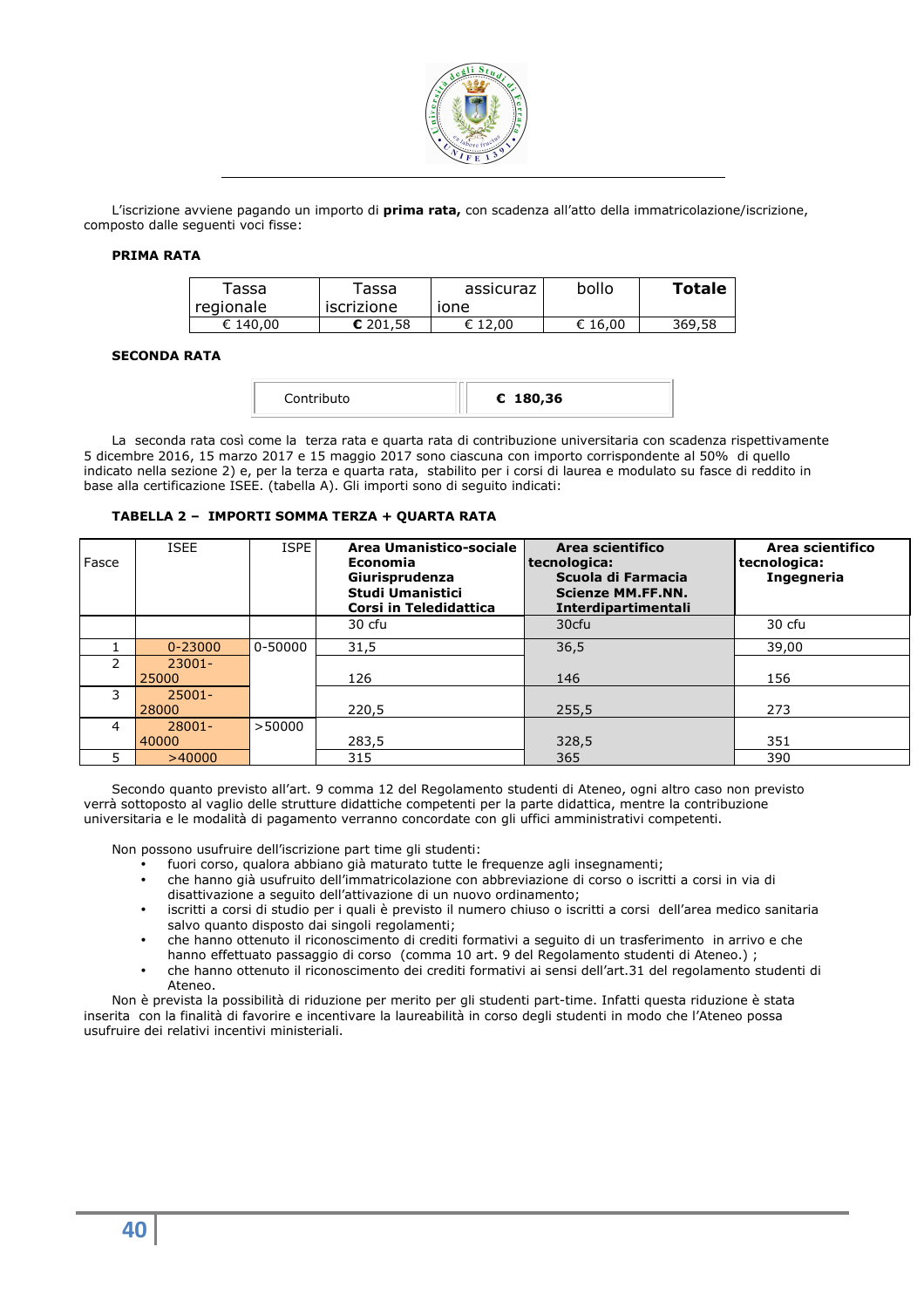

# CORSI SINGOLI

L'iscrizione ai corsi singoli avviene pagando in una unica soluzione i seguenti importi:

 **a 30 crediti** (oppure **4** esami)  $\blacktriangleright$ 

| contributo | <sup>r</sup> assa<br>iscrizione | Assicurazione | bollo | <b>TOTALE</b> |
|------------|---------------------------------|---------------|-------|---------------|
| F 35つ      | 201.58                          | 12.00         | 16.00 | .58<br>€ 581  |

**da 31 a 60 crediti** (oppure **5** esami) - Gli insegnamenti dovranno essere scelti da differenti corsi di laurea

| contributo | assa<br>iscrizione | Assicurazione | bollo | <b>TOTALE</b> |
|------------|--------------------|---------------|-------|---------------|
| 704.       | .58<br>ו∩ר         | 12,00<br>∽    | 16,00 | 933,58<br>ດລາ |

Gli esami devono essere sostenuti **entro la sessione straordinaria dell'anno di iscrizione**. Coloro che non sostengono gli esami entro detta scadenza dovranno effettuare una nuova iscrizione. Per gli esami non sostenuti si intenderà comunque maturata la frequenza ai corsi corrispondenti.

### LAUREANDI

# **STUDENTI CHE NON SI LAUREANO ENTRO L'ANNO ACCADEMICO (SESSIONE STRAORDINARIA)**

#### *ANTICIPAZIONE DELLA SESSIONE ESTIVA*

Qualora sia previsto che la sessione estiva dell'anno accademico di riferimento sia anticipata al periodo marzo/aprile che generalmente coincide con la sessione straordinaria dell'anno accademico precedente, gli studenti che si laureano nella sessione estiva anticipata devono corrispondere tutte e quattro le rate previste per l'anno accademico di iscrizione (regolamento studenti art. 18 comma 4).

#### *STUDENTI CHE NON SI LAUREANO ENTRO L'ANNO ACCADEMICO (SESSIONE STRAORDINARIA)*

Gli studenti che intendono laurearsi nella sessione straordinaria e hanno presentato la domanda di laurea on line con il pagamento del relativo contributo entro i termini previsti ( 13 giorni lavorativi precedenti la data di laurea) ma non riuscissero a laurearsi, non pagheranno il contributo per ritardato pagamento della I° e II° rata del nuovo anno accademico.

N.B. Potrà essere eseguita una serie di controlli per verificare la veridicità sullo stato di laureabilità dello studente. In caso contrario saranno addebitati i contributi aggiuntivi dovuti.

Agli studenti in condizioni di laurearsi nell'appello straordinario di febbraio, iscritti al secondo anno oltre la durata normale del corso, conteggiato in base all'anno di prima immatricolazione nel circuito universitario nazionale i quali, per mancato conseguimento del titolo finale entro l'appello straordinario, si devono iscrivere all'anno accademico successivo, viene concessa l'attribuzione di fascia di contribuzione, purchè sussistano le seguenti condizioni:

- entro il 31 marzo dell'anno accademico di riferimento mancanza di non più di un esame per il sostenimento del titolo di studio finale

- situazione economica disagiata

- non essere iscritti per la seconda volta ad un corso di studi di medesimo livello.

L'istanza deve motivare il mancato sostenimento dell'esame finale con adeguata documentazione e deve contenere in allegato la certificazione ISEE.

L'istanza deve essere presentata dal 31 marzo al 31 maggio dell'anno accademico di riferimento all'ufficio competente e sono valutate dal Responsabile della Ripartizione.

# TASSE E CONTRIBUTI RIDOTTI

Viene concesso il rimborso della terza e quarta rata alle seguenti tipologie di studenti:

- Studenti che, in difetto di un solo esame e dell'esame finale, non hanno conseguito il titolo nella sessione straordinaria e si laureano nella prima sessione utile dell'anno accademico seguente.
- Studenti che, in seguito a trasferimento, passaggio e abbreviazione di corso a corsi di laurea a numero programmato, sono stati ammessi al primo anno di corso del corso di laurea di arrivo pur avendo avuto riconosciuti almeno 2/3 dei crediti.
- Studenti iscritti ai quali è sopravvenuta nel corso dell'anno accademico per il quale hanno corrisposto le tasse di iscrizione una invalidità pari o superiore al 66% o un handicap grave, e termineranno il loro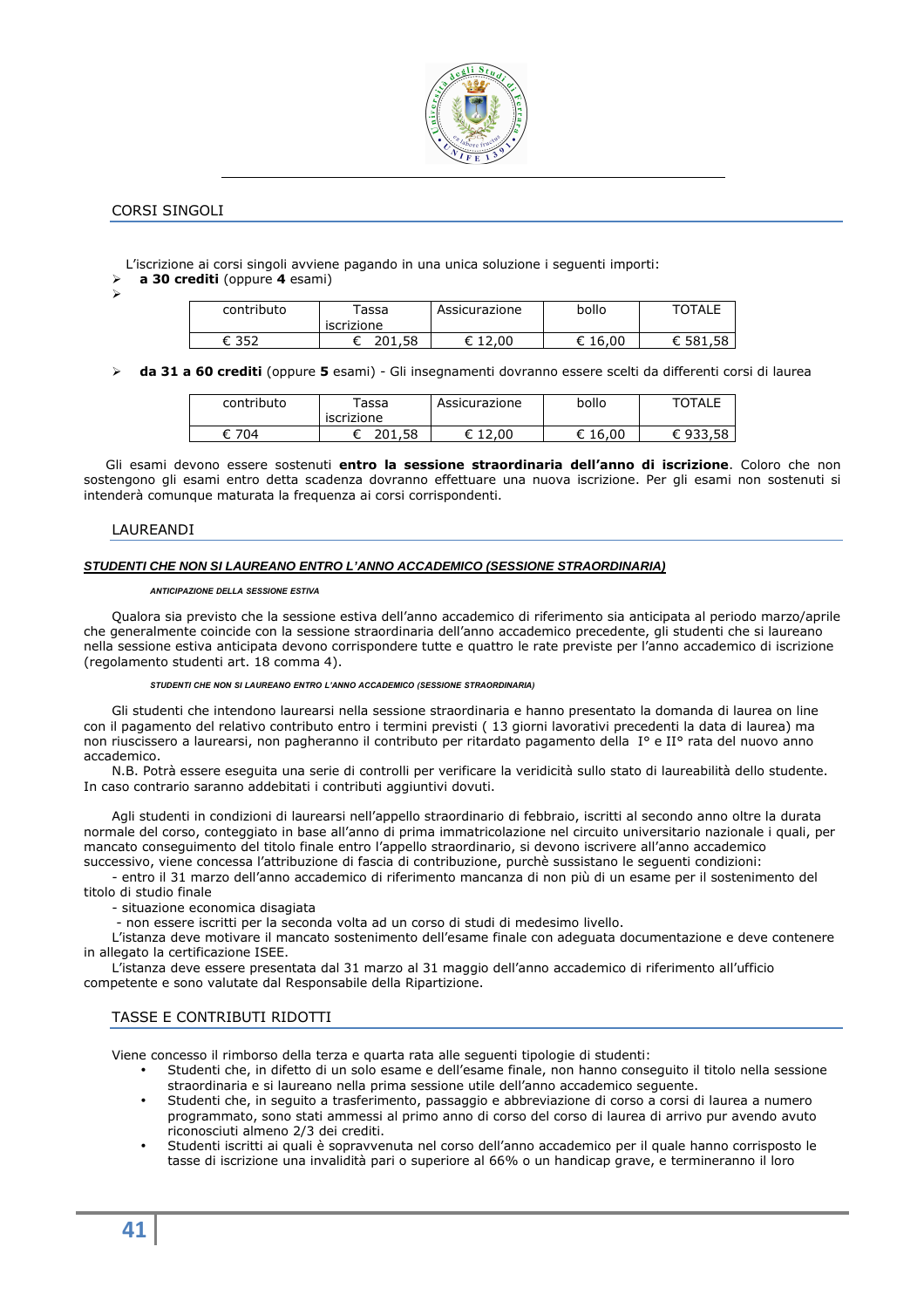

percorso di studi entro la sessione straordinaria di quell'anno accademico (31 marzo) e per i quali quindi non è possibile rimandare la richiesta di esonero all'anno accademico successivo.

# TASSE E CONTRIBUTI PER ISCRIZIONE CORSI A DOPPIO TITOLO

L'iscrizione a corsi di studio a doppio titolo, per i quali è previsto un periodo di frequenza presso l'Ateneo estero partner, prevede il pagamento delle tasse in base alle convenzioni stipulate per i singoli corsi a doppio titolo. Di norma si prevede che gli iscritti a corsi a doppio titolo presso il nostro Ateneo corrispondano, per gli anni accademici di frequenza in Italia, le tasse e contributi universitari secondo i criteri previsti per l'iscrizione standard, mentre per gli anni accademici di frequenza presso l'Ateneo estero partner venga corrisposta una tassa unica composta da: bollo, assicurazione e tassa regionale.

Gli studenti stranieri che, nell'ambito del corso a doppio titolo, frequentano i corsi nel nostro Ateneo, secondo quanto previsto dalla convenzione, corrispondono per gli anni accademici di frequenza in Italia il bollo e l'assicurazione.

# TASSE E CONTRIBUTI PER ISCRIZIONE DETENUTI

In base a quanto stabilito nel Protocollo d'intesa sottoscritto tra l'Università di Ferrara ed il Dipartimento dell'Amministrazione penitenziaria – Direzione della casa circondariale di Ferrara in data 21 dicembre 2015, è prevista l'immatricolazione/iscrizione di persone detenute a corsi di laurea indicati all'art. 4 senza il pagamento di contributi aggiuntivi per ritardato pagamento. (art.3)

Le tasse ed i contributi da corrispondere sono la prima e la seconda rata uguali per tutti, mentre per la terza e quarta rata, modulate in base all'area di afferenza del corso di studi scelto, questa tipologia di studenti viene inserita in fascia 1, indipendentemente dalla situazione reddituale, previa documentazione attestante lo stato di detenzione. I meritevoli, secondo i criteri indicati nel presente bando, potranno accedere all'ulteriore riduzione per merito.

Qualora fosse necessario in base alle singole situazioni specifiche, l'Ateneo si riserva la possibilità di compiere un'attenta valutazione caso per caso. (art.8).

# CORSI SINGOLI

Per l'iscrizione ai corsi singoli non è necessaria la dimostrazione di non essere contemporaneamente iscritti ad altro corso di studi.

L'iscrizione ai corsi singoli avviene pagando in una unica soluzione i seguenti importi:

# **a 30 crediti** (oppure **4** esami)

| contributo | Tassa<br>iscrizione | <b>Assicurazione</b> | bollo   | <b>TOTALE</b> |
|------------|---------------------|----------------------|---------|---------------|
| € 352      | $C$ 201.58          | € 12,00              | € 16,00 | 581,58        |

**da 31 a 60 crediti** (oppure **5** esami) - Gli insegnamenti dovranno essere scelti da differenti corsi di laurea

| contributo | Tassa<br>iscrizione | <b>Assicurazione</b> | bollo   | <b>TOTALE</b> |
|------------|---------------------|----------------------|---------|---------------|
| € 704      | $C$ 201.58          | € 12,00              | € 16,00 | 933,58        |

# CONTRIBUZIONI DI SERVIZIO

# **TEST DI ACCESSO/ORIENTAMENTO E CORSI A NUMERO PROGRAMMATO**

- Prove obbligatorie di verifica delle conoscenze d'accesso ai corsi di laurea e di laurea magistrale a ciclo unico: nessun pagamento
- Test di orientamento per i corsi di Ingegneria: contributo € 60,00.
- Corsi a numero programmato: contributo fisso € 60,00.
- Corso a numero programmato di Economia: € 20,00

# **TRASFERIMENTI E PASSAGGI**

Gli studenti che non abbiano superato tutti i test di valutazione previsti dal corso di laurea di immatricolazione entro il 31 dicembre, possono presentare domanda di passaggio ad altro corso di studi entro il 15 gennaio dell'anno accademico di riferimento, senza corrispondere il contributo di passaggio nè i contributi aggiuntivi per superata data di scadenza nella presentazione della domanda di passaggio.(art. 23 comma 5 del regolamento studenti).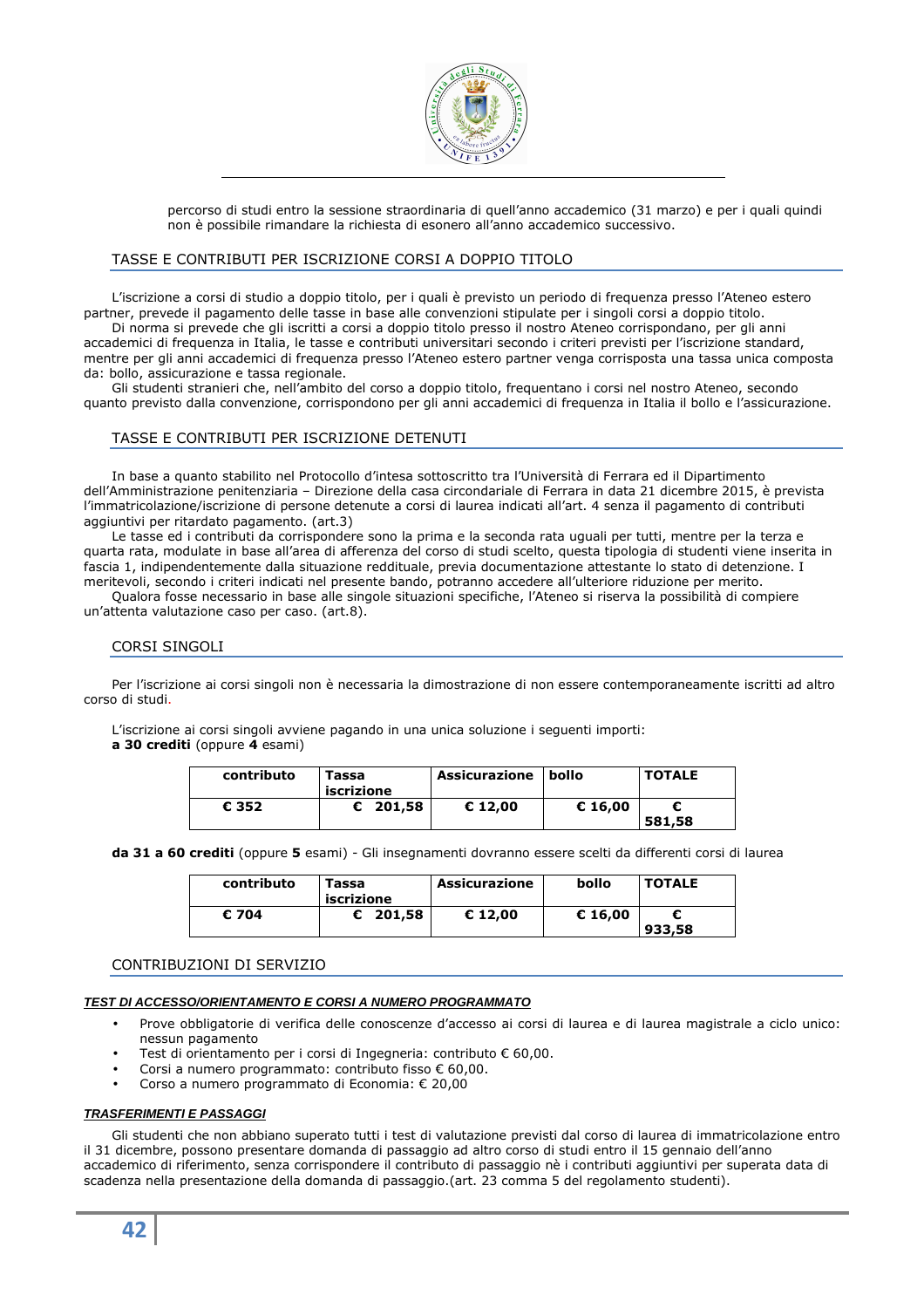

### **RICONOSCIMENTO TITOLI/ATTIVITA' FORMATIVE**

- Il pagamento del contributo per il riconoscimento di un titolo di studio italiano o straniero non è soggetto a rimborso anche qualora l'interessato non faccia seguire alla richiesta di riconoscimento l'iscrizione al corso di laurea prescelto.
- Non viene richiesto il pagamento del contributo per il riconoscimento di corsi singoli qualora lo studente effettui l'immatricolazione/iscrizione allo stesso corso di studio dove ha seguito i corsi singoli.
- Non viene richiesto il pagamento del contributo di riconoscimento per i corsi attivati in convenzione con organismi statali nei cui bandi sia già riportato il numero di crediti che l'Ateneo si impegna a riconoscere.
- Non viene richiesto il pagamento del contributo di riconoscimento per gli insegnamenti inseriti in soprannumero nel piano di studi della laurea triennale oppure non valutati, ai fini del conseguimento del titolo finale, che siano riconosciuti sulla laurea magistrale.

#### **Tutte le istanze devono essere presentate in bollo ed entro il 31 dicembre dell'anno accademico di iscrizione.**

### **INTERRUZIONE AGLI STUDI**

Gli studenti che risultano in difetto del pagamento di tasse e contributi relativi ad anni accademici precedenti a quello di riferimento, e non soggetti a ricognizione, pagheranno le tasse ed i contributi vigenti per l'anno accademico da regolarizzare, più i contributi aggiuntivi relativi ai ritardi sul pagamento delle rate universitarie arretrate.

Per la terza e quarta rata potranno richiedere l'applicazione della fascia di contribuzione in base a quanto stabilito nell'anno accademico di riferimento presentando la certificazione ISEE e previo il pagamento di un contributo aggiuntivo per superata data di scadenza pari ad € 20,00.

L'applicazione della fascia è comunque vincolata ai requisiti indicati nel Bando per i benefici universitari relativo all'anno accademico di riferimento.

Lo studente che abbia pagato la prima e/o seconda rata relativa ad un anno accademico didatticamente non più attivo e sia quindi in difetto della seconda, terza e quarta rata, qualora siano presenti le condizioni per applicare la ricognizione, corrisponderà un importo forfettario pari ad **€ 200**,**00** per le rate mancanti al fine della continuità contabile e didattica sulla propria carriera. In tal caso l'anno accademico così regolarizzato non può essere conteggiato ai fini della ricognizione.

### **DECADENZA**

Lo studente che per otto anni consecutivi non supera esami incorre nella decadenza dagli studi.

Ai sensi dell'art. 35 del Regolamento studenti, lo studente incorso nella decadenza può far rivivere la carriera previa presentazione di istanza in bollo e del pagamento di un contributo fisso.

Per l'anno accademico 2016/2017 il contributo è pari ad euro 200,00.

Coloro che, dopo la decadenza, hanno continuato a pagare le tasse, hanno diritto al rimborso a partire dall'anno accademico successivo a quello in cui sono decaduti.

Nell'anno accademico di sostenimento dell'esame che consente di interrompere la decadenza (sessione straordinaria) lo studente deve essere in regola con le tasse.

Se l'anno di sostenimento dell'esame coincide con il secondo anno di sospensione dei pagamenti, non è possibile applicare la ricognizione. Per sostenere l'esame, quindi, lo studente deve corrispondere i pagamenti relativi a due anni accademici.

#### **INTERRUZIONE TEMPORANEA**

In base a quanto stabilito nell'art. 33 del regolamento studenti, gli studenti iscritti ai vari corsi di studio, previa presentazione della documentazione, per non incorrere nella contemporanea iscrizione, possono interrompere la propria carriera accademica, per iscriversi e frequentare:

a) corsi di studio (master di I e II livello, corsi di perfezionamento/formazione, dottorato di ricerca, corso di specializzazione) presso Università e/o Istituti di formazione di livello universitario allorché in possesso dei requisiti per l'iscrizione ai rispettivi corsi. (Vedi art. 15 – Regolamento studenti – Contemporanea iscrizione).

b) corsi di studio all'estero al di fuori di progetti e di convenzioni di collaborazione internazionale interuniversitaria, adeguatamente documentati.

In questo caso gli studenti pagano un diritto fisso forfettario che per l'a.a. 2015/2016 è di euro 200,00.

#### **RIMBORSO PRIMA RATA A STUDENTI RINUNCIATARI DEL PRIMO ANNO DI CORSO**

Agli studenti che si sono iscritti al primo anno di corso, come prima immatricolazione nel sistema universitario nazionale, ed hanno pagato la prima e seconda rata e poi rinunciano agli studi entro, viene concesso il rimborso del **50% delle voci di competenza dell'Ateneo** (tassa di iscrizione, contributo).

Il bollo non è rimborsabile in quanto parte integrante di una istanza già accolta, per cui allo studente non verrà consegnata la documentazione giustificativa per richiedere il rimborso del bollo all'Agenzia delle entrate.

Per la tassa regionale si rimanda alle decisioni dell'Ente preposto.

L'istanza di rinuncia e di rimborso devono essere presentate entro il 31 dicembre dell'anno accademico di riferimento.

Oltre il termine del **31 dicembre** non verrà corrisposto alcun rimborso.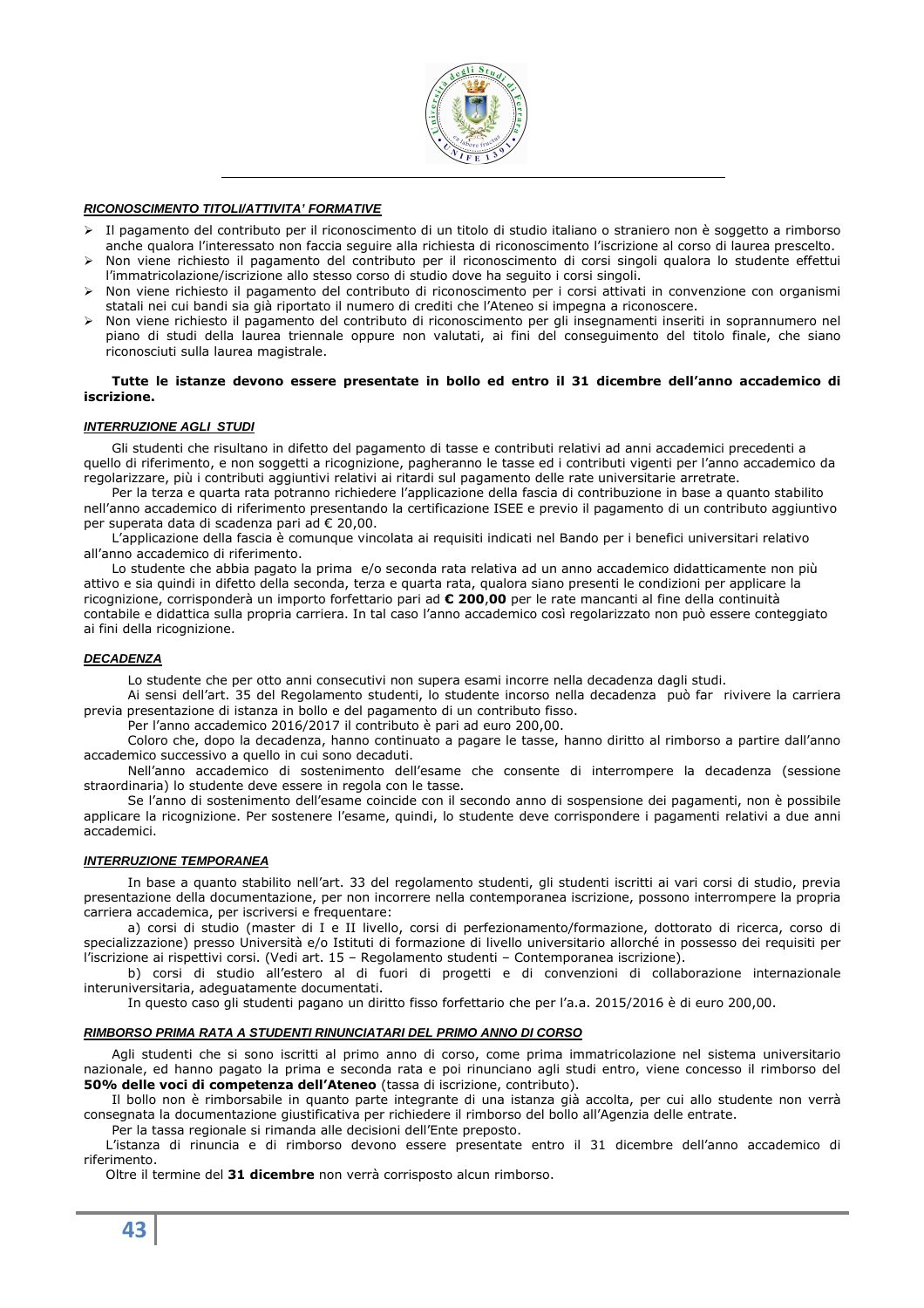

# **TESSERA DI RICONOSCIMENTO**

Dall'anno accademico 2014/2015 non viene più fornito agli studenti il libretto universitario, ma ogni studente che si immatricola riceverà una tessera di riconoscimento..

Gli studenti iscritti ad anni successivi al primo, qualora smarriscano il libretto universitario, potranno richiedere il duplicato ad un costo di euro 20,00 a cui verrà aggiunta l'imposta di bollo.

Gli studenti a cui viene rilasciata la tessera di riconoscimento, in caso di smarrimento, potranno richiedere il duplicato ad un costo di euro 10, 00 a cui verrà aggiunta l'imposta di bollo.

L'importo pagato, qualora il libretto o la tessera di riconoscimento smarrito fosse ritrovato, non viene rimborsato, i documenti ritrovati non hanno valore e non potranno essere utilizzati.

# TASSE ESAMI DI STATO

Le tasse di iscrizione ai Corsi di preparazione agli esami di stato si pagano in una unica soluzione secondo le modalità indicate nei singoli bandi di attivazione.

A decorrere dal 2015 il contributo previsto viene incamerato per il 15 % sul bilancio di Ateneo.

# **CONTRIBUTI AGGIUNTIVI PER RITARDATO PAGAMENTO**

Il versamento delle rate di iscrizione, effettuato oltre i termini previsti, oltre ad ogni altra scadenza fissata per gli adempimenti amministrativi, comporta l'addebito di un **contributo aggiuntivo** per superato termine di pagamento, come di seguito riportato:

- **fino a 7** giorni di ritardo **10 Euro**
- **da 8 a 15** giorni di ritardo **30 Euro**
- **da 16** giorni in poi di ritardo **60 Euro**

Per casi particolari, dove soprattutto è limitata la libertà personale, il contributo per ritardato pagamento non viene applicato previa valutazione del Responsabile della Ripartizione.

# **ALTRE CONTRIBUZIONE UNIVERSITARIE**

Le altre contribuzioni universitarie sono stabilite come segue :

| Descrizione della causale                                                              | <b>Importo Euro</b><br>(escluso bollo e<br>assicurazione dove<br>previsti) |
|----------------------------------------------------------------------------------------|----------------------------------------------------------------------------|
| Contributo esame di ammissione corsi di studio a numero<br>programmato                 | 60,00                                                                      |
| Contributo esame di ammissione corsi di studio a numero<br>programmato Economia        | 20,00                                                                      |
| Contributo esame di ammissione corsi di studio a numero<br>programmato sede di Bolzano | Nessun contributo                                                          |
| Prove obbligatorie di verifica delle conoscenze d'accesso                              | Nessun contributo                                                          |
| Test di verifica delle conoscenze iniziali TOLC-I                                      | 30,00                                                                      |
| <b>Assicurazione</b>                                                                   | 12,00                                                                      |
| Contributi aggiuntivi per superata data di scadenza da 01 a 7 gg di<br>∥ritardo        | 10,00                                                                      |
| Contributi aggiuntivi per superata data di scadenza da 08 a 15 gg di<br>lritardo       | 30,00                                                                      |
| Contributi aggiuntivi per superata data di scadenza da 16 gg in poi di<br>lritardo     | 60,00                                                                      |
| Contributo aggiuntivo per superata data di presentazione domanda di<br>lesame finale   | 10,00                                                                      |